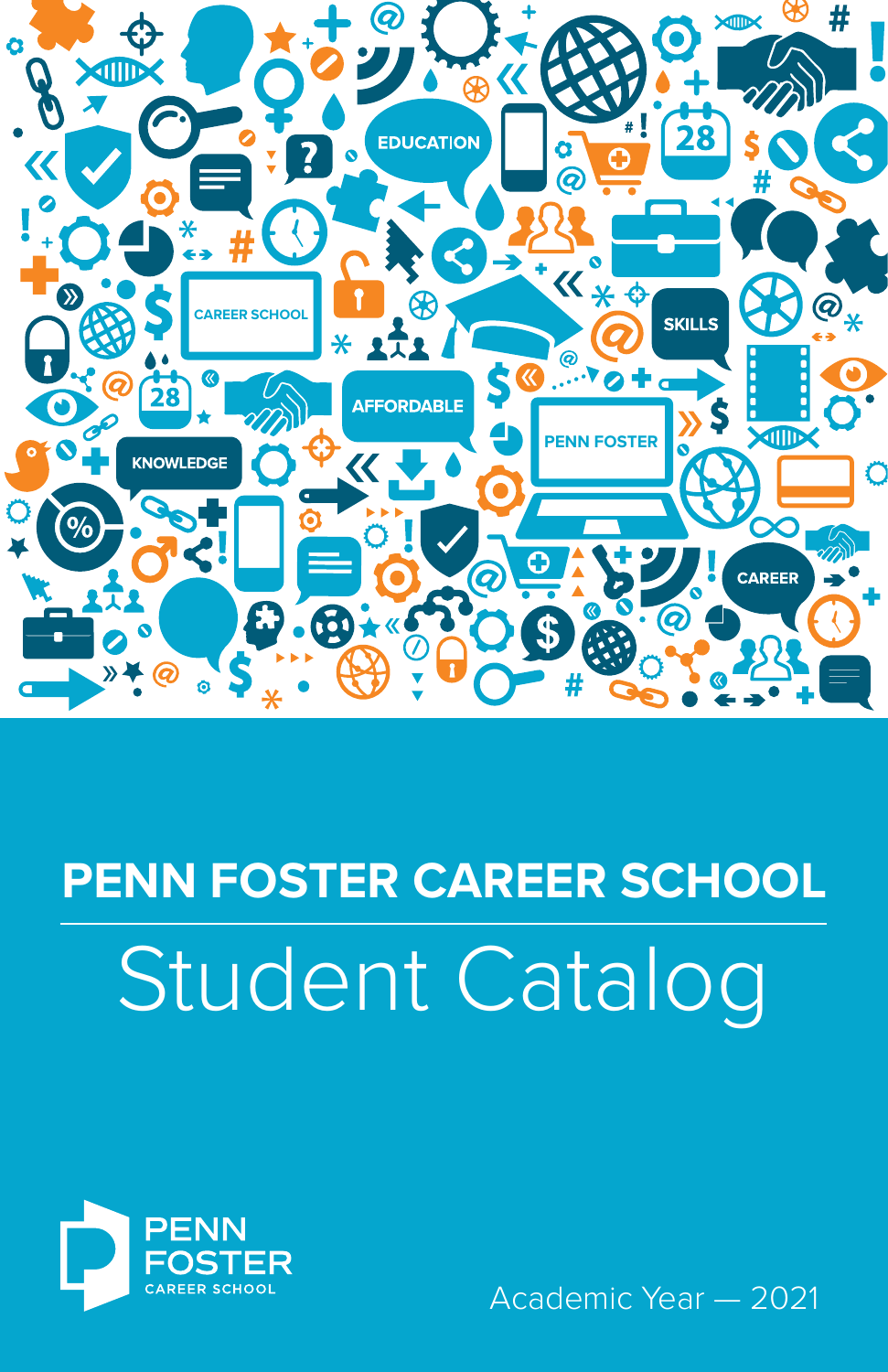# **TABLE OF CONTENTS**

"GI Bill®"is a registered trademark of the U.S. Department of Veterans Affairs (VA). More information about education benefits offered by VA is available at the official U.S. government website at www.benefits.va.gov/gibill.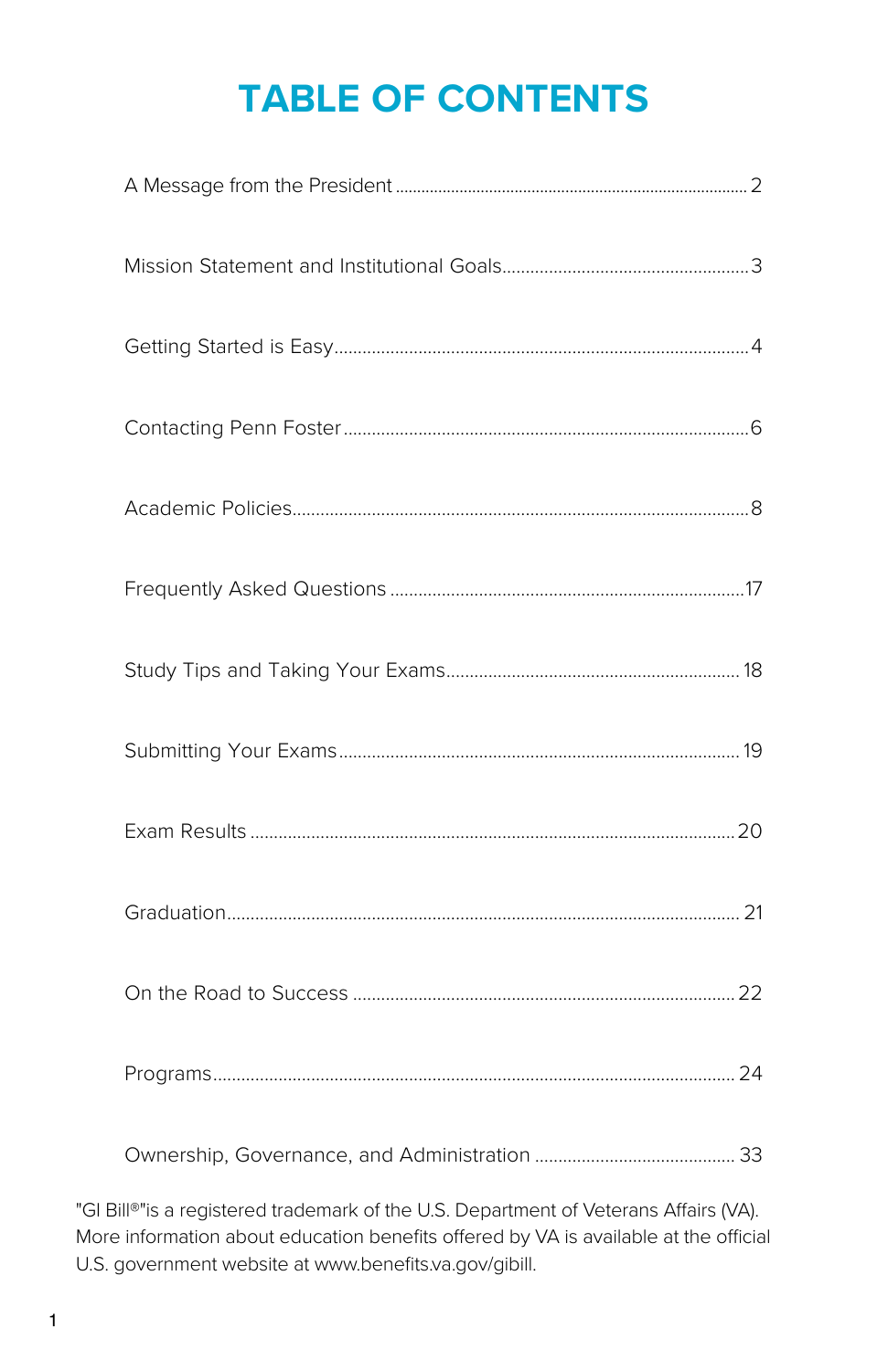# Welcome to Penn Foster Career School...



Dear Future Penn Foster Career School Graduate,

Congratulations on your decision to pursue a Career Diploma/Certificate from Penn Foster Career School. You have taken an important first step toward success, and I am proud to welcome you to our student body.

This Student Catalog features general information about your Penn Foster experience, from how to contact us to details on achieving your goal of a Career Diploma/Certificate. (Information about how to get started begins on page 4.)

The Penn Foster Career School administrative office is located in Scranton, Pennsylvania. If you have any concerns or questions, feel free to contact us via our website **www.pennfoster.edu** or call us, anytime. We're here to help you make the most of your distance learning experience.

I wish you the best of luck with your studies, and look forward to awarding you your Career Diploma/Certificate!

**Frank Britt** President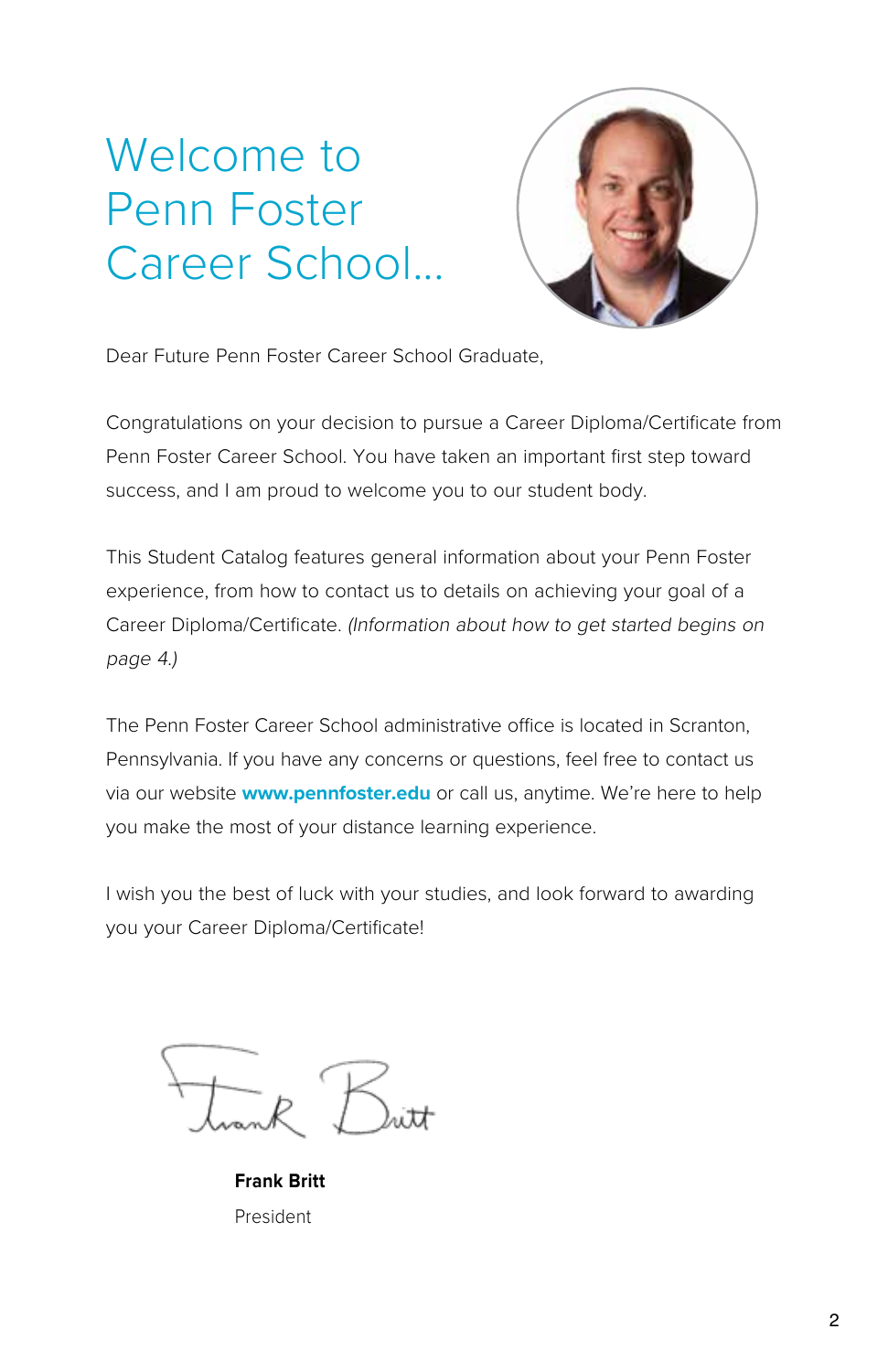### MISSION STATEMENT AND INSTITUTIONAL GOALS

#### **MISSION STATEMENT**

Penn Foster's mission is to enhance the lives of our students and clients through the acquisition of knowledge, skills, and credentials that will allow them to achieve their goals by advancing in their chosen field, starting a new career, or pursuing lifelong learning.

#### **PENN FOSTER INSTITUTIONAL GOALS**

- Provide educational programs that enable self-motivated, independent learners to acquire core competencies in their chosen technical and professional fields
- Employ contemporary learning strategies based on academic standards of good practice in distance education
- Develop and maintain systems that optimize student opportunities for broadly participative, interactive learning
- Establish and communicate high standards of academic performance for students and the institution
- Assess student learning and institutional effectiveness systematically in order to improve student performance
- Provide an extensive suite of student support services based on student needs and interests
- Conduct fiscally responsible planning that balances the institution's commitment to academic excellence with its concern for profitable financial performance

The mission is supported by an admissions policy that allows students with appropriate prior education to enroll in programs without regard to race, religion, gender, age,\* color, national origin, or physical disability.

The school regularly assesses fulfillment of its mission and achievement of its institutional goals through ongoing studies of student learning, measurement of student satisfaction, and evaluation of career outcomes of graduates.

\* Prospective students must meet the minimum age requirements for enrollment into a Penn Foster Career School program.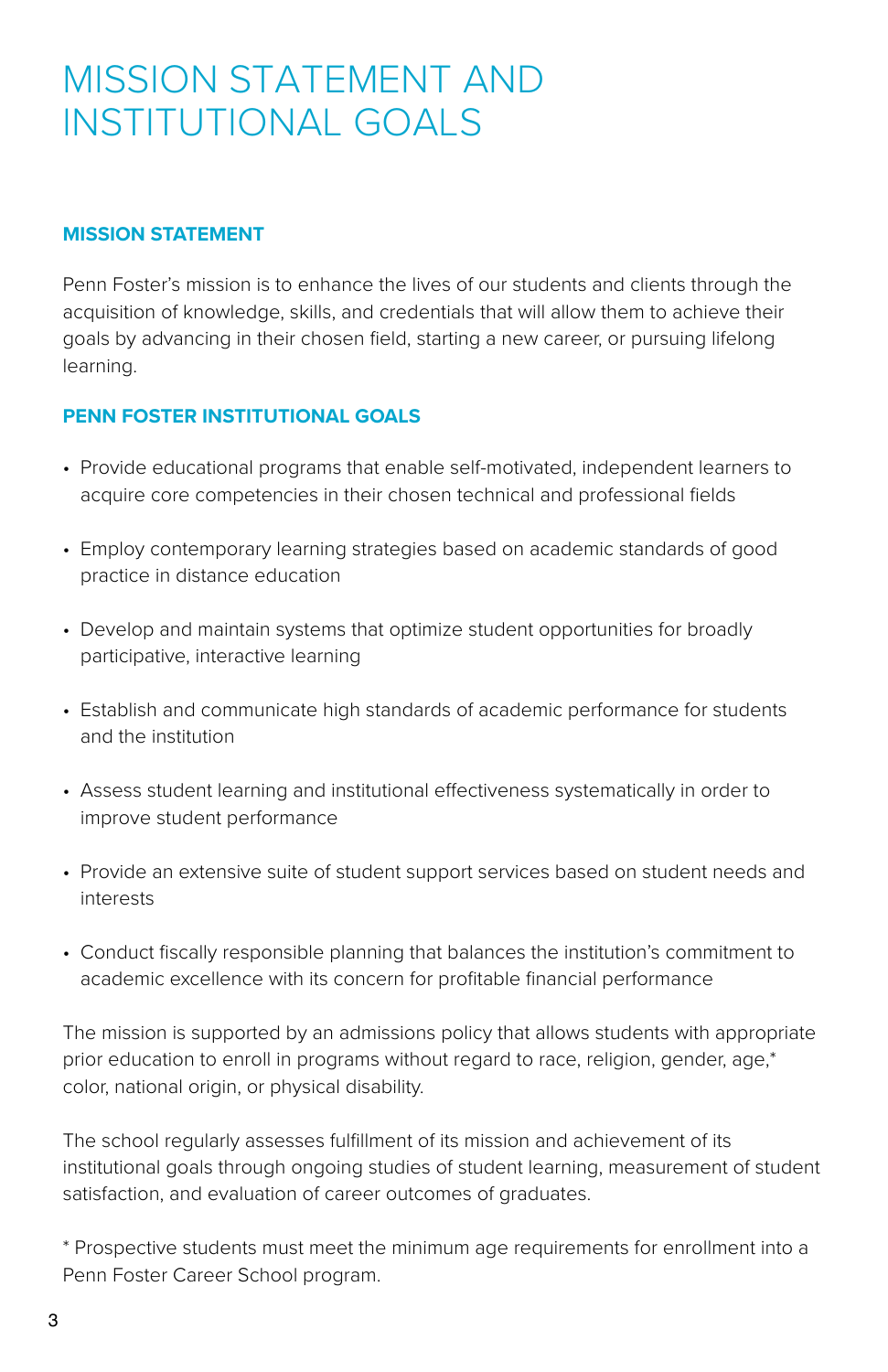### GETTING STARTED IS EASY

You've already taken the most important step toward success — making the decision to enroll. Now you are ready to begin your Penn Foster Career School program.

Getting started takes only a few minutes. First, let's look at what you receive in your online materials. These materials are available at your "My Courses" page on our website:

> **Your Student Catalog** Special information on the Penn Foster experience.

**Program Outline** The information you will learn in your program and the order in which you will learn it.

**Your Lesson Materials** All you need to get started

**A Special Offer for You** Earn \$50 cash for every student you recommend to us! (Up to \$100/year).

**Online Exam Instructions** Details on submitting your exams online.

If you have not chosen our convenient, automatic payment method, your coupon book will be mailed separately. Also, if you need to contact us in regard to your program, please go to **www.pennfoster.edu** or call Penn Foster at **[1.888.427.1000](Tel:1.888.427.1000)**. Otherwise, it's time to move on — read the next page and you're ready to begin.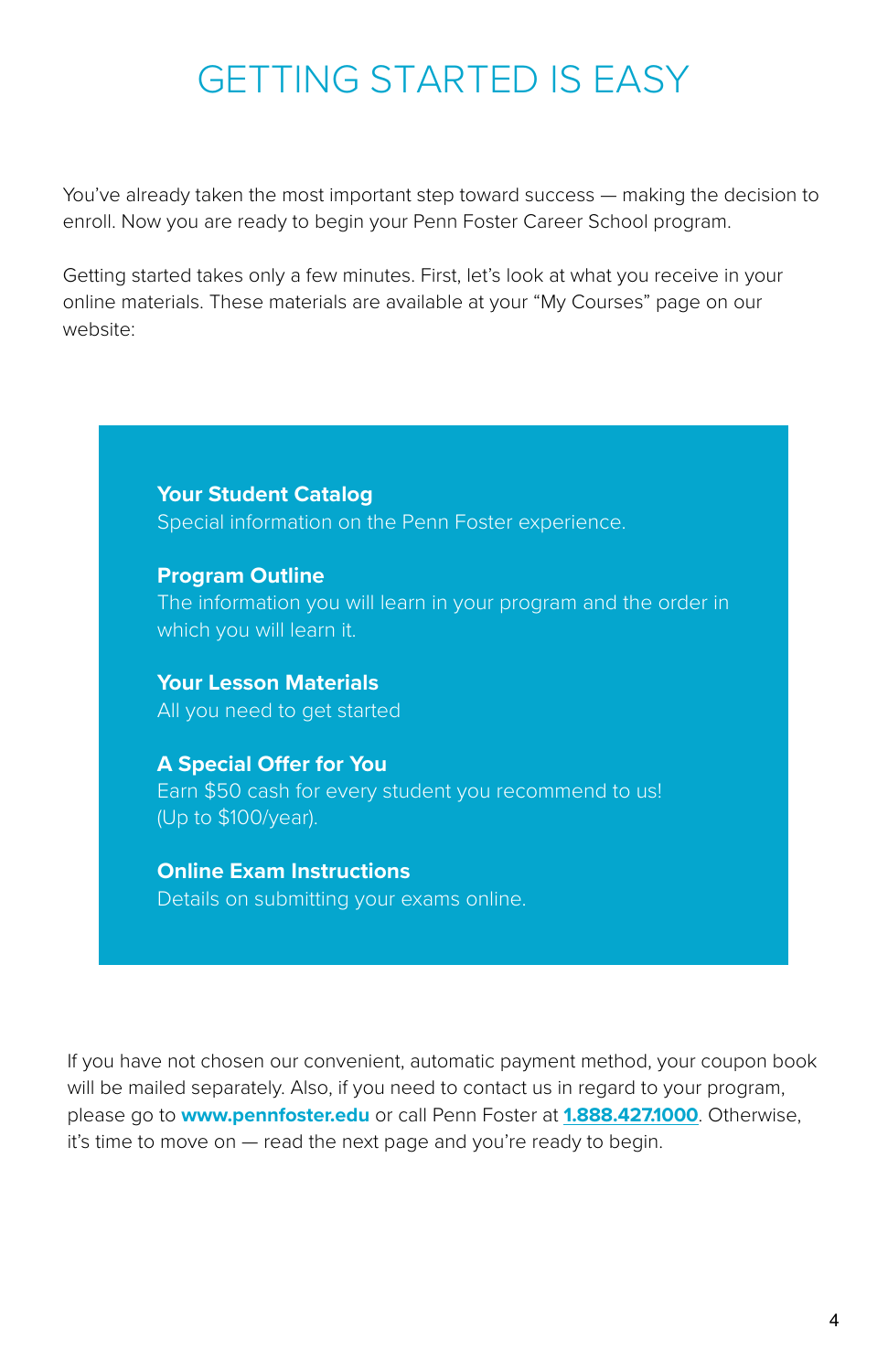### Follow the four simple steps below and you will be on your way!



#### **YOUR STUDENT ID CARD**

It's part of the Welcome Letter you receive in the mail. You'll find your student number on your ID card, which you need to have available whenever you contact Penn Foster.



#### **REFER TO YOUR PROGRAM OUTLINE**

Your Program Outline lists all of your lessons and the order in which you should study them. Look on your Program Outline to determine which of your lessons is Lesson 1.



#### **READ LESSON 1 THOROUGHLY**

You'll find Lesson 1 on your student portal. Make sure to use the self-checks in your lessons to help you prepare for your first exam. If you have any questions about your lessons, call or email your instructors or visit **www.pennfoster.edu** your resource for answers to any question you might have.



#### **TAKE YOUR FIRST EXAM**

When you feel prepared, your first exam will be available for you online. Click on the button next to the lesson. Once you have completed the exam, click on the **"Submit"** button.

### That's all there is to it.

The rest of this book contains useful information on contacting Penn Foster, taking exams, and answers to other questions you might have. You should review the information to gain the most from your Penn Foster experience.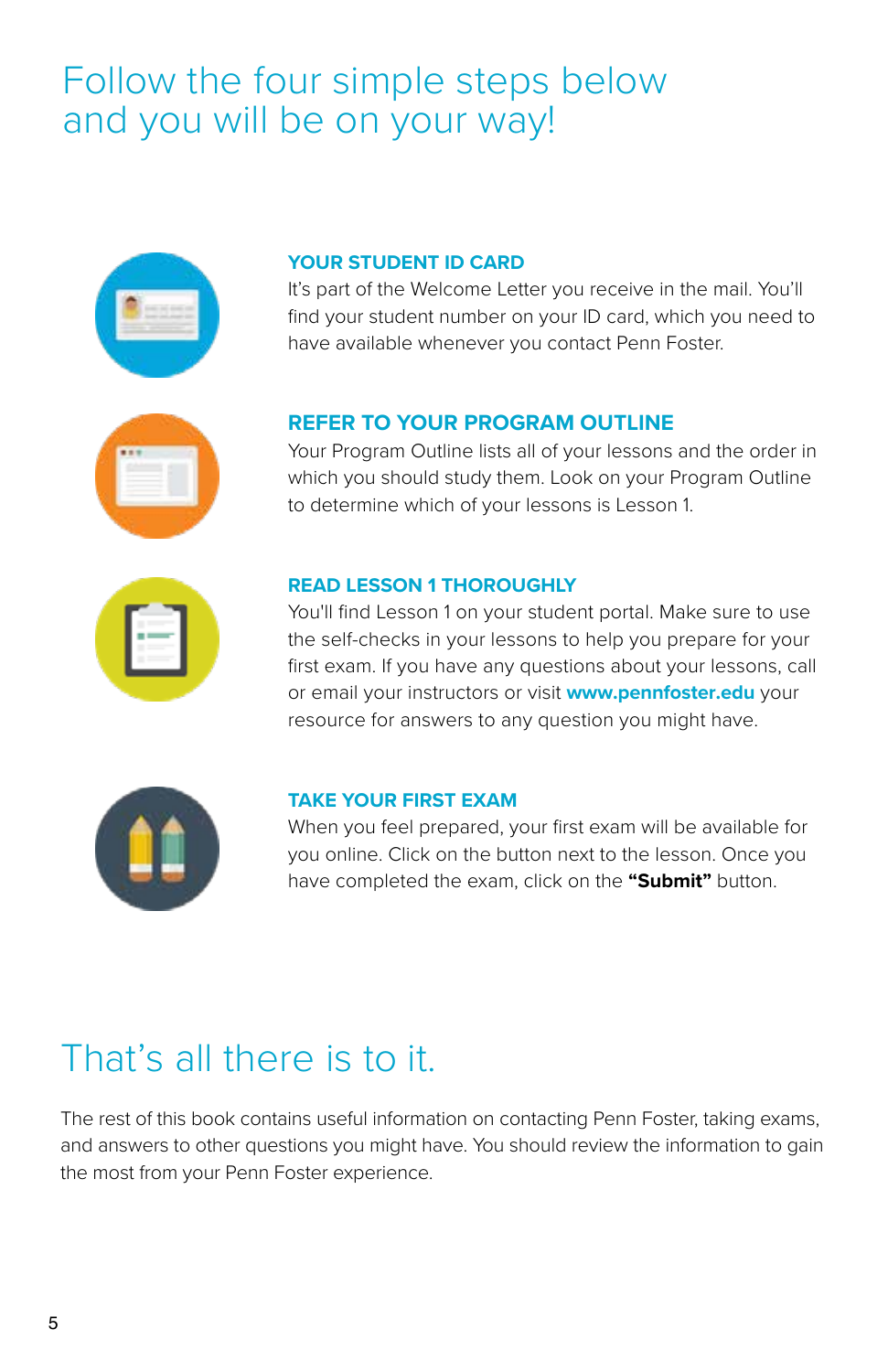# CONTACTING PENN FOSTER

At Penn Foster, your success is important to us. That's why we've made it easy for you to contact us whenever you have questions or problems.



#### **On the Web**

Visit **www.pennfoster.edu** for easy access to your student records, exams, assistance, and more. Take advantage of the comprehensive Questions and Answers section, compiled from years of student service excellence. The Penn Foster student website is your one-stop solution to any questions you might have. (See page 7 for details.)

Visit our **Student Community** to connect with classmates from all programs. Learn from one other—share stories, offer advice, and connect with peers in the **Social Forums** to make the most out of your Penn Foster experience!

Looking to discuss coursework or find students to form a study group? Checkout our **Academic Groups** and connect with your instructors and students in your program.

Have questions? The community has multiple **Help Areas** where you can browse for solutions or post questions for quick answers from Student Services reps, instructors, and students.



#### **Over the Phone**

If you have a question that we can't address through the website or email, you can contact our toll-free Student Support Line, **[1.888.427.1000](Tel:1.888.427.1000)**.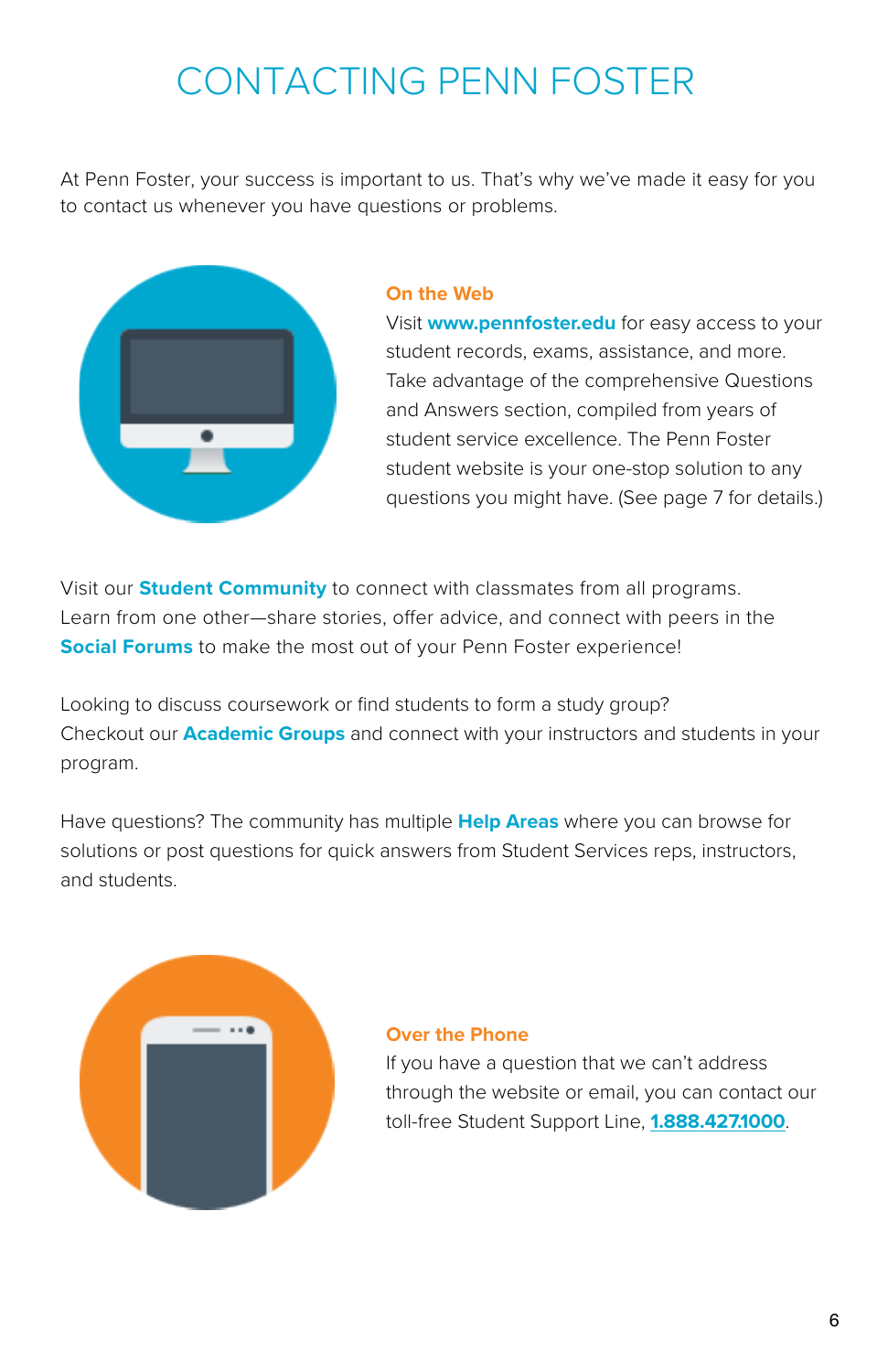### PENN FOSTER CAREER SCHOOL On The Web

The Penn Foster website features information on the school and details on every program we offer, as well as links to other educational resources. From our website, you can view your student record, take exams, email your instructor, and more. Visit our site at **www.pennfoster.edu**.

### Get your education quickly and conveniently through the ease of online learning.

- Ease and convenience at **www.pennfoster.edu** with a few clicks of your mouse, you are in control of your education! Surround sound support is only a phone call, live chat, or email away. Self-service options are available 24-hours-a-day! Be sure to visit the enhanced Frequently Asked Questions (FAQs) section for helpful information.
- Access program material, grade and shipment records, and account information, all online. Download study guides to keep as references. Make payments the easy way or quickly access tuition information.
- Support from your instructors, and from Student Services, is available via email at your convenience.
- Exams are taken and submitted online.

Penn Foster Career School programs require that students have access to highspeed internet, a Microsoft® Windows® based computer running Windows 10® or later or an Apple® Mac® computer running macOS® or later, and an email account. Exceptions to these computer requirements are listed with the program description. Please visit www.pennfoster.edu/admissions

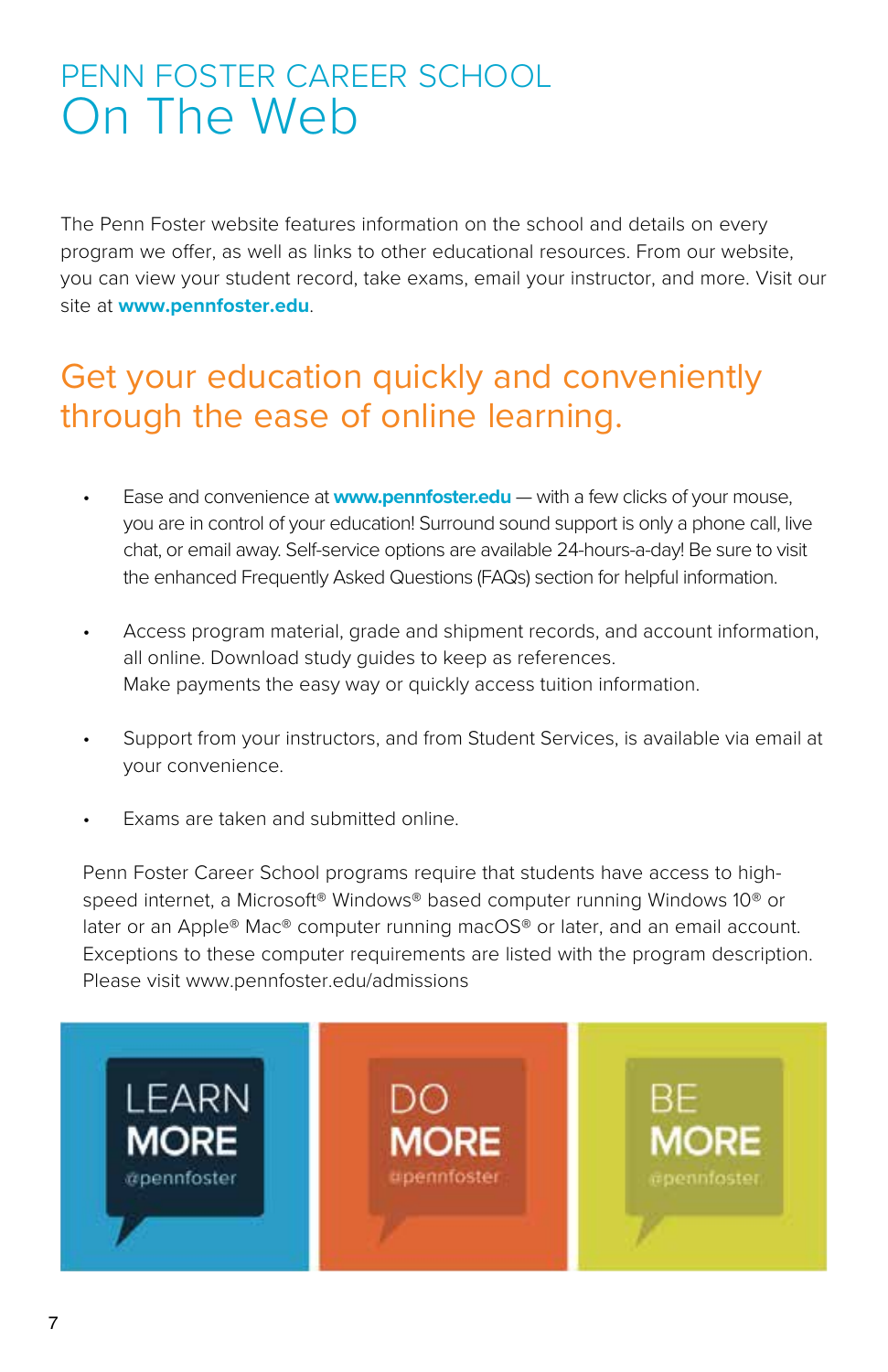# ACADEMIC POLICIES

#### **ACCREDITATION & LICENSURE**

Penn Foster Career School is accredited for non-degree granting postsecondary diploma programs by the Commission on Secondary Schools of the Middle States Association of Colleges and Schools.

Penn Foster is accredited by the Distance Education Accrediting Commission (DEAC). The DEAC is listed by the U.S. Department of Education as a recognized accrediting agency and is recognized by the Council for Higher Education Accreditation (CHEA).

You can earn Continuing Education Units (CEUs). Penn Foster Career School has been accredited as an Authorized Provider by the International Accreditors for Continuing Education and Training (IACET), 1760 Old Meadow Road, Suite 500, McLean, VA 22102. In obtaining this approval, Penn Foster Career School has demonstrated that it complies with the ANSI/IACET Standards which are widely recognized as standards of good practice internationally. As a result of their Authorized Provider membership status, Penn Foster Career School is authorized to offer IACET CEUs for its programs that qualify under the ANSI/IACET Standards.

#### **ADMISSIONS POLICY**

Penn Foster Career School enrolls all students without regard to race, religion, gender, age, color, national origin, or physical disability. Prospective students must meet the minimum age requirement for enrollment into a Penn Foster Career School program. Certain career diploma programs and online certificate programs require that students have a High School Diploma before they can enroll. Please visit (**https://www. pennfoster.edu/-/media/files/pdf/age-requirements/20181113.pdf?la=en&hash=E7 A4D1CDED88D8075B5A0CA60032AA0CCF5B0D63**) for program specific age and education requirements.

Penn Foster Career School programs require that students have access to high-speed internet, a Microsoft® Windows® based computer running Windows 10® or later or an Apple® Mac® computer running macOS® or later, and an email account. Exceptions to these computer requirements are listed with the program description and can be viewed here https://www.pennfoster.edu/-/media/files/pdf/computerspecs/20191202.pdf

#### **CANCELLATION POLICY (CAREER DIPLOMAS PROGRAMS ONLY)**

You can cancel your enrollment via telephone, email or first class mail to the address or number listed in the "contact us" section of Penn Foster's student portal. If you cancel or withdraw from the Program, you will receive a tuition refund, as follows:

- 1. If you cancel within six days after midnight of the day you enroll, you will receive a refund of all monies paid to Penn Foster;
- 2. If you cancel more than six days after enrolling but before submitting a completed Program assignment, you will receive a refund of all monies paid to Penn Foster less the registration fee (the "Non-Refundable Registration Fee");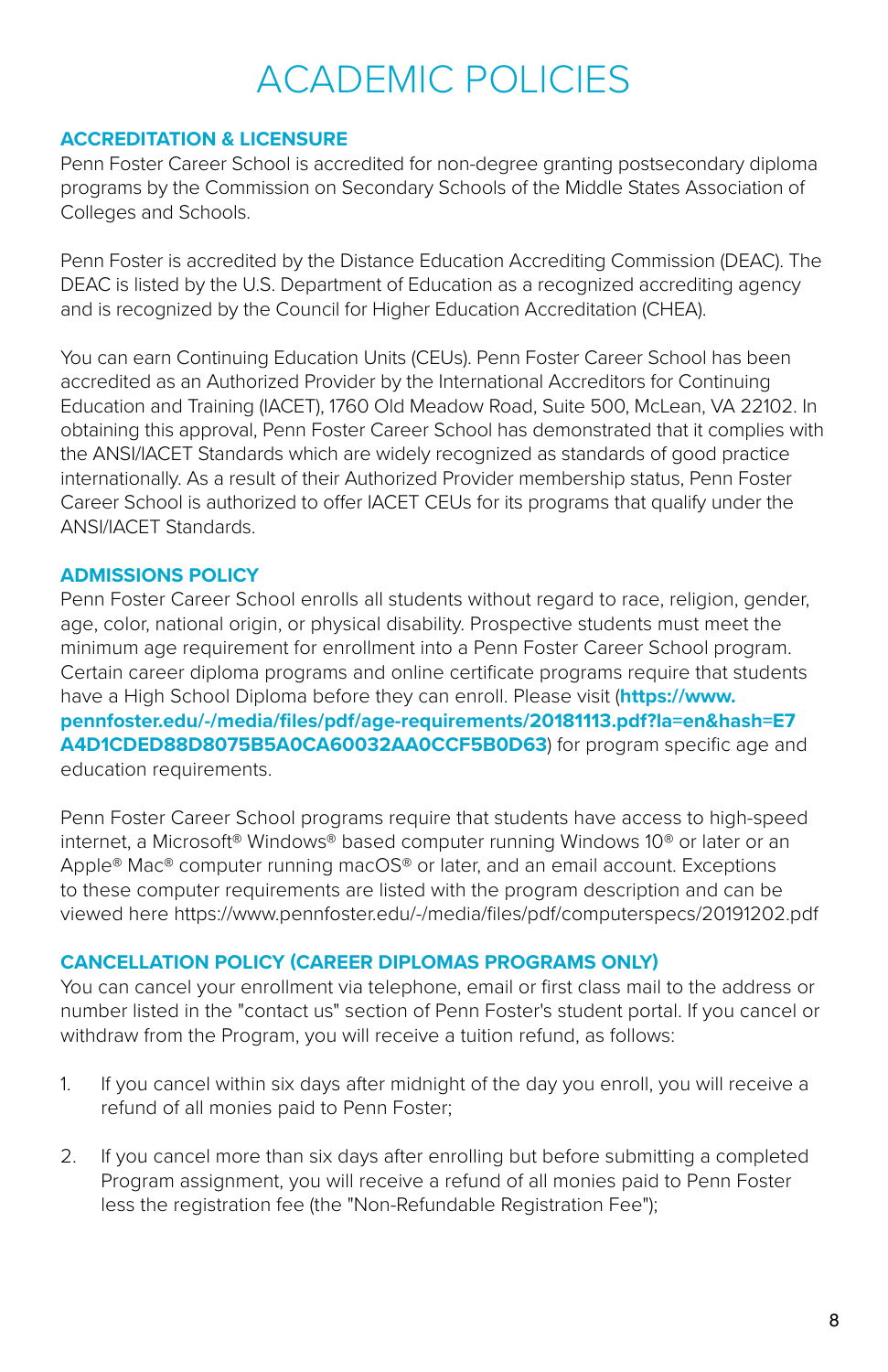- 3. If you cancel after completing at least one Program assignment but less than 50% of the Program assignments, then Penn Foster will retain the Non-Refundable Registration Fee and you will remain responsible for paying Penn Foster for the following:
	- a). 10% of the tuition if you cancel after having completed up to and including 10% of the Program assignments;
	- b). 25% of the tuition if you cancel after having completed more than 10% and up to and including 25% of the Program assignments; and
	- c). 50% of the tuition if you cancel after having completed more than 25% and up to and including 50% of the Program assignments.
- 4. You are responsible for paying and Penn Foster shall be entitled to receive the entire Program Tuition and the Non-Refundable Registration Fee if you cancel after completing more than 50% of the Program assignments.

All refunds will be issued within 30 days of Penn Foster's receipt of your notice of cancellation. For refund examples go to **[www.pennfoster.edu/admissions/refund-policy](http://www.pennfoster.edu/admissions/refund-policy)**.

#### **CANCELLATION POLICY (CAREER CERTIFICATE PROGRAMS ONLY)**

You can cancel your enrollment via telephone, email or first class mail to the address or number listed in the "contact us" section of Penn Foster's student portal. If you cancel or withdraw from the Program, you will receive a tuition refund, as follows:

- 1. If you cancel within six days after midnight of the day you enroll, you will receive a refund of all monies paid to Penn Foster;
- 2. If you cancel more than six days after enrolling but before submitting a completed Program assignment, you will receive a refund of all monies paid to Penn Foster less the registration fee (the "Non-Refundable Registration Fee");
- 3. If you cancel after completing at least one Program assignment but less than 50% of the Program assignments, then Penn Foster will retain the Non-Refundable Registration Fee and you will remain responsible for paying Penn Foster for the following:
	- a). 10% of the tuition if you cancel after having completed up to and including 10% of the Program assignments;
	- b). 25% of the tuition if you cancel after having completed more than 10% and up to and including 25% of the Program assignments; and
	- c). 50% of the tuition if you cancel after having completed more than 25% and up to and including 50% of the Program assignments.
- 4. You are responsible for paying and Penn Foster shall be entitled to receive the entire Program Tuition and the Non-Refundable Registration Fee if you cancel (a) more than 12 months after your enrollment (timeframe may vary depending on the Program selected), or (b) after completing more than 50% of the Program assignments.

All refunds will be issued within 30 days of Penn Foster's receipt of your notice of cancellation. For refund examples go to **[www.pennfoster.edu/admissions/refund-policy](http://www.pennfoster.edu/admissions/refund-policy)**.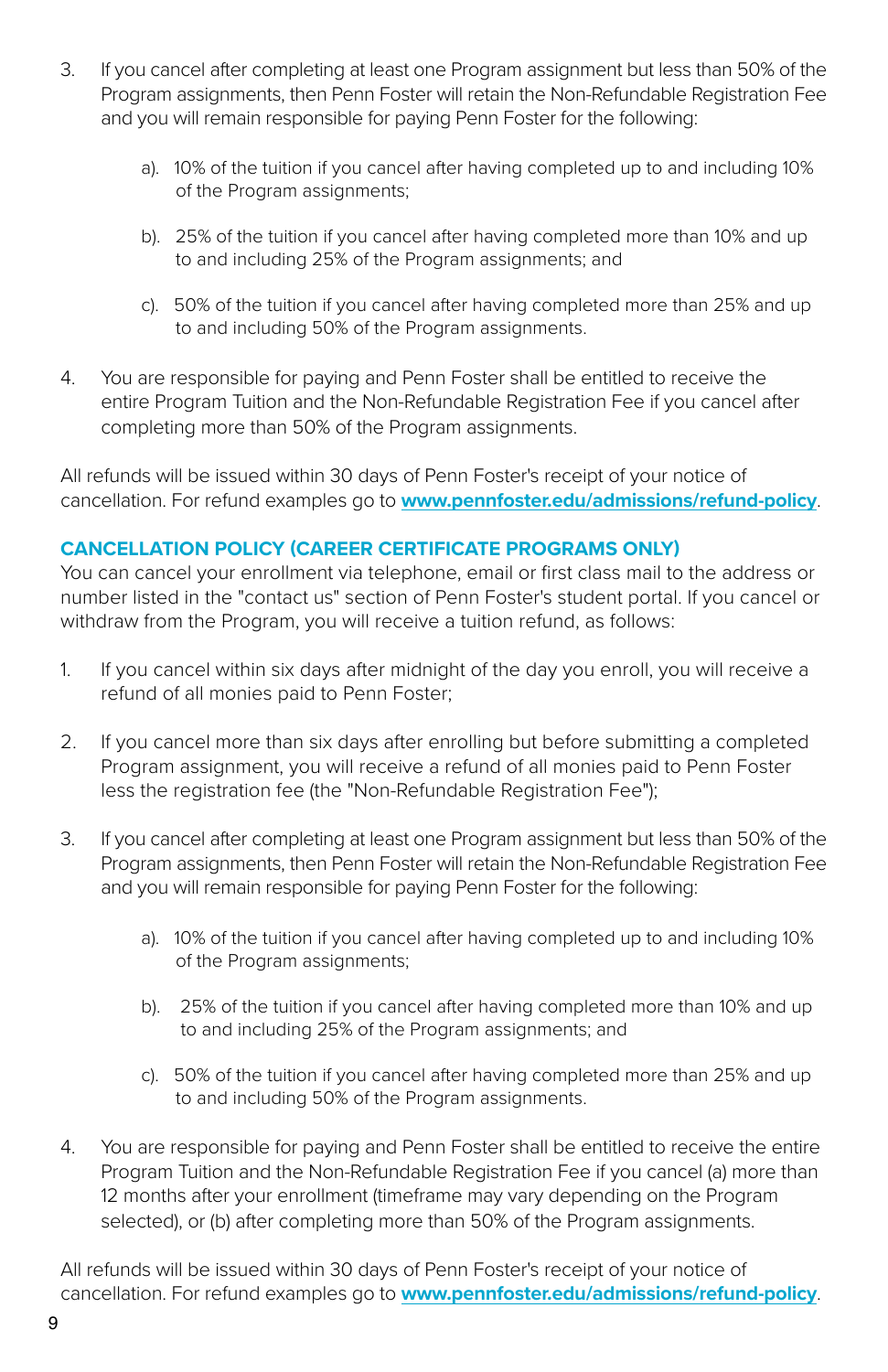# ACADEMIC INTEGRITY

#### **STUDENT IDENTITY VERIFICATION**

All new students are provided with a unique student number. This student number should not be shared with anyone else. In order to gain entry into the online learning management system and access student materials, students need to enter their student number and a unique password that restricts anyone else from accessing their student record. Sharing student numbers or passwords with any other individual is in violation of the Code of Conduct and can lead to disciplinary action. Students will also need to provide a government-issued photo ID during the proctored exam process to verify their identity.

Students are required to update Penn Foster with any change to their account information, including name, address, email, and phone number.

Penn Foster official communications are sent by electronic communication (email, message center, etc.) or postal mail. Most official forms require electronic communication by email, unless forms or directions state otherwise. Students are responsible for official Penn Foster communications sent to them, and should check their email accounts and message center regularly and respond, when needed to any communications sent from Penn Foster.

#### **STUDENT CODE OF CONDUCT**

Penn Foster students, faculty and staff are held to the highest standards of academic integrity. Penn Foster's Student Code of Conduct protects the rights of students, faculty, staff, and Penn Foster itself. This code ensures that all student and faculty/ staff interactions are characterized by mutual respect and civility. All Penn Foster students and those authorized to speak on students' behalf are required to abide by all standards and policies established by the school in their academic work and their personal conduct.

#### Students should

- Treat fellow students, faculty, and staff with courtesy, respect, and dignity and behave in a manner that reflects the integrity of the school.
- Abide by all published policies, including but not limited to, those that appear in Penn Foster catalogs, study materials, and enrollment agreements.
- Present themselves and their relationship to Penn Foster honestly.
- Behave professionally and follow all policies set by practicum, externship, and field experience sites.
- Comply with directions of Penn Foster officials acting in the performance of their duties.
- Never misrepresent the school or its staff in any online social communities.

The Student Code of Conduct, as well as the preceding guidelines, applies to all Penn Foster students. An official of Penn Foster may, at his or her discretion, take disciplinary action that ranges from a warning to academic probation to dismissal from the school for failure to comply with any aspect of the Student Code of Conduct.

#### **ONLINE BEHAVIOR**

#### **Netiquette**

Penn Foster expects students to be courteous and polite in the online environment. Students should use good judgement when communicating online with faculty, staff, and other students through email, chat, social media groups, and other online forums sponsored or supported by Penn Foster.

In course or classroom environments such as webinars and discussion forums, students should demonstrate respect for their instructor and classmates by honoring others' opinions, acknowledging disagreements honestly and thoughtfully, and being prepared to clarify statements others may have misinterpreted or misunderstood.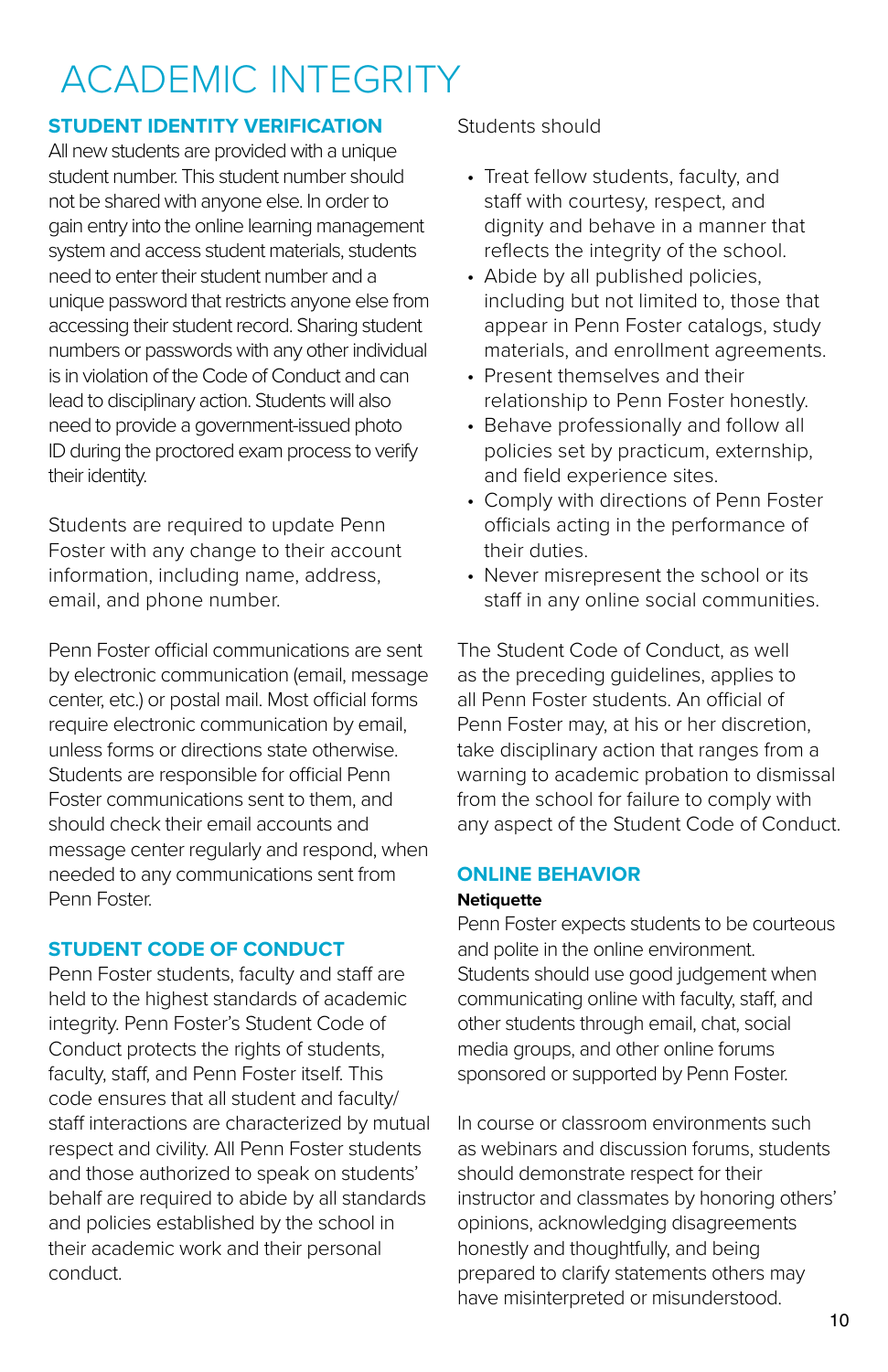Students should always sign their names on any online communications and contributions. Students should also respect their own privacy and the privacy of others by not revealing personal or embarrassing information about themselves or others.

Students should avoid discourteous behavior such as using all-caps, trolling, flaming, spamming, and any other forms of inappropriate behavior and communication.

#### **Bullying**

Penn Foster defines bullying as an intentional electronic, written, verbal, or physical act or series of acts that

- Occur in a school setting, whether in person or online;
- Is severe, persistent or pervasive;
- Is directed at another student(s) or member(s) of the Penn Foster faculty, staff, or administration; and
- Impacts the institution in any of the following ways:
	- o Substantially interferes with a student's education
	- o Creates a threatening environment; or
	- o Substantially disrupts the orderly operation of the school.

As an online institution, Penn Foster is not limited or prohibited from defining bullying in such a way as to encompass acts that occur outside a school setting if those acts fall under the above definition of bullying.

Penn Foster does not tolerate bullying in any form. Abusive behavior, such as threatening, insulting, and doxing, in any of Penn Foster's digital environments, including Penn Foster's social media sites and groups, email, chat, and phone calls, should be reported to a faculty or staff member for investigation.

Violations of Penn Foster's netiquette and bullying policies will result in disciplinary action.

#### **ACADEMIC HONESTY**

Students are expected to complete coursework, exams, and graded projects according to instructions and to contact their instructors for help with coursework.

#### Students should

- Complete all coursework as directed, including required reading, selfcheck and discover more exercises, discussion boards, exams, skills, and graded projects, as well as required paperwork for site selection, field experience, externships, and practicums.
- Use materials provided by Penn Foster to complete coursework, and properly acknowledge any outside resources used in the preparation of exams and graded projects.
- Contact a faculty or staff member for help with coursework.
- Never ask for, receive, or give unauthorized help on graded assignments, quizzes, projects, or examinations via any method including email or the internet.

Violations of Penn Foster's Academic Honesty policy include but are not limited to:

- Collaborating with another student or students, either in person or online, to complete an assignment or project and/or submitting the same essay as a classmate or classmates.
- Colluding with another student or students, either in person or online, who are enrolled in or have completed a course, to share an assignment or project and/or to make revisions to the same graded assignment or project to deliberately disguise similarities.
- Providing unauthorized help to another student or students by sharing coursework privately or publicly by uploading it to an online forum.
- Submitting a previously graded exam or project without first receiving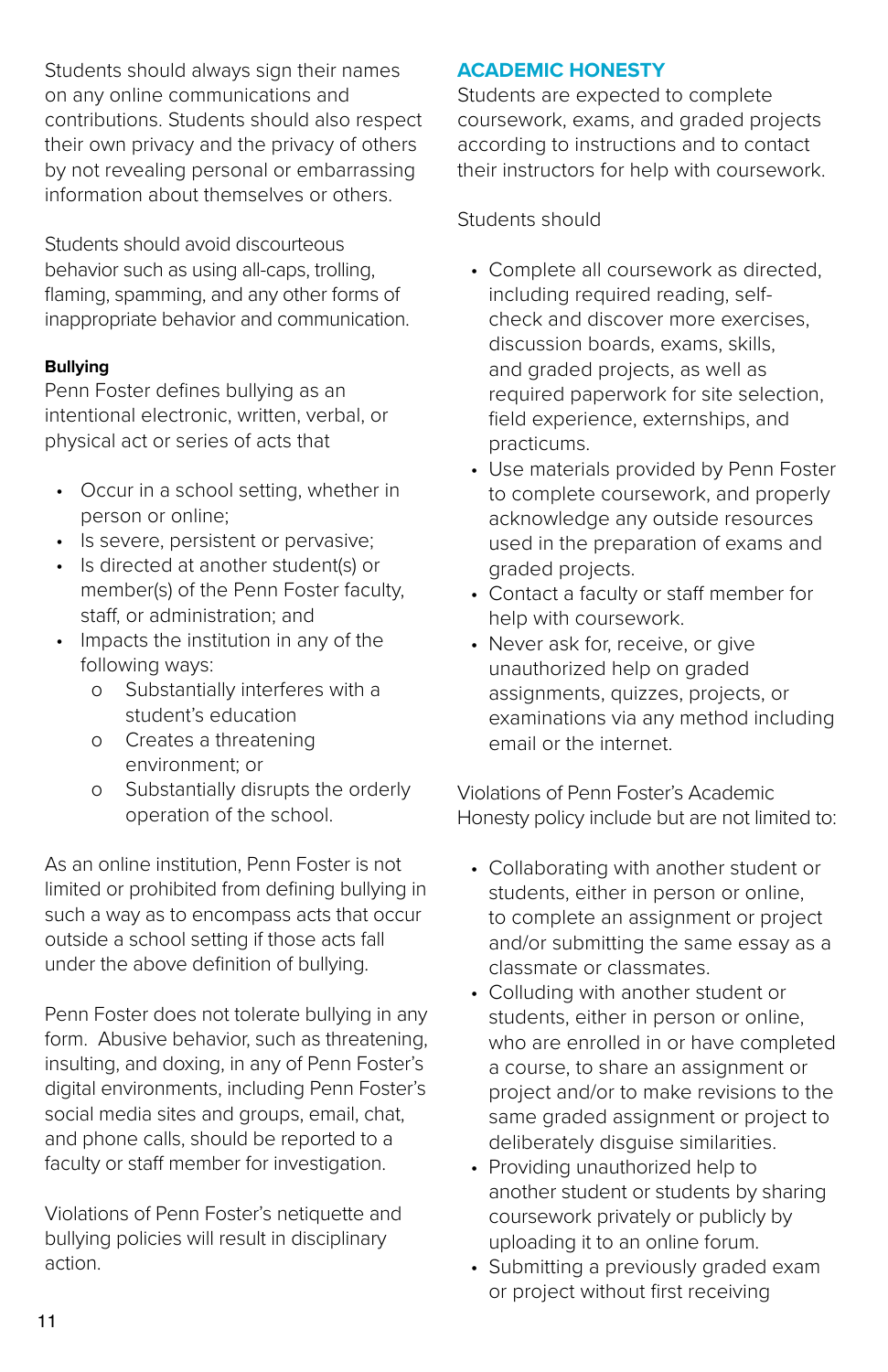permission from an instructor.

- Submitting documentation that misrepresents qualifications, clearances, and/or authorizations required for site selection, field experience, practicum, or externship.
- Submitting documentation that misrepresents the amount of time spent at a site and/or the skills or tasks performed during field experience, practicum, or externship.

Plagiarism is a violation of academic honesty that includes, but is not limited to:

- Submitting coursework that is not your own, including assignments found at online help or tutoring sites; assignments purchased online, and assignments you have paid someone else to complete for you.
- Misrepresenting someone else's work as your own.
- Failing to cite and document sources properly.
- Using online or other resources to alter someone else's work or to disguise the original source.

The Academic Honesty policy applies to all Penn Foster students. An official of Penn Foster may, at his/her discretion, take disciplinary action that ranges from a warning to academic probation to dismissal from the school for failure to comply with the Academic Honesty policy.

#### **PROGRAM MATERIAL AND COPYRIGHT NOTICE**

Penn Foster or its vendors hold all ownership rights in the Program materials. Students are strictly prohibited from copying and/or providing to any third party all or any part of the Program materials that Penn Foster provides to students without Penn Foster's written consent. If a student violates this prohibition, they may be subject to criminal and civil penalties and fines, as well as disciplinary action up to and including expulsion from the Program.

#### **DISCIPLINARY ACTION**

Any inappropriate behavior can result in disciplinary action ranging from a failing grade on an exam or for a course, to academic probation, to dismissal from Penn Foster. Faculty and staff members will report inappropriate behavior by students to the Academic Review Board (ARB) for review, at which point the student will be asked to respond in writing to the charge. The ARB will then make a final decision regarding the student's standing with Penn Foster.

#### **SATISFACTORY ACADEMIC PROGRESS POLICY**

#### **Standards of Progress:**

Learners are given a specific time frame to complete a program. Most programs are 12 to 18 months in length. Learners may progress more quickly through the program, but are contractually required to complete it within the time frame established for that specific program. Time frames may vary for international learners due to shipping times. Learners may request an extension for a fee. Learners are allowed extensions up to twice the established program length for a career program. Learners who do not complete a program within the required time limit must be re-enrolled and evaluated against the current program for internal transfer credit. Learners who do not demonstrate satisfactory progress may be academically cancelled from the program. Re-enrollment in a program is not allowed if the learner was enrolled in the same program and was academically failed. Re-enrollment in another program will require review of previous coursework to determine eligibility.

#### **Academic Probation/Cancellation**

Learners who continually score below the passing average on exams may be placed on academic probation for a period of time during which grades will be closely monitored. Continued academic failure may result in the learner's record being submitted to the Academic Review Board. The Academic Review Board members will consider the academic progress of the learner and, with the approval of the Vice President of Education and Academic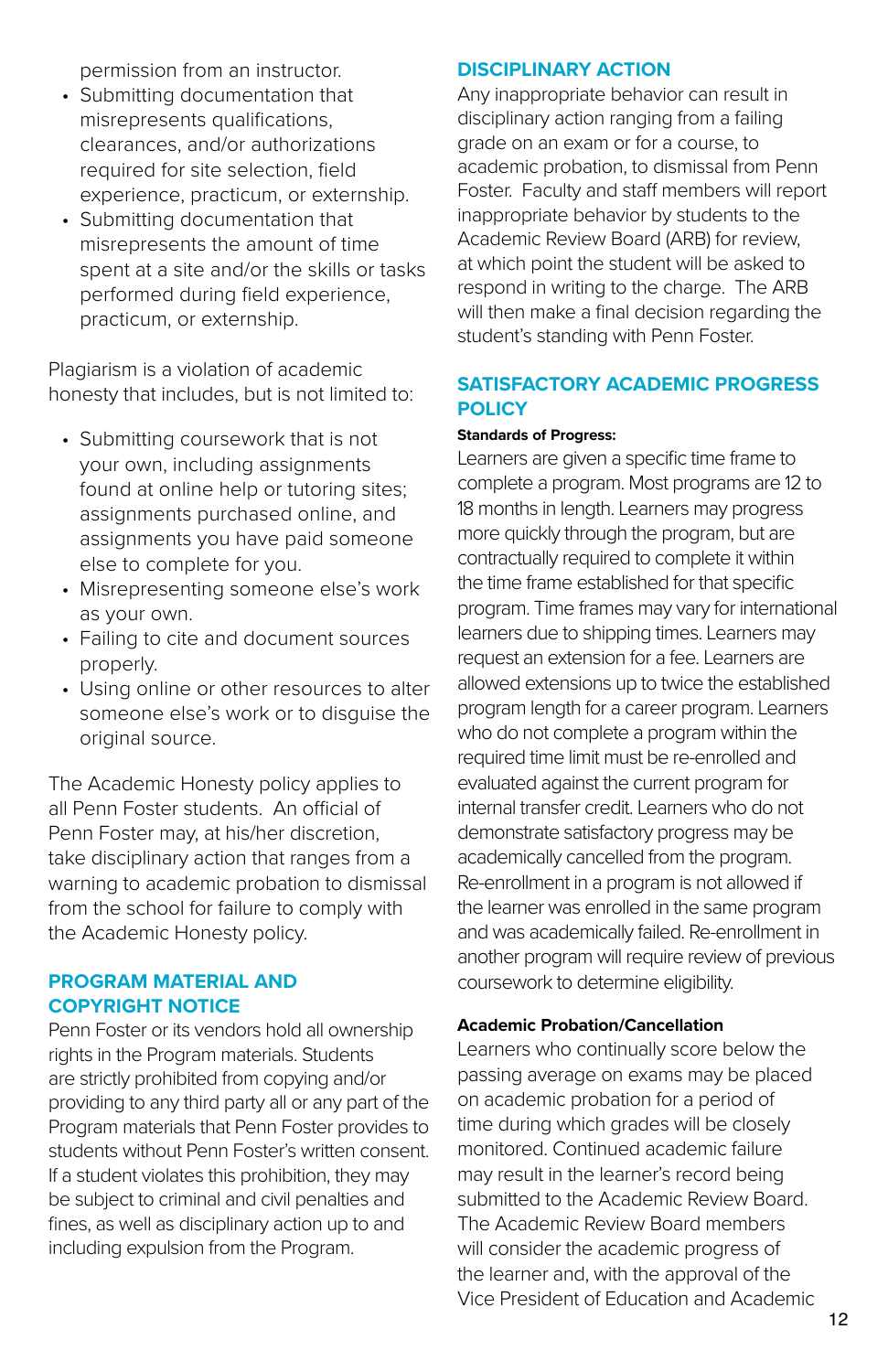Dean, determine if cancellation is required. If cancelled, the learner will be notified in the mail, and the Refund Policy will be applied.

#### **Program structure:**

Learners are admitted to the complete program upon enrollment. The learner progresses through the program in a linearpath, starting with the first course. As lessons are completed, the next course will be available to the learner.

Students using GI Bill benefits who have a lesson average below 65 after completing 25% of their lessons will be placed on academic probation and their performance will be monitored by instructors and academic advisors. Students using GI Bill benefits who have a lesson average below 65 after completing 50% of their lessons will be referred to the Academic Review Board for potential academic dismissal from the program. Students using GI Bill benefits who have a lesson average below 65 after completing 75% of their lessons will be cancelled from the program by the Academic Review Board for failure to benefit academically.

## STUDENT GRIEVANCES

#### **STUDENT GRIEVANCE POLICY**

Most student complaints can be handled at first point of contact with the school. Student complaints are addressed using the policies and provisions of the enrollment agreement, student catalog, and academic requirements of the school. Students who have a complaint should contact their instructor regarding academic issues or a student service supervisor regarding servicing issues. The instructor or student service supervisor will provide a verbal or written response depending on the student's preferred choice of communication. If the student believes that the complaint has not been properly handled at that point, the student should use the following procedure to register a grievance.

#### **STEPS IN GRIEVANCE PROCEDURE:**

- 1. The student should contact the Academic Team Lead for academic issues or Manager, Student Services either by phone or in writing expressing his/ her concern within 30 days of receiving a response to the original complaint. The Academic Team Lead or Manager, Student Services will respond either by phone or in writing within two weeks of receiving the complaint.
- 2. If the student feels that the issue is still unresolved, he/she has 30 days to express continued concerns either by phone or in writing to the Program

Director or Director, Student Services. A response will be sent to the student within 2 weeks.

- 3. If the student still believes the grievance is unresolved, he/she may complete the school's grievance form within 30 days from receiving the response from the Vice President of Education and Academic Head of Academic Services. This form can be obtained by contacting Student Service Center. The form can be emailed, faxed, or mailed to the student.
- 4. All grievance forms will be returned to the Head of Academic Services, who will turn them over to the Dispute Resolution Committee. The Dispute Resolution Committee will meet and render a decision within two weeks of receipt of the grievance form. The decision of the Committee will be final and will be sent to the student in writing.
- 5. All grievance forms and final decision notifications will be filed in the office of the Vice President of Education and Academic Dean.
- 6. If the complaint cannot be resolved after exhausting the institution's grievance procedure, the student may file a complaint with the **[Pennsylvania State Board of](https://www.education.pa.gov/Postsecondary-Adult/CollegeCareer/Pages/Private-Licensed-Schools.aspx)  [Private Licensed Schools](https://www.education.pa.gov/Postsecondary-Adult/CollegeCareer/Pages/Private-Licensed-Schools.aspx)**, Harrisburg PA, PA Department of Education, 333 Market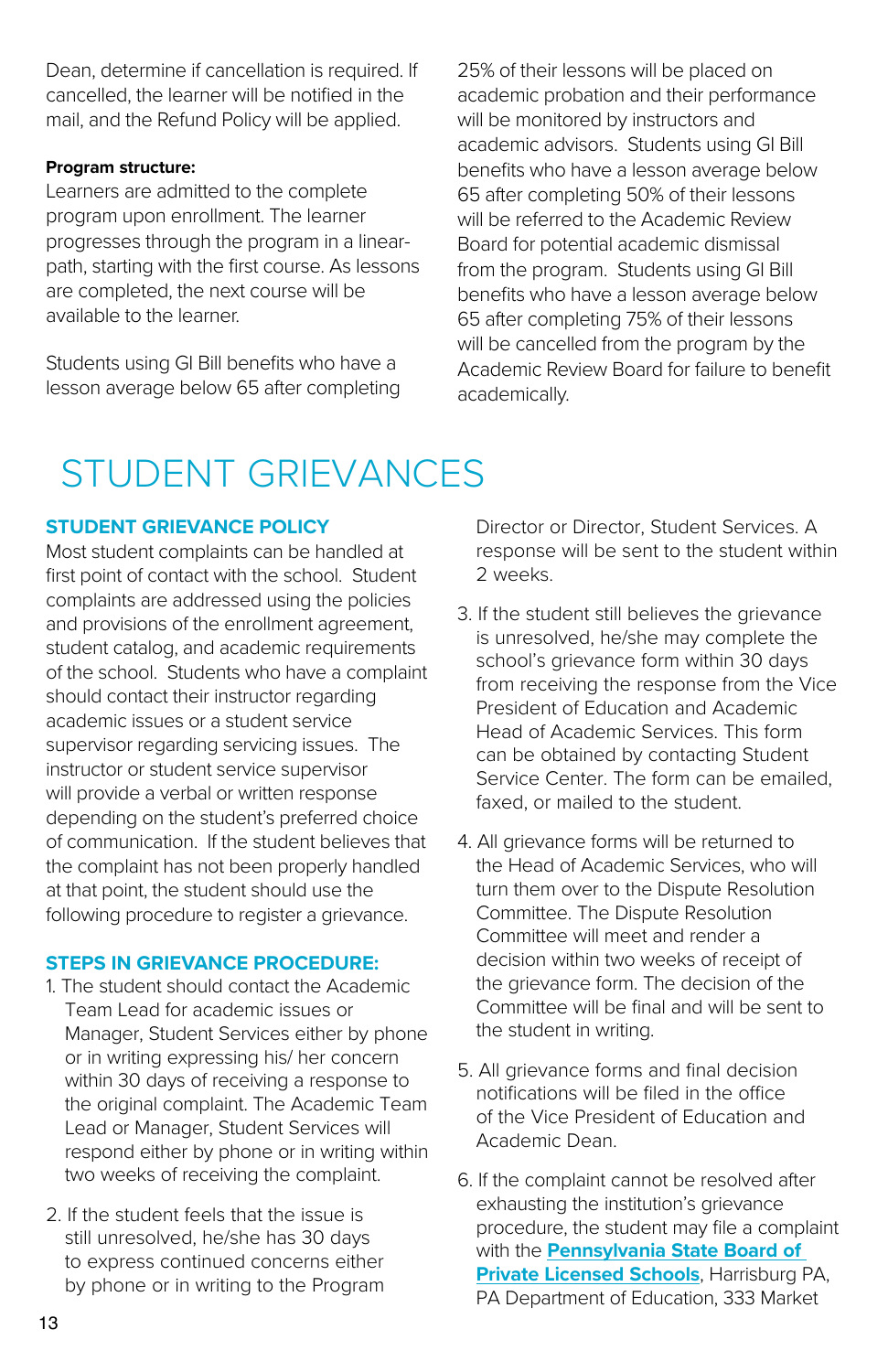Street, 12th floor, Harrisburg, PA 17126; phone: 717-783-6788.

The student may also contact the DEAC at 1101 17th Street NW, Suite 808 Washington, D.C. 20036 and at **[www.deac.org](http://www.deac.org)**.

7. If the complaint cannot be resolved after exhausting the institution's grievance procedure, the student also may choose to file a complaint in their state of residence.

Residents of the following states can access information to file a grievance/ complaint as listed below:

#### Georgia

#### **[Georgia Nonpublic Postsecondary](https://gnpec.georgia.gov/student-resources)  [Education Commission](https://gnpec.georgia.gov/student-resources)** 2082 East Exchange Place Suite 220 TUCKER, GA 30084, (770) 414-3300

Veteran complaint queries can be addressed to our VA Support Team at **[vafax@pennfoster.edu](mailto:Mailto:vafax%40pennfoster.edu?subject=)**.

#### **COMPLAINTS AGAINST FACULTY**

If a student has a complaint regarding treatment by a member of the faculty or suspects a conflict of interest, the student should report this complaint to the Program Director of the Department in which the student is enrolled. If the student has consulted with the appropriate supervisor and still believes that the matter has not been dealt with satisfactorily or equitably, the student should contact the Vice President of Education and Academic Dean

. If the complaint is still not resolved, the student must submit a formal written signed complaint to the school's Academic Review Board for further consideration.

#### **GRADE APPEAL**

Students who wish to dispute a grade or an answer to a question should contact their instructor. Only an instructor has the authority to change a grade. If the student is not happy with the grade appeal results, he/ she should follow the "Student Grievance" procedure listed in this catalog.

#### **EXTENSIONS**

Depending on the program, students are given a certain amount of time to complete all the lesson assignments. Students may request a six-month paid extension. Students who do not complete the program within the required time may need to re-enroll in the program that is current at that time. Previous work would be evaluated against the current curriculum to determine which courses or lessons could be transferred into the new enrollment.

#### **STUDENT ORIENTATION**

All new students enrolled at Penn Foster Career School must complete an orientation at the beginning of their program. This orientation introduces students to the particular field of study and orients them to the process of distance learning and how it is conducted with Penn Foster Career School.

#### **ONLINE LIBRARY**

Students at Penn Foster Career School will have access to an online library for use during their studies with the school. Students can use this library to do the required research in the courses they complete or can use it for general reference and links to valuable resources. The library contains helpful research assistance, articles, databases, books, web links, and email access to a librarian. Students can access the library from their home page.

#### **LIBRARIAN**

A library services manager is available to answer questions on general researchrelated topics via email and assist students in research activities during their studies with Penn Foster Career School.

#### **FAMILY EDUCATIONAL RIGHTS AND PRIVACY ACT (FERPA)**

The Family Educational Rights and Privacy Act (FERPA) provides you with certain privacy rights with respect to student records if (A) you are over the age of 18 or enrolled in a post-secondary program, and (B) you are a parent or legal guardian of a student who is under the age of 18 and not enrolled in a post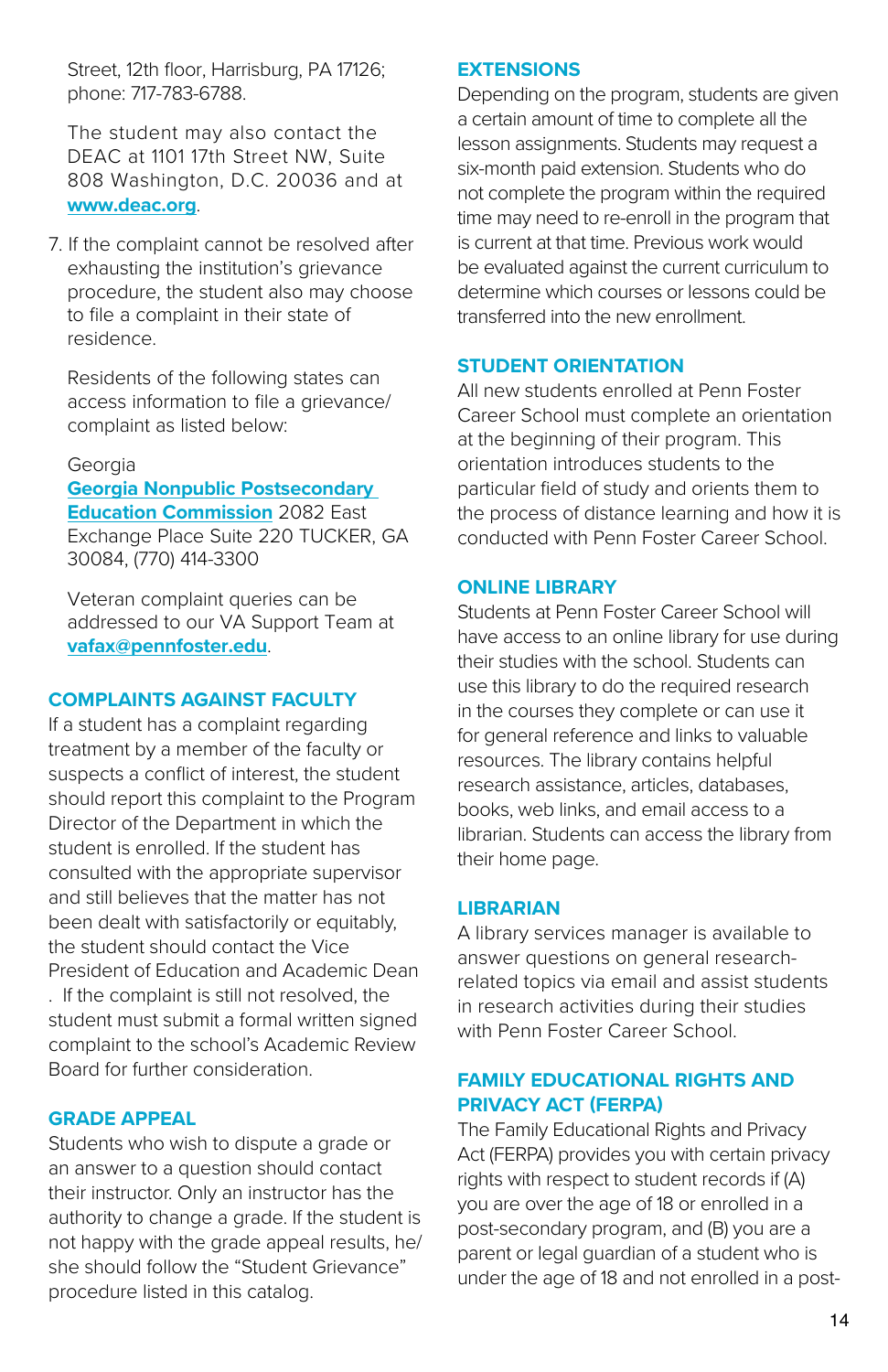secondary program. These rights include:

- 1. The right to inspect and review your or the minor student's education records within 45 days after Penn Foster receives a written request from you for such access.
- 2. The right to request an amendment to your or the minor student's education records if you believe something is inaccurate, misleading, or otherwise in violation of your or the minor student's privacy rights; this does not give you any rights to have your or the minor student's grades changed or similar changes made to the record of your or the minor student's academic performance. You need to provide us with a written request for the change and an explanation for why you think it should be made. If we agree, we will make the correction; if we disagree, we will communicate further with you as to the issue.
- 3. The right to provide written consent before we disclose personally identifiable information (PII) from your or the minor student's education records, except (a) with respect to Directory Information (discussed more below), and (b) in certain defined situations where FERPA authorizes disclosure without consent, including disclosures to school officials and regulatory bodies with legitimate educational interests.
- 4. The right to file a complaint with the Family Compliance Office of the U.S. Department of Education, located at 400 Maryland Avenue, SW, Washington, DC 20202, if you believe Penn Foster has violated your or the minor student's FERPA rights.

For Penn Foster students, Directory Information includes:

- Student name
- Dates of attendance
- Penn Foster program
- Enrollment status (graduate, attending, pending, withdrawn)
- Honors and Awards

Unless you notify Penn Foster in writing that you do NOT want your Directory Information disclosed to anyone without your consent,

Penn Foster may disclose these categories of information without your consent. Please send any such "opt out" notice to Penn Foster Student Services at 925 Oak Street, Scranton, PA 18515 or fax it to (570) 961-4888. Your decision to "opt out" will remain in effect unless and until you elect to "opt in." In addition, whether or not you have decided to "opt out," Penn Foster will not disclose any of your Directory Information to any third party during the first two weeks following your enrollment.

If you have any questions about your FERPA rights, you can learn more at the government's helpful website at **https:// www2.ed.gov/policy/gen/guid/fpco/ferpa/ index.html**.

#### **ACCOMMODATING STUDENTS WITH DISABILITIES**

Penn Foster Career School believes in opportunity for everyone. Therefore, the school strives to meet the needs of all students by providing instructional support and student services which will enable them to reach their maximum potential. The school does not discriminate on the basis of race, color, gender, religion, national origin, age, or physical disability.

Penn Foster Career School complies with Section 504 of the Rehabilitation Act of 1973 and the implementing regulations 34 CFR part 104 (barring discrimination on the basis of disability), and the Americans with Disabilities Act (ADA) of 1990 and the implementing regulations in 29 CFR part 1630 (1991). The school will offer a reasonable accommodation for any qualified student with documented disabilities provided the accommodation does not pose an undue hardship on the school or does not force the school to fundamentally alter the educational course, compromise its academic standards, or place the disabled individual in a better than equal position with nondisabled students. Students must complete the Accommodation Request form which is available on the student portal and submit it along with documented evidence of disability to ADA **[request@pennfoster.edu](mailto:Mailto:request%40pennfoster.edu?subject=)**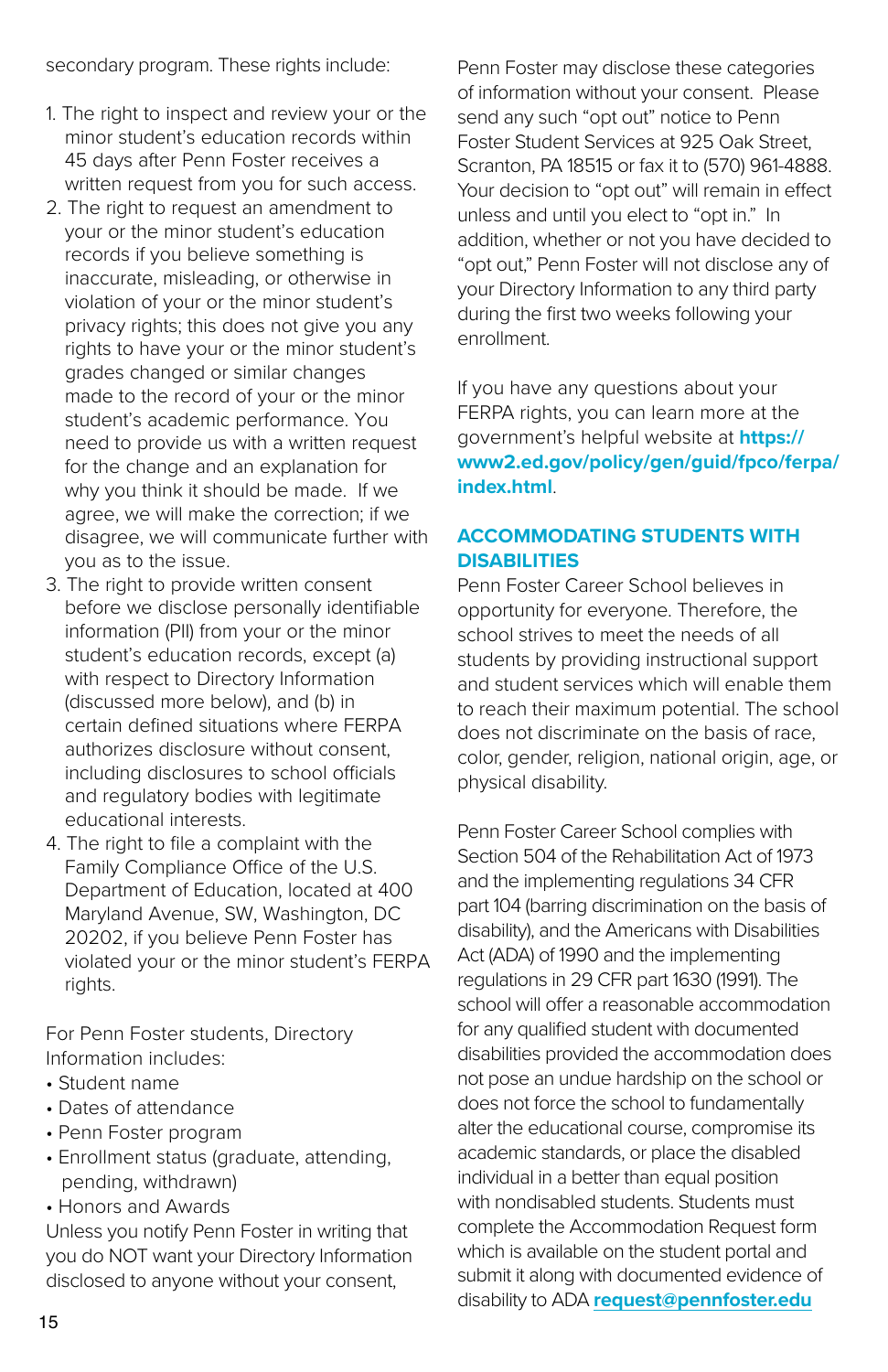to be eligible for any accommodations. All completed requests for accommodations will be reviewed by the ADA Review Committee within five (5) business days. Students will receive written communication outlining the decision of the committee.

#### **MILITARY BENEFITS**

Penn Foster participates in the VA program for the U.S. Military. Tuition benefits are available under this program to qualified service personnel. Students are encouraged to contact their Education Service Officers for details on this reimbursement policy. The Penn Foster Veterans Representative is also available to assist with administrative processing of the benefits requests.

#### **CAREER ASSISTANCE**

Penn Foster offers many resources to current students and alumni to help with career planning and job search efforts. Career Cruising, a self-service employment tool is available to students and alumni and provides various resources on employability, including school/job exploration, employment recommendations, career portfolio development, resume-building, nationwide job search engine, tips and advice on improving job search success, and interview tips. Students and alumni can access Career Cruising through the student portal. Penn Foster's Career Coaches work with students and alumni to assist with career exploration, resume review and revision, social media presence, and mock interviews. The Learning Resource Center, which is located in the library, includes quides for career planning. instructions for writing a winning resume, tips and advice to succeed at a job interview and how to follow-up after the interview, and information on negotiating and understanding compensation levels and offers. Penn Foster also maintains a job board site where students and graduates are encouraged to search through jobs that are posted directly by employers.

Job placement is not guaranteed to graduates, upon program completion.

#### **CAREER SERVICES**

Upon completing your career training, Penn Foster Career School also offers access to Alumni Career Services which are designed to help you find employment in your chosen field.

#### **Career Services include:**

- Resume Preparation
- Job Searches
- Help with Submitting Resumes
- Cover Letter Design
- Interview preparation, & much more.

#### **SCHOOL CALENDAR**

Penn Foster Career School operates 12 months of the year. The school is closed for 8 holidays during the year. The holidays usually include New Year's Day, Memorial Day, Independence Day, Labor Day, Thanksgiving Day, the day after Thanksgiving, Christmas Eve, and Christmas Day. The other days may vary. The school's phones will have a "closed" message on these holidays.

The Student Service Center and the instructors are available Monday through Friday from 9:00 a.m. to 6:00 p.m. E.T.

#### **TRANSFER CREDIT POLICY**

Penn Foster Career School does not evaluate or award credit for experiential learning or prior work completed at another institution for a majority of the career programs offered.

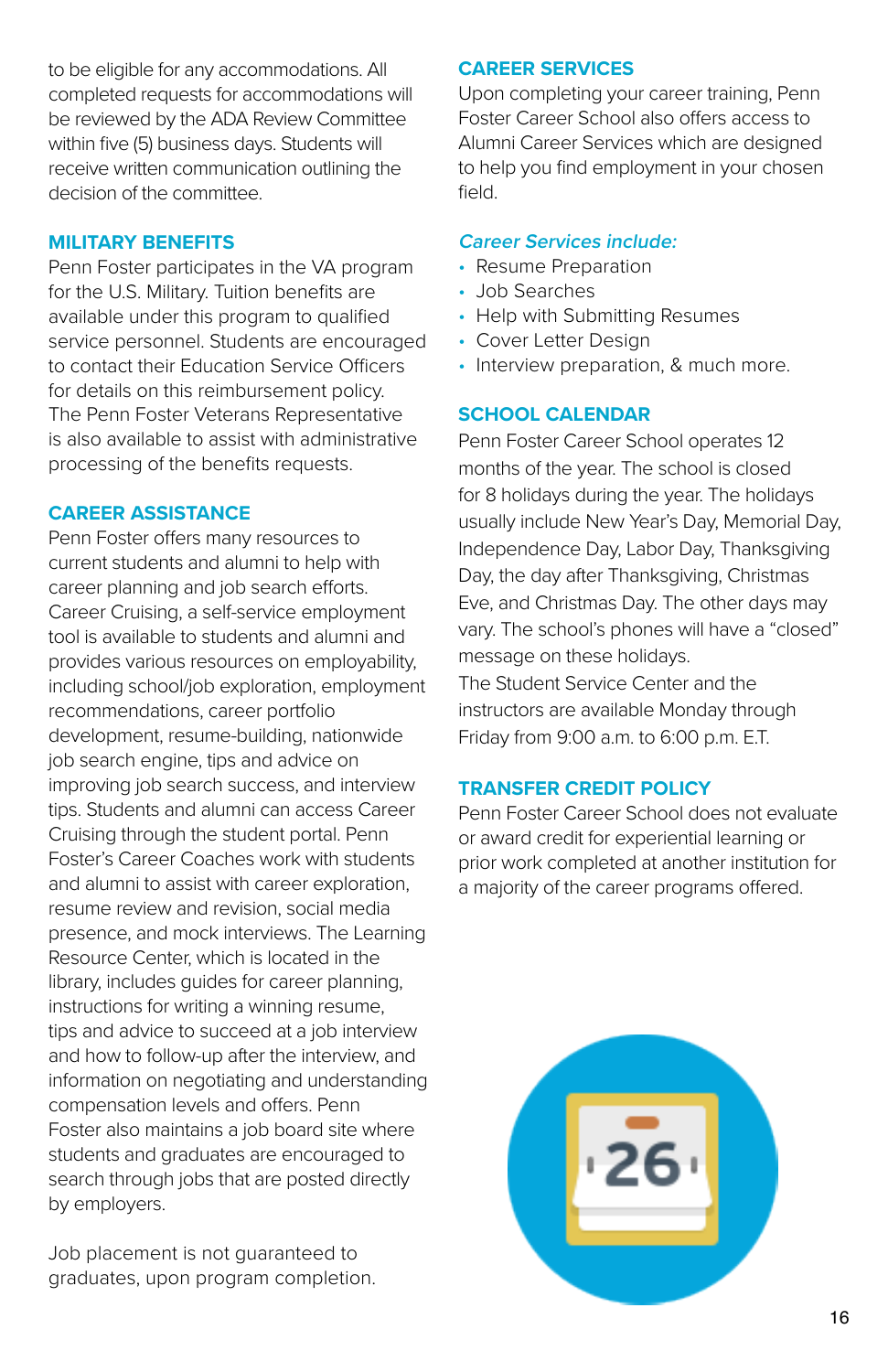## FREQUENTLY ASKED QUESTIONS

#### **Q. Where can I find my student number?**

**A.** The number is on your Student ID Card which you received with your Welcome Letter.

#### **Q. How do I submit exams?**

**A.** Exams are submitted via the website **[www.](http://www.pennfoster.edu) [pennfoster.edu](http://www.pennfoster.edu)**. You can complete your exams and receive feedback at this site.

#### **Q. What if I change my address?**

**A.** The easiest way to change your address is to log on to **www.pennfoster.edu**. Click "**Update My Profile**". Make the necessary changes & submit.

#### **Q. How do I make payments?**

**A.** If mailing in your payment, please submit payment along with the appropriate coupon from your payment book to:

#### **Penn Foster Career School 925 Oak Street Scranton, PA 18515-0001**

Please be sure to include your student number on all payment materials. Allow one week for your account to be updated.

#### **Q. How long will it take me to complete my program and receive my Career Diploma?**

**A.** Completion times vary, depending on the program in which you are enrolled. Many Penn Foster programs can be completed in a year or less.\* (If it seems you will need to take longer than the time allotted to complete your program, you may contact Penn Foster and request an extension.) Your Enrollment Agreement specified the completion time for your program.

#### *\* Students enrolled in the Telecommunications Program are allowed three years to complete their program.*

#### **Q. Are there any additional fees?**

**A.** The following fees are charged, if applicable: additional six-month extension fee of \$95.00; administrative fee of \$60.00; change of program fee of \$50.00. Registration fees vary by program.Your Enrollment Agreement lists the fee.

#### **Q. What is your cancellation policy?**

**A.** The cancellation policy is provided in detail on page 7 and on the Enrollment Agreement you signed. A copy of your Enrollment Agreement will be returned to you after your application is approved.

#### **Q. Can I earn credit for previous coursework completed?**

**A.** In most programs, Penn Foster does not evaluate life-work experience or

previous work taken at another school for transfer credit into a vocational program.

Penn Foster will evaluate previous training and consider granting credit for students using the GI Bill®. If transfer credit is applied, the program will be shortened, and the balance will be reduced accordingly.

#### **Q. Is Penn Foster Career School accredited?**

**A.** Yes. Penn Foster Career School is accredited for non-degree granting postsecondary diploma programs by the Commission on Secondary Schools of the Middle States Association of Colleges and Schools. Penn Foster Career School is also accredited by the Distance Education Accrediting Commission (DEAC), which is recognized by the U.S. Department of Education (USDE) and the Council for Higher Education Accreditation (CHEA). Penn Foster Career School is licensed by the Pennsylvania State Board of Private Licensed Schools. Penn Foster Career School is authorized by Georgia Nonpublic Postsecondary Education Commission to operate in Georgia.

You can earn Continuing Education Units (CEUs). Penn Foster Career School has been accredited as an Authorized Provider by the International Accreditors for Continuing Education and Training (IACET), 1760 Old Meadow Road, Suite 500, McLean, VA 22102. In obtaining this approval, Penn Foster Career School has demonstrated that it complies with the ANSI/IACET Standards which are widely recognized as standards of good practice internationally. As a result of their Authorized Provider membership status, Penn Foster Career School is authorized to offer IACET CEUs for its programs that qualify under the ANSI/IACET Standards. Penn Foster Career School is authorized by the Georgia Nonpublic Postsecondary Education Commission to operate in Georgia.

#### **Q. Will work completed at Penn Foster Career School transfer to another school?**

**A.** Work completed in Penn Foster Career School programs may not transfer to other learning institutions. Students planning to continue their education with another school after earning a diploma from Penn Foster Career School should check with that school regarding transfer policies.

Earned credits and hours are units of measure and are not necessarily an indicator of transferability to another institution. The receiving institution, rather than the providing institution, determines whether to accept earned credits and hours for transfer.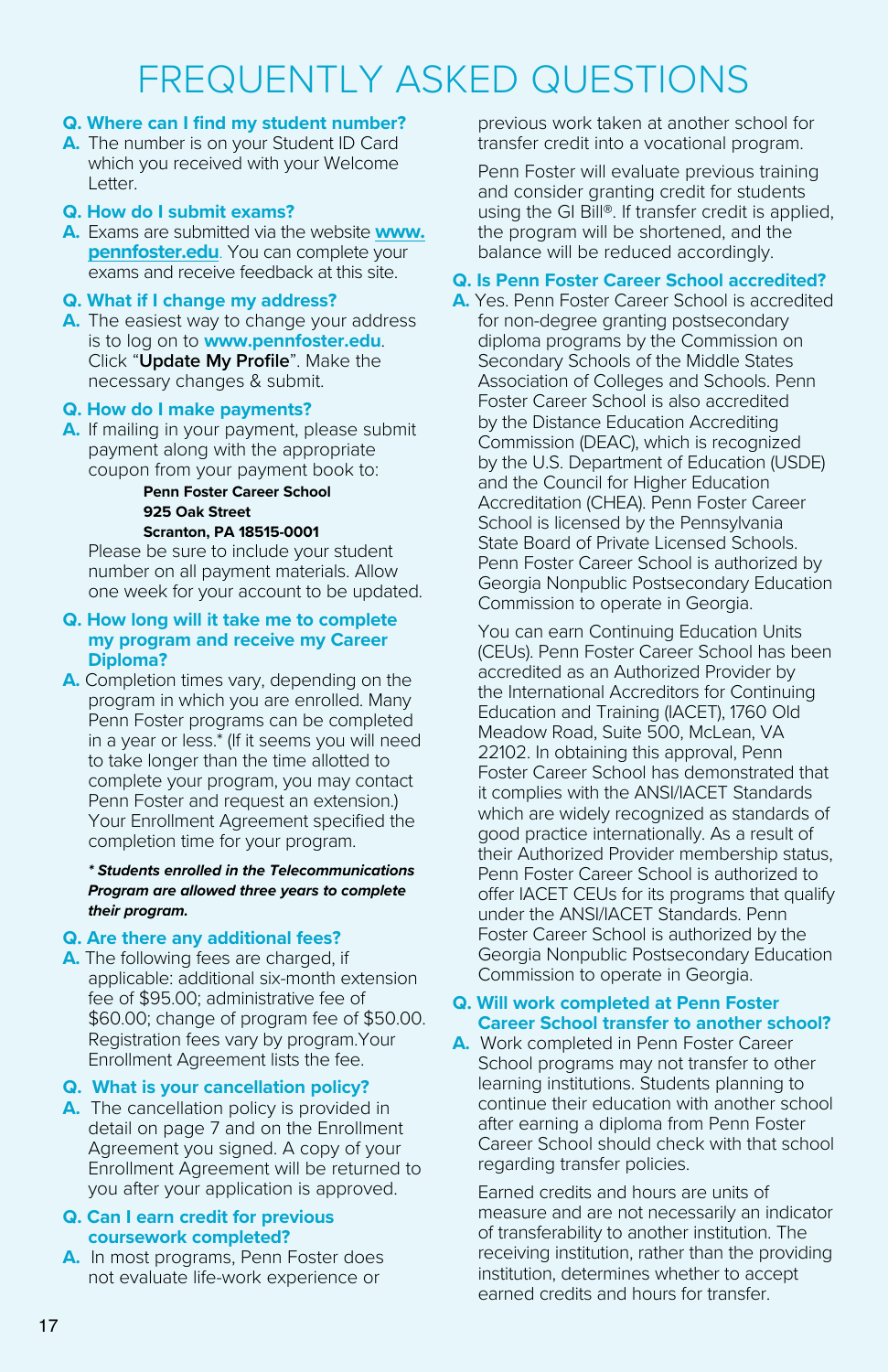# STUDY TIPS AND TAKING YOUR EXAMS

When you complete a lesson, you must also complete and submit an exam using the Penn Foster online exam system. A lesson can be the content of one study unit or a reading assignment in a study guide. Most exams consist of multiple-choice questions. Lessons also feature helpful self-checks you can use to determine how well you understand the new concepts you have learned. Future lessons become available online when you submit exams, so avoid delays in your studies by submitting exams promptly.

#### **TAKE ADVANTAGE OF THE STUDY PLANNER**

The Penn Foster Study Planner will help you stay organized and on track with your studies. Use it to create a customized study plan so you can finish your program when you want to, sync your study times to your calendars, track your progress, and set alerts for when your next exam is due. Use the Study Planner to set a study plan that works with your schedule and stick to it to reach your graduation goal!

**You can find your Study Planner on your Student Portal, or you can download the app from the** *iOS, Google Play, or Amazon Appstore.*



| <b>DASHBOARD</b>                                                     |  |  |  |  |  |  |
|----------------------------------------------------------------------|--|--|--|--|--|--|
| Welcome, Sarah Kinney<br>Student # 2183947                           |  |  |  |  |  |  |
| Program Name<br><b>Home Inspector</b>                                |  |  |  |  |  |  |
| Start Date Anticipated Completion Date<br>2102/01/08 2010/2015       |  |  |  |  |  |  |
| Current Plan<br><b>Extended Plan</b>                                 |  |  |  |  |  |  |
| Overall Progress<br>6/7 Modules                                      |  |  |  |  |  |  |
|                                                                      |  |  |  |  |  |  |
| $\overline{\mathbf{v}}$<br>Select a plan to change your current plan |  |  |  |  |  |  |
| ÷<br>Denhibmand                                                      |  |  |  |  |  |  |
|                                                                      |  |  |  |  |  |  |
|                                                                      |  |  |  |  |  |  |

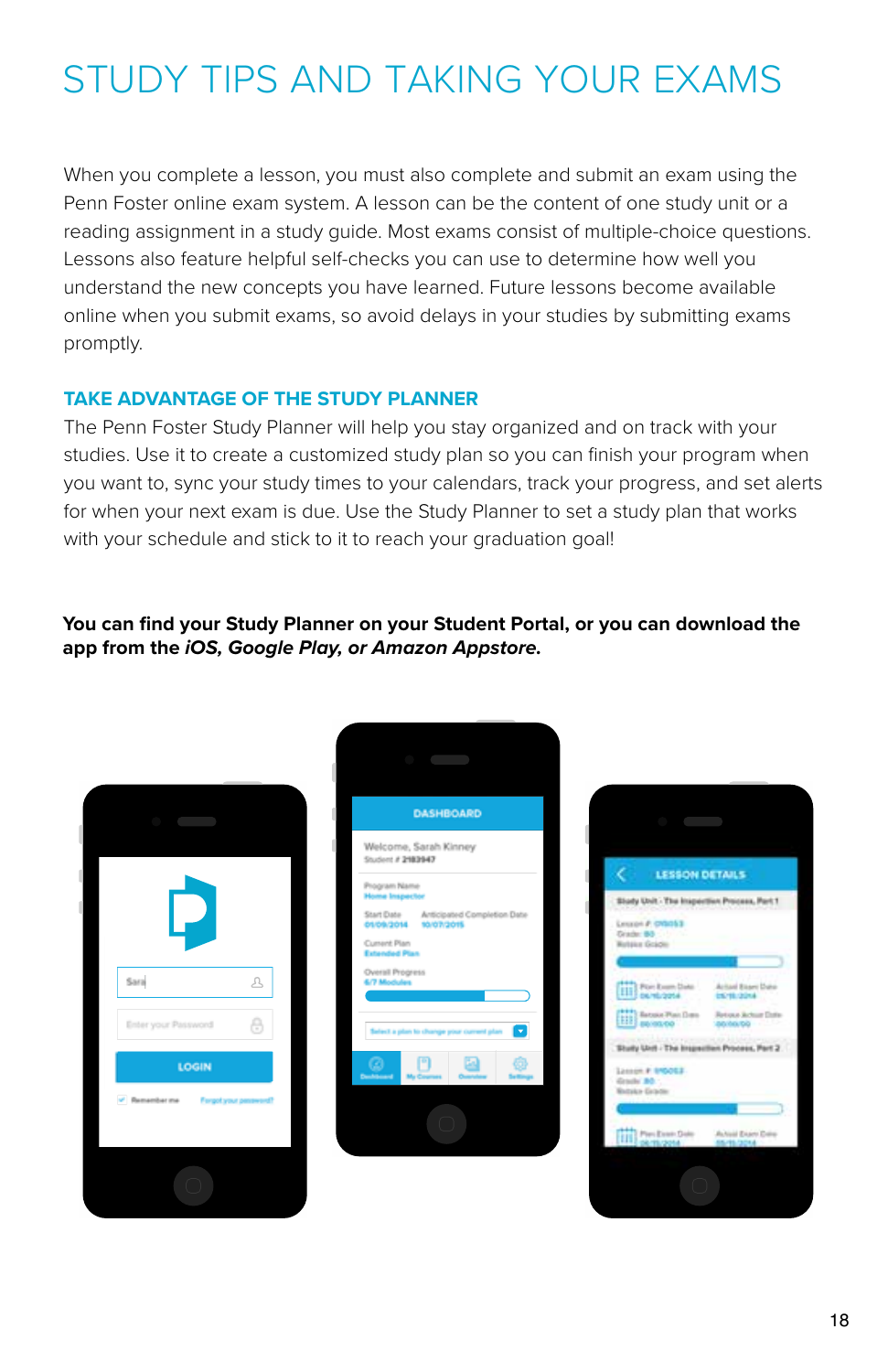#### **SUGGESTIONS FOR MORE EFFECTIVE STUDYING**

- Set up a special place in your home to do your studying and keep all your materials there, within easy reach.
- Schedule your study time. Make sure it doesn't conflict with other important activities.
- Frequent, brief study sessions are more effective than long, "cramming" marathons.
- Make sure to do all the self-check quizzes in the lesson.

#### **TIPS ON COMPLETING YOUR EXAMS**

When it comes time to take your exam, make sure you follow the directions carefully. If you don't understand what you are supposed to do, don't hesitate to call Penn Foster and ask for help.

#### **SUBMITTING YOUR EXAMS**

You must submit all exams online using the Penn Foster exam system that you access from your student portal.

To access an exam, click on **Take an Exam** next to the appropriate lesson title. If the exam involves an essay or a writing assignment, you'll be asked to attach a file of the assignment to submit it to the school.

Read each question carefully before you choose your answer. If you're unsure of an answer, you can mark the question for review by clicking a button at the bottom of the question. Before you submit the exam, you'll be able to see a summary of all of your answers and make changes if you so desire.

#### **EXAM RESULTS**

Students must access the Penn Foster student portal to get evaluations as well as receive feedback. The evaluations will tell students which answers (if any) were incorrect. If students have a question or problem with the exam evaluation, they should contact the school immediately.

| Exams Taken<br>between May 21, 2013<br>and December 14, 2016     | Students may retake the exam whether their score was passing or<br>failing on the first attempt. The retake must be submitted within 30<br>days of the initial submission, or the first attempt will become the final<br>grade. Students earn the higher of the two grades.                                                                                                                                                                |  |  |  |  |  |  |
|------------------------------------------------------------------|--------------------------------------------------------------------------------------------------------------------------------------------------------------------------------------------------------------------------------------------------------------------------------------------------------------------------------------------------------------------------------------------------------------------------------------------|--|--|--|--|--|--|
| Exams taken between<br>December 15, 2016<br>and October 18, 2017 | Students earning a passing score on the first attempt are not eligible<br>for a retake. If the first attempt score is failing (below 65%), students<br>have the option to retake the exam.* (See below). The highest score<br>a student can earn on a retake exam is 65%. If a student scores be-<br>low 65% on the retake exam, the student will earn the higher of the<br>two scores.* (See below).                                      |  |  |  |  |  |  |
| Exams taken starting<br>October 19, 2017                         | Students are given two chances to pass each exam. An exam may<br>be retaken as soon as the first attempt has been graded; there is no<br>waiting period. Regardless of whether the first attempt resulted in a<br>passing or failing grade, students are given one opportunity to retake<br>the exam and earn the higher of the two scores. This policy is effec-<br>tive for all open exams on a student's record as of October 19, 2017. |  |  |  |  |  |  |

#### **Multiple choice Exam Retake Policies**

Students are presented with a new exam for the retake and must submit the ENTIRE retake online. The retake must be submitted within 30 days of the initial submission, or the first attempt will become the final grade.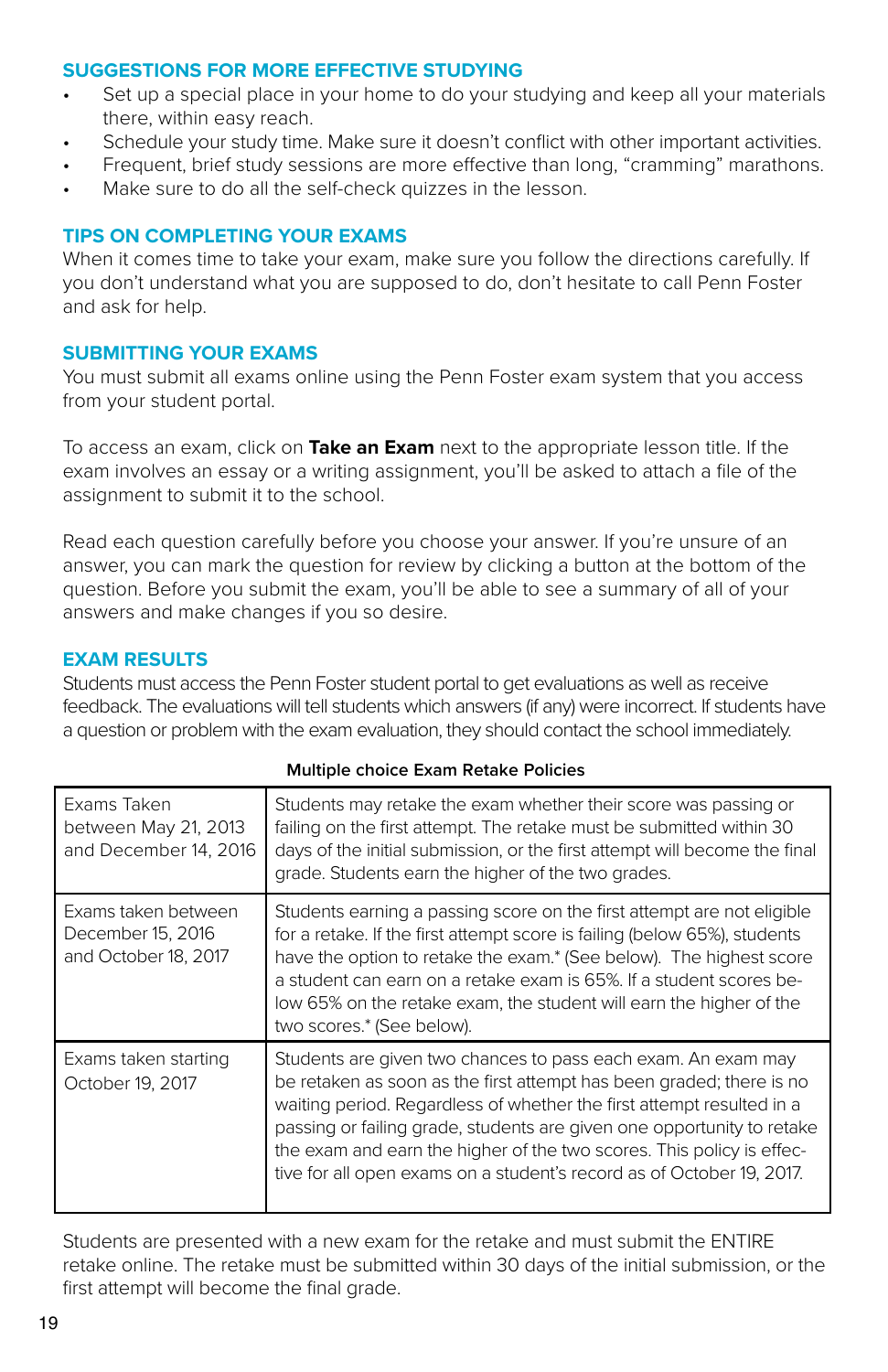For all other exams (subjective, non-multiple choice exams), retakes are required for a failed first attempt, and not offered if the exam was passed. The highest score a student can earn on a retake exam is 65%. The retake grade becomes the final grade. Each program may contain one or more practical exercises, projects, or externships that must be successfully completed in order to meet the requirements for graduation. Some of these may be graded on a pass/fail basis.

Previous exam policies will cease as of October 19, 2017, and the above policies will apply to all exams submitted on and after this date.

#### **EXPECTATION**

All Penn Foster students are expected to conduct themselves with the highest academic and ethical standards. Failure to do so will result in disciplinary action. Students who do not achieve passing grades may be subject to academic probation or dismissal. Re-enrollment in a program is not allowed if the student was enrolled in the same program and was academically failed. Re-enrollment in another program will require review of previous coursework to determine eligibility

#### **THE PENN FOSTER CAREER SCHOOL GRADING SYSTEM:**

Exams and projects will be graded on the following scale:

| <b>Lesson Grade</b><br>(Percentage) | Letter<br><b>Equivalent</b> | Rating           | <b>Lesson Grade</b><br>(Percentage) | Letter<br><b>Equivalent</b> | Rating           |
|-------------------------------------|-----------------------------|------------------|-------------------------------------|-----------------------------|------------------|
| 92-100                              | A                           | <b>Excellent</b> | 90-100                              | A                           | <b>Excellent</b> |
| 81-91                               | в                           | Good             | 80-89                               | в                           | Good             |
| 75-80                               | c                           | <b>Average</b>   | 70-79                               | C                           | Average          |
| 70-74                               | D                           | <b>Passing</b>   | 65-69                               | D                           | <b>Passing</b>   |
| Below 70                            | F                           | <b>Failing</b>   | Below 65                            | F                           | <b>Failing</b>   |
|                                     |                             |                  |                                     |                             |                  |

#### **(Effective to April 30, 2012)**

An overall course grade of 70%, or above, in each subject is required to graduate.

#### **(Effective May 1, 2012)**

An overall course grade of 65%, or above, in each subject is required to graduate.

**- Benjamin Franklin**

Effective to April 30, 2012)<br>An overall course grade of 70%, or above<br>in each subject is required to graduate<br><sup>"</sup>An investme"<br>In knowledg<br>pays the bes "An investment in knowledge pays the best interest."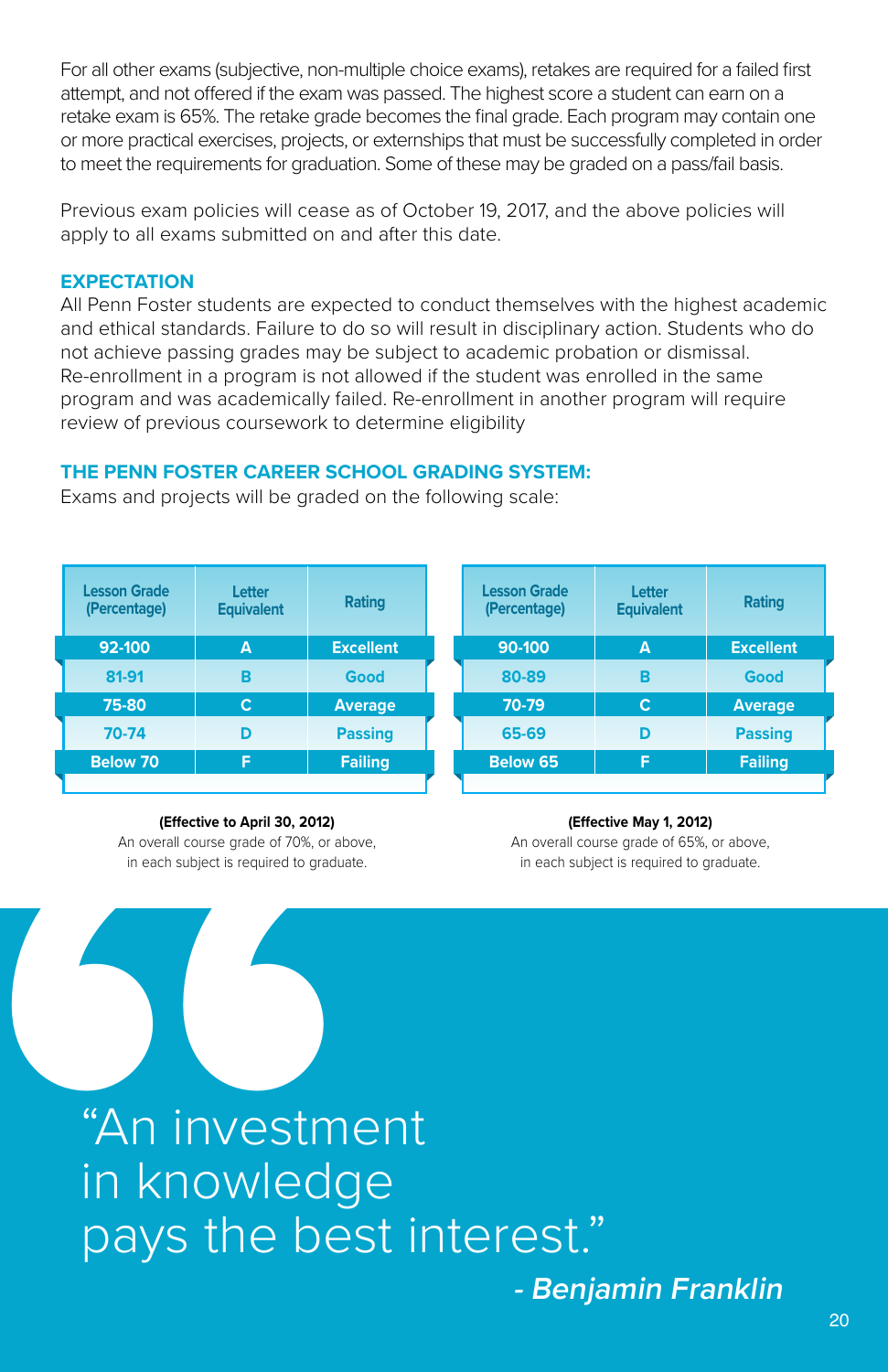# GRADUATION

When you have successfully completed your program and your account is paid in full, you will achieve your goal — a Career Diploma/Certificate. To be awarded your Diploma/ Certificate and earn associated continuing education units (CEUs), you must have:

- **• Passed all program requirements.**
- **• Achieved an overall program average of 65% (70% prior to May 1, 2012), or above.**
- **• Met all your financial obligations.\*** \* All payments must be clear before Diploma/Certificate will be issued

#### **TRANSCRIPTS**

Along with your Career Diploma/Certificate, you will receive one free copy of your official transcript. If you desire additional copies, they are available at a cost of \$13.00 for an electronic copy or \$15.00 for a paper copy. Utilize the transcript ordering service on your student portal or the Contact Us Page to submit your request. If you want the transcript sent to someone else (i.e., an employer or school), please have the address handy when you call. (You must be current in your payments to receive this service.) If you request your official transcript prior to graduation, it will only be released if certain financial criteria is met.

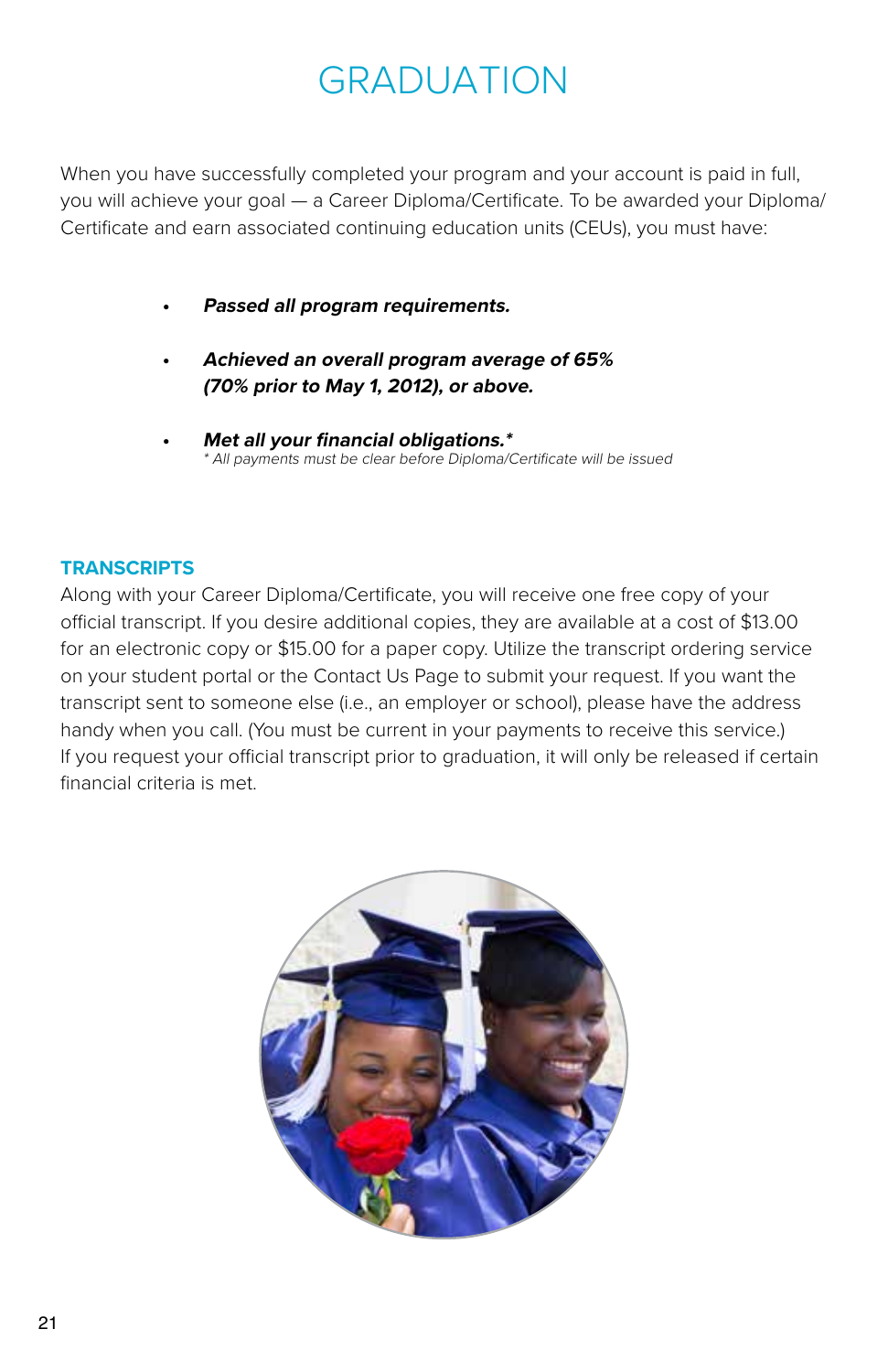# On the road to success...

You have started on a journey toward a better future  $-$  a future that brings more money, security, and greater career satisfaction. All of us at Penn Foster Career School will do everything we can to make that journey a rewarding one. But there may be times when you find it hard going...maybe your job or family is demanding more of your time, or completing your program seems too far out of reach. If you start to feel that way, just remember these important facts:

- A good way to stay motivated is to remember why you enrolled. You have a dream of building a better life for yourself, and you have already shown you have the dedication. Don't let anything stop you from achieving your goals.
- Anytime you have a problem with something in your lessons or a question about your Penn Foster experience, contact the school. Every student is important to us and we want to see you achieve success. You can always turn to your instructor or our helpful Student Services staff for help.
- Set up your Study Planner, and stick to your study schedule as much as you can — but it's okay to give yourself a day off now and then, too. Holidays, special occasions, or just a day to "recharge your batteries..." but don't take too many, because you want to keep moving toward graduation.
- Most of all, take pride in what you are accomplishing. So many people never try to make their dreams come true — just by enrolling, you have shown you are someone who sets goals and works to achieve them. You have much to be proud of.

# **GOOD LUCK** from all of us at Penn Foster Career School!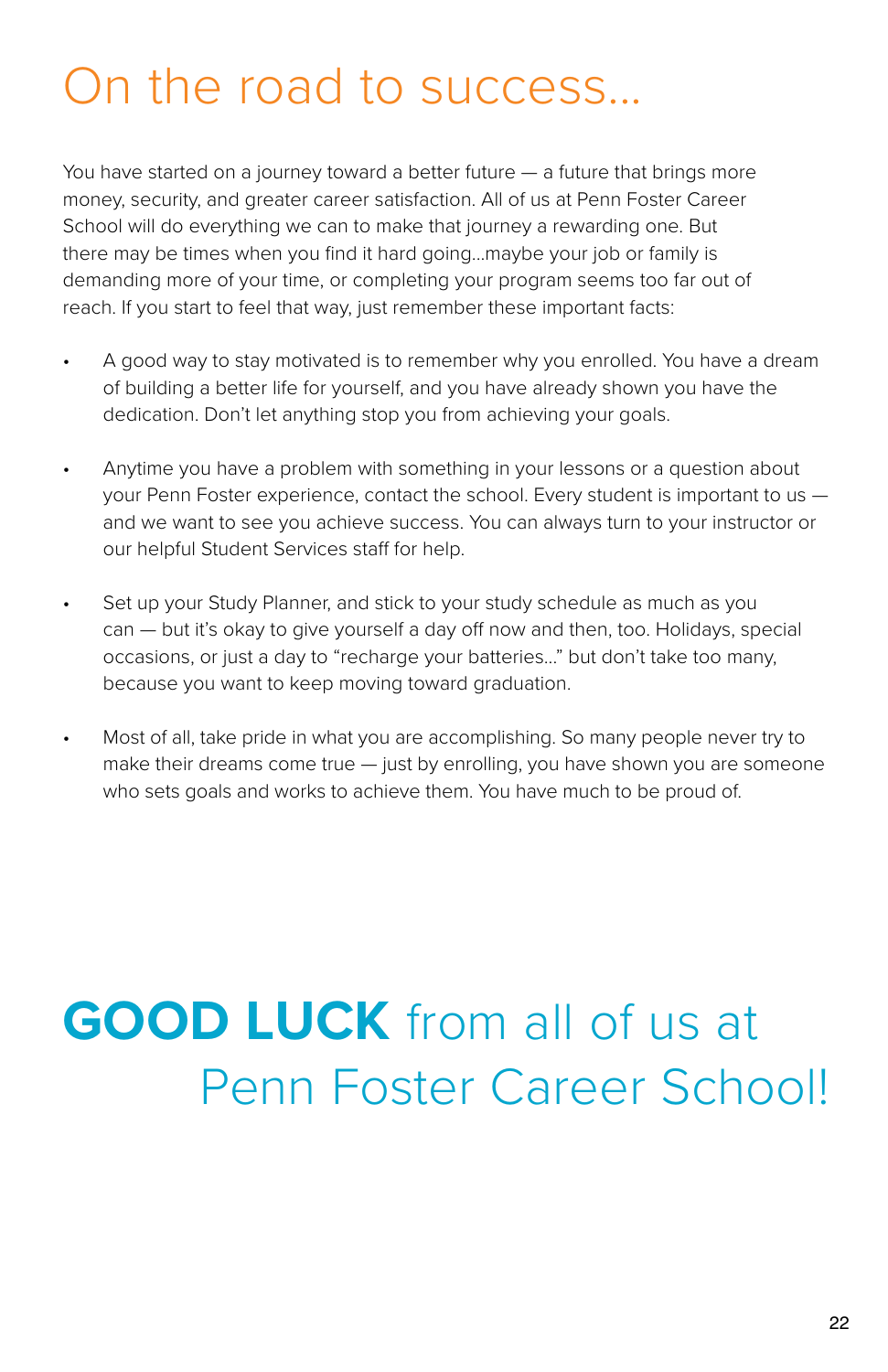The State of California established the Student Tuition Recovery Fund (STRF) to relieve or mitigate economic loss suffered by a student in an educational program at a qualifying institution, who is or was a California resident while enrolled, or was enrolled in a residency program, if the student enrolled in the institution, prepaid tuition, and suffered an economic loss. Unless relieved of the obligation to do so, you must pay the state-imposed assessment for the Fund STRF, or it must be paid on your behalf, if you are a student in an educational program, who is a California resident, or are enrolled in a residency program, and prepay all or part of your tuition.

You are not eligible for protection from the STRF and you are not required to pay the STRF assessment if you are not a California resident, or are not enrolled in a residency program."

"It is important that you keep copies of your enrollment agreement, financial aid documents, receipts, or any other information that documents the amount paid to the school. Questions regarding the STRF may be directed to the Bureau for Private Postsecondary Education, 1747 N. Market Blvd, Suite 225, Sacramento, CA 95834, (916) 574-8900 or (888) 370-7589. To be eligible for STRF, you must be a California resident or enrolled in a residency program, prepaid tuition, paid or deemed to have paid the STRF assessment, and suffered an economic loss as a result of any of the following: 1. The institution, a location of the institution, or an educational program offered by the institution was closed or discontinued, and you did not choose to participate in a teach-out plan approved by the Bureau or did not complete a chosen teach-out plan approved by the Bureau. 2. You were enrolled at an institution or a

location of the institution within the 120 day period before the closure of the institution or location of the institution, or were enrolled in an educational program within the 120 day period before the program was discontinued.

3. You were enrolled at an institution or a location of the institution more than 120 days before the closure of the institution or location of the institution, in an educational program offered by the institution as to which the Bureau determined there was a significant decline in the quality or value of the program more than 120 days before closure.

4. The institution has been ordered to pay a refund by the Bureau but has failed to do so.

5. The institution has failed to pay or reimburse loan proceeds under a federal student loan program as required by law, or has failed to pay or reimburse proceeds received by the institution in excess of tuition and other costs.

6. You have been awarded restitution, a refund, or other monetary award by an arbitrator or court, based on a violation of this chapter by an institution or representative of an institution, but have been unable to collect the award from the institution.

7. You sought legal counsel that resulted in the cancellation of one or more of your student loans and have an invoice for services rendered and evidence of the cancellation of the student loan or loans. To qualify for STRF reimbursement, the application must be received within four (4) years from the date of the action or event that made the student eligible for recovery from STRF.

A student whose loan is revived by a loan holder or debt collector after a period of noncollection may, at any time, file a written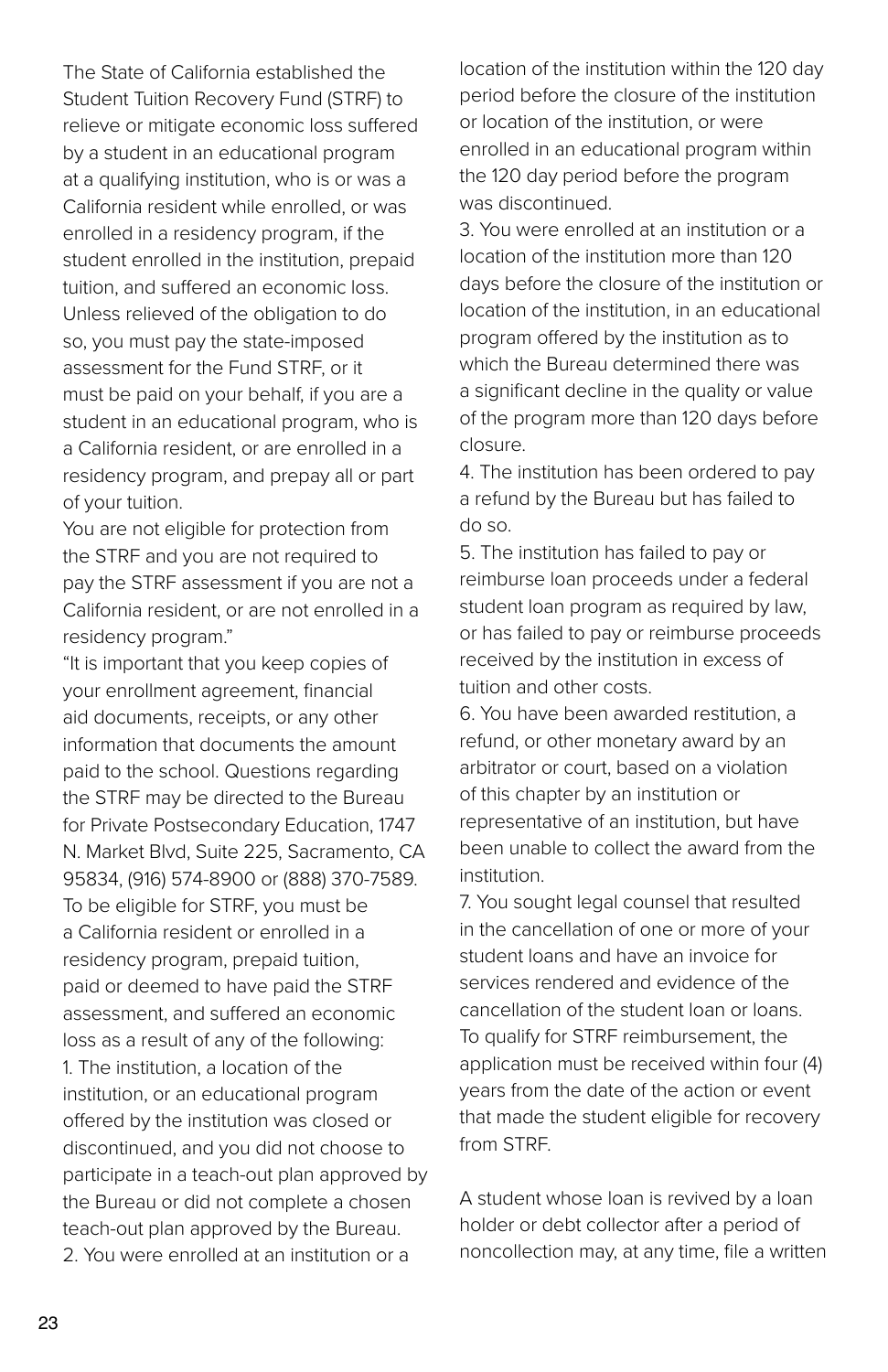application for recovery from STRF for the debt that would have otherwise been eligible for recovery. If it has been more than four (4) years since the action or event that made the student eligible, the student must have filed a written application

for recovery within the original four (4) year period, unless the period has been extended by another act of law. However, no claim can be paid to any student without a social security number or a taxpayer identification number.

### PROGRAMS

#### CAREER DIPLOMAS

Please visit **https://www.pennfoster.edu/-/media/ files/pdf/age-requirements/20181113.pdf?la=en& hash=E7A4D1CDED88D8075B5A0CA60032AA 0CCF5B0D63** to view entrance requirements for career diploma and certificate programs.

#### **ABC® Certified Wedding Planner**

For the program goal and outcomes and the most up-to-date program pricing, please visit **[ABC® Certified Wedding Planner](https://www.pennfoster.edu/programs/creative/certified-wedding-planner-career-diploma) page** on the website. Students will need access to high-speed internet, a Microsoft® Windows® based computer running Windows 10® or later or an Apple® Mac® computer running macOS® or later, and an email account to complete your program with Penn Foster.

#### **Administrative Assistant**

For the program goal and outcomes and the most up-to-date program pricing, please visit **[Administrative Assistant](https://www.pennfoster.edu/programs/business/administrative-assistant-career-diploma) page** on the website. Students will need access to high-speed internet, a Microsoft® Windows® based computer running Windows® 10 or later, Microsoft® Office 2019 or Microsoft® 365, and an email account to complete this program with Penn Foster.

#### **Appliance Repair**

For the program goal and outcomes and the most up-to-date program pricing, please visit **http://www.pennfoster.edu/ programs-and-degrees/construction-andmaintenance/appliance-repair-careerdiploma**. Students will need access to highspeed internet, a Microsoft® Windows® based computer running Windows 10® or later or an Apple® Mac® computer running macOS® or later, and an email account to complete your program with Penn Foster.

#### **Auto Repair Technician**

For the program goal and outcomes and the most up-to-date program pricing, please visit **[Auto Repair Technician](https://www.pennfoster.edu/programs/automotive/auto-repair-career-diploma) page** on the website. Students will need access to high-speed internet, a Microsoft® Windows® based computer running Windows 10® or later or an Apple® Mac® computer running macOS® or later, and an email account to complete your program with Penn Foster.

#### **Bookkeeping**

For the program goal and outcomes and the most up-to-date program pricing, please visit **[Bookkeeping page](https://www.pennfoster.edu/programs/business/bookkeeping-career-diploma)** on te website. Students will need access to high-speed internet, a Microsoft® Windows® based computer running Windows 10® or later, Microsoft® 365, and an email account to complete this program with Penn Foster.

#### **Carpenter**

For the program goal and outcomes and the most up-to-date program pricing, please visit **[Carpenter page](https://www.pennfoster.edu/programs/trades/construction-trades-career-diploma)** on the website. Students will need access to high-speed internet, a Microsoft® Windows® based computer running Windows 10® or later or an Apple® Mac® computer running macOS® or later, and an email account to complete your program with Penn Foster.

#### **Caterer**

For the program goal and outcomes and the most up-to-date program pricing, please visit **[Caterer page](https://www.pennfoster.edu/programs/travel/caterer-career-diploma)** on the website. Students will need access to high-speed internet, a Microsoft® Windows® based computer running Windows 10® or later or an Apple® Mac® computer running macOS® or later, and an email account to complete your program with Penn Foster.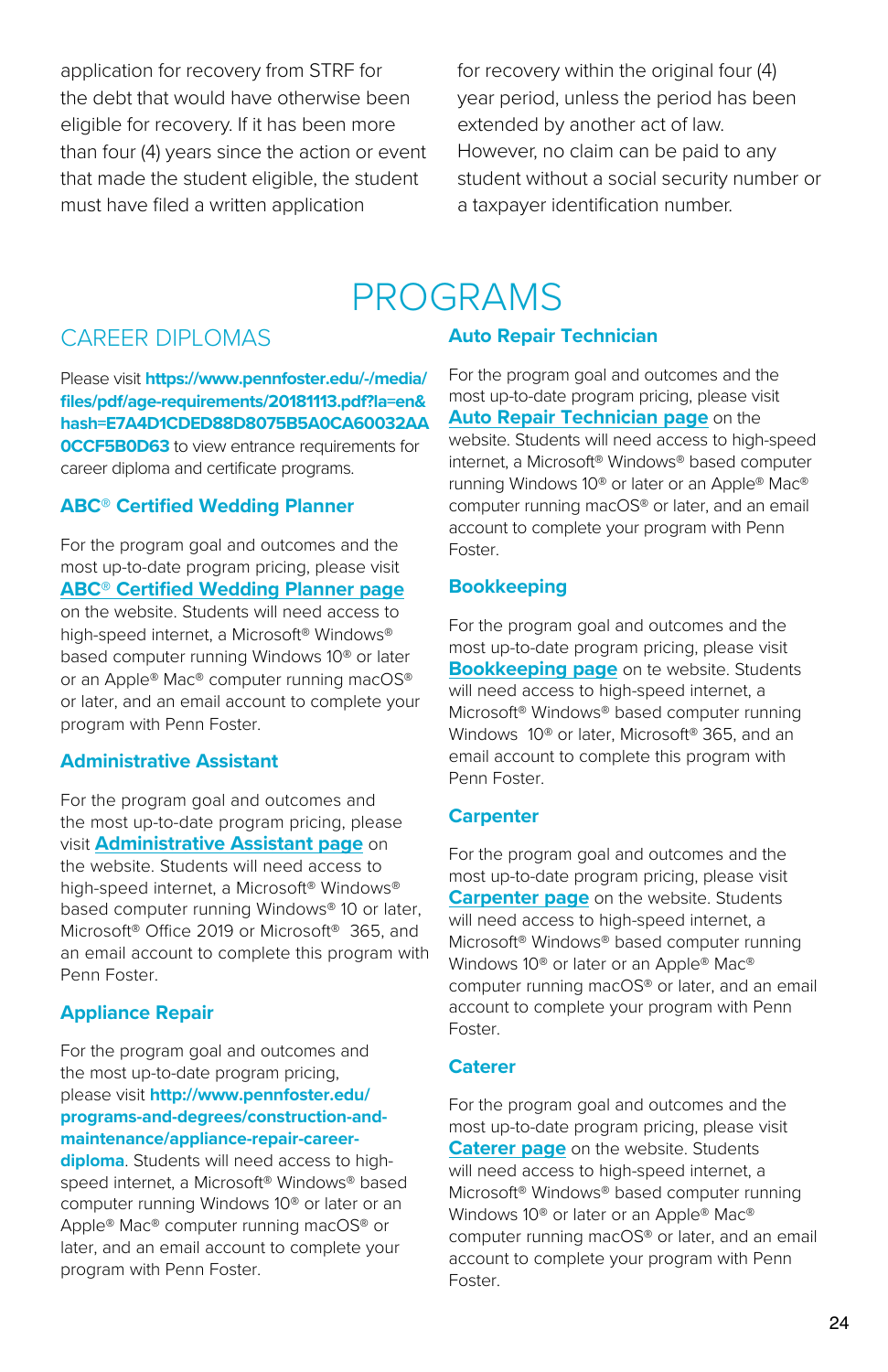#### **Child Care Professional**

For the program goal and outcomes and the most up-to-date program pricing, please visit **[Child Care Professional page](https://www.pennfoster.edu/programs/education/child-care-professional-career-diploma/tuition#/)** on the website. Students will need access to high-speed internet, a Microsoft® Windows® based computer running Windows XP® or later or an Apple® Mac® computer running macOS® or later, and an email account to complete this program with Penn Foster.

#### **Computer Graphic Artist**

For the program goal and outcomes and the most up-to-date program pricing, please visit **[Computer Graphic Artist page](https://www.pennfoster.edu/programs/creative/computer-graphic-artist-career-diploma)** on the website. Students will need acces to highspeed internet, a Microsoft® Windows® based computer running Windows 10® or later or an Apple® Mac® computer running macOS® or later, Microsoft® Office 2019 or Microsoft® 365, and an email account to complete your program with Penn Foster.

#### **Dental Assistant**

For the program goal and outcomes and the most up-to-date program pricing, please visit **[Dental Assistant page](https://www.pennfoster.edu/programs/healthcare/dental-assistant-career-diploma)** on the website. Students will need access to high-speed internet, a Microsoft® Windows® based computer running Windows 10® or later or an Apple® Mac® computer running macOS® or later, and an email account to complete your program with Penn Foster.

#### **Desktop Publishing and Design**

For the program goal and outcomes and the most up-to-date program pricing, please visit **[Desktop](https://www.pennfoster.edu/programs/creative/desktop-publishing-and-design-career-diploma)  [Publishing and Design page](https://www.pennfoster.edu/programs/creative/desktop-publishing-and-design-career-diploma)** on the website. Students will need access to high-speed internet, a Microsoft® Windows® based computer running Windows 10® or later or an Apple® Mac® computer running macOS® or later, and an email account to complete your program with Penn Foster.

#### **Diesel Mechanics/Heavy Truck Maintenance**

For the program goal and outcomes and the most up-to-date program pricing, please visit **[Diesel Mechanics/Heavy Truck](https://www.pennfoster.edu/programs/automotive/diesel-mechanics-career-diploma)  [Maintenance page](https://www.pennfoster.edu/programs/automotive/diesel-mechanics-career-diploma)** on the website. Students will need access to high-speed internet, a Microsoft® Windows® based computer running Windows 10® or later or an Apple® Mac®

computer running macOS® or later, and an email account to complete your program with Penn Foster.

#### **Dog Obedience Trainer/Instructor**

For the program goal and outcomes and the most up-to-date program pricing, please visit **[Dog Obedience Trainer/Instructor page](http://Dog Obedience Trainer/Instructor page)** on the website. Students will need access to high-speed internet, a Microsoft® Windows® based computer running Windows 10® or later or an Apple® Mac® computer running macOS® or later, and an email account to complete your program with Penn Foster.

#### **Drafting with AutoCAD®**

For the program goal and outcomes and the most up-to-date program pricing, please visit **[Drafting with AutoCAD® page](https://www.pennfoster.edu/programs/trades/drafting-with-autocad-career-diploma)** on the webiste. Students will need access to high-speed internet, a Microsoft® Windows® based computer running Windows 10® or later, Microsoft® 365, and an email account to complete this program with Penn Foster.

#### **Dressmaking and Design**

For the program goal and outcomes and the most up-to-date program pricing, please visit **[Dressmaking and Design page](https://www.pennfoster.edu/programs/creative/dressmaking-career-diploma)** on the webiste. Students will need access to highspeed internet, a Microsoft® Windows® based computer running Windows 10® or later or an Apple® Mac® computer running macOS® or later, and an email account to complete your program with Penn Foster.

#### **Electronics Technician**

For the program goal and outcomes and the most up-to-date program pricing, please visit **[Electronics Technician page](https://www.pennfoster.edu/programs/computers/electronics-technician-career-diploma)** on the webiste. Students will need access to highspeed internet, a Microsoft® Windows® based computer running Windows 10® or later or an Apple® Mac® computer running macOS® or later, and an email account to complete your program with Penn Foster.

#### **Floral Design**

For the program goal and outcomes and the most up-to-date program pricing, please visit **[Floral](https://www.pennfoster.edu/programs/creative/floral-design-career-diploma)  [Design page](https://www.pennfoster.edu/programs/creative/floral-design-career-diploma)** on the webiste. Students will need access to high-speed internet, a Microsoft® Windows® based computer running Windows 10® or later or an Apple® Mac® computer running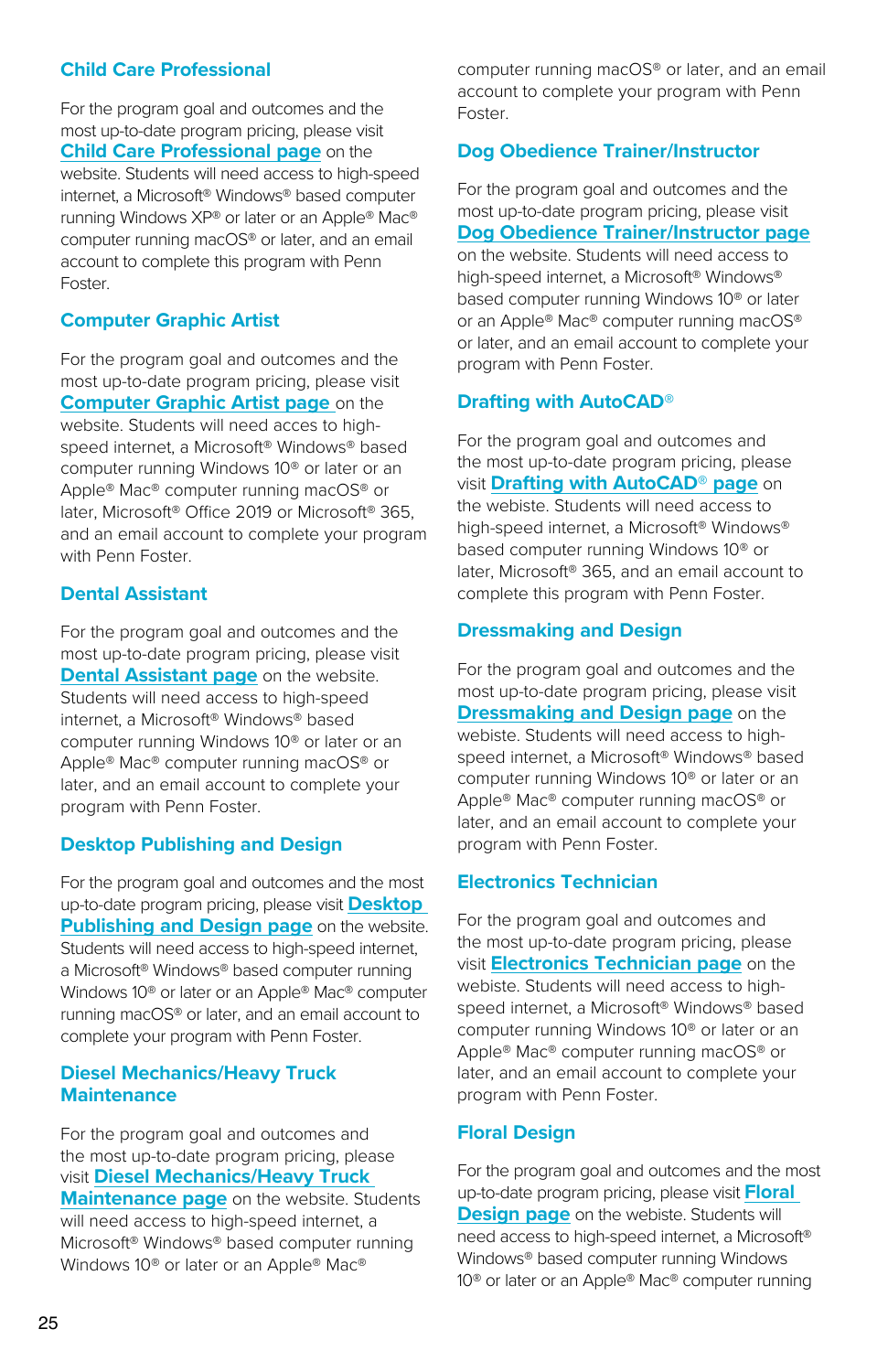macOS® or later, and an email account to complete your program with Penn Foster.

#### **Furniture and Cabinet Maker**

For the program goal and outcomes and the most up-to-date program pricing, please visit **[Furniture and Cabinet Maker page](https://www.pennfoster.edu/programs/creative/furniture-and-cabinet-maker-career-diploma)** on the webiste. Students will need access to high-speed internet, a Microsoft® Windows® based computer running Windows 10® or later or an Apple® Mac® computer running macOS® or later, and an email account to complete your program with Penn Foster.

#### **Guest Service Agent**

For the program goal and outcomes and the most up-to-date program pricing, please visit **[Guest Service Agent page](https://www.pennfoster.edu/programs/travel/guest-service-agent-career-diploma)** on the website. Students will need access to highspeed internet, a Microsoft® Windows® based computer running Windows 10® or later or an Apple® Mac® computer running macOS® or later, Microsoft® Office 2019 or Microsoft® 365, and an email account to complete this program with Penn Foster. Please refer to your student catalog for all school policies (http://www. pennfoster.edu/career-school/catalog)

#### **Gunsmith**

For the program goal and outcomes and the most up-to-date program pricing, please visit **[Gunsmith page](https://www.pennfoster.edu/programs/trades/gunsmith-career-diploma)** on the webiste. Students will need access to high-speed internet, a Microsoft® Windows® based computer running Windows 10® or later or an Apple® Mac® computer running macOS® or later, and an email account to complete your program with Penn Foster.

#### **Home Health Aide**

For the program goal and outcomes and the most up-to-date program pricing, please visit **[Home Health Aide page](https://www.pennfoster.edu/programs/healthcare/home-health-aide-career-diploma)** on the website. Students will need access to highspeed internet, a Microsoft® Windows® based computer running Windows 10® or later or an Apple® Mac® computer running macOS® or later, and an email account to complete this program with Penn Foster. Please refer to your student catalog for all school policies. (http:// www.pennfoster.edu/career-school/catalog)

#### **Home Remodeling and Repair**

For the program goal and outcomes and the most up-to-date program pricing, please visit **[Home Remodeling and Repair page](https://www.pennfoster.edu/programs/trades/home-remodeling-and-repair-career-diploma)** on the website. Students will need access to highspeed internet, a Microsoft® Windows® based computer running Windows 10® or later or an Apple® Mac® computer running macOS® or later, and an email account to complete your program with Penn Foster.

#### **Hotel/Restaurant Management**

For the program goal and outcomes and the most up-to-date program pricing, please visit **[Hotel/](https://www.pennfoster.edu/programs/travel/hotel-and-restaurant-management-career-diploma) [Restaurant Management page](https://www.pennfoster.edu/programs/travel/hotel-and-restaurant-management-career-diploma)** on the website. Students will need access to high-speed internet, a Microsoft® Windows® based computer running Windows 10® or later or an Apple® Mac® computer running macOS® or later, and an email account to complete your program with Penn Foster.

#### **HVACR Technician**

For the program goal and outcomes and the most up-to-date program pricing, please visit **[HVACR Technician page](https://www.pennfoster.edu/programs/trades/hvac-technician-career-diploma)** on the website. Students will need access to high-speed internet, a Microsoft® Windows® based computer running Windows 10® or later or an Apple® Mac® computer running macOS® or later, and an email account to complete your program with Penn Foster.

#### **Interior Decorator**

For the program goal and outcomes and the most up-to-date program pricing, please visit **[Interior Decorator page](https://www.pennfoster.edu/programs/creative/interior-decorator-career-diploma)** on the website. Students will need access to high-speed internet, a Microsoft® Windows® based computer running Windows 10® or later or an Apple® Mac® computer running macOS® or later, and an email account to complete your program with Penn Foster.

#### **IT Support Specialist**

For the program goal and outcomes and the most up-to-date program pricing, please visit **[IT Support Specialist page](https://www.pennfoster.edu/programs/computers/it-support-specialist-career-diploma)** on the website. Students will need access to highspeed internet, a Microsoft® Windows® based computer running Windows 10® or later or an Apple® Mac® computer running macOS® or later, and an email account to complete your program with Penn Foster.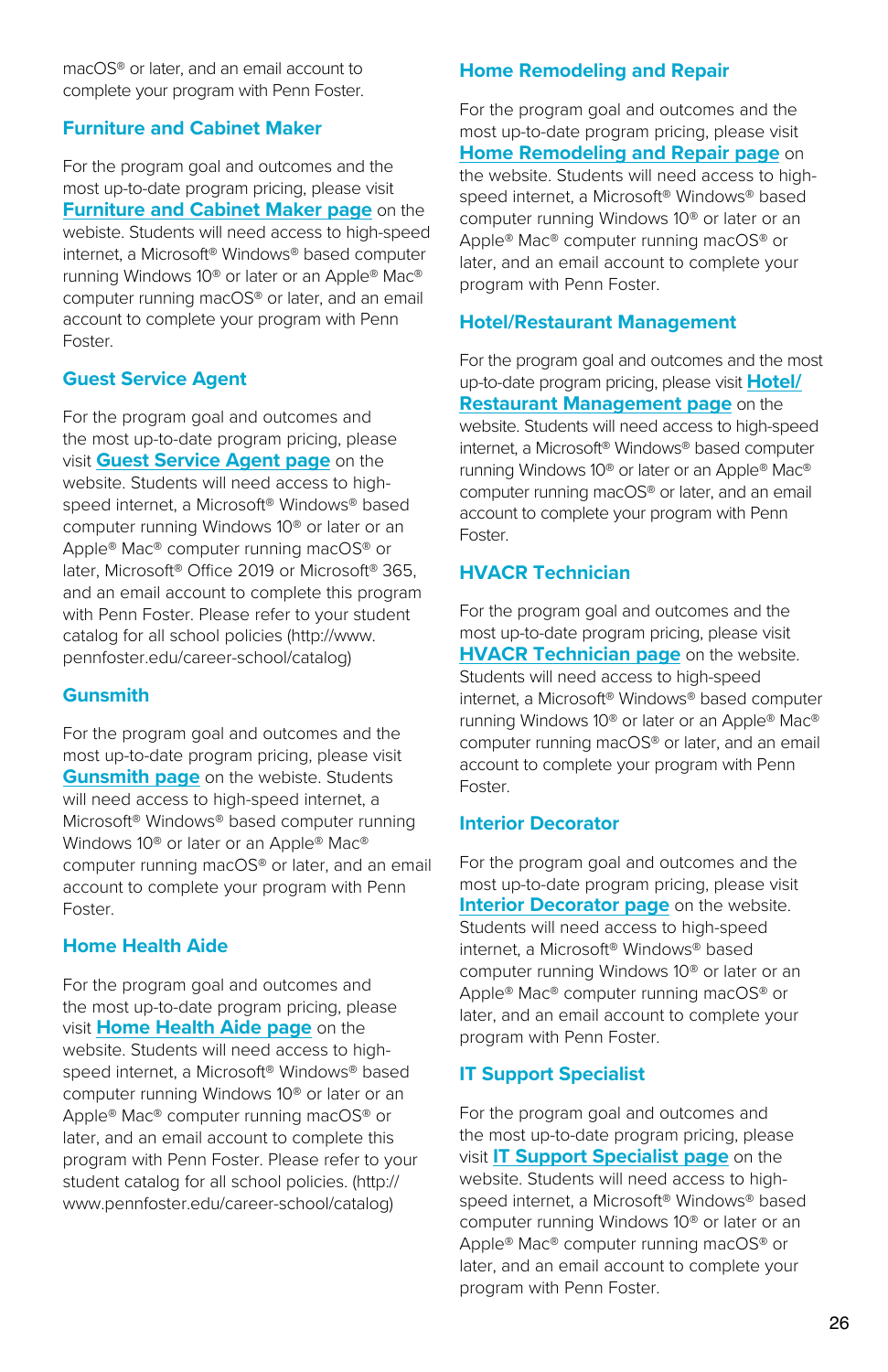#### **Jewelry Design and Repair**

For the program goal and outcomes and the most up-to-date program pricing, please visit **[Jewelry Design and Repair page](https://www.pennfoster.edu/programs/trades/jewelry-design-and-repair-career-diploma)** on the website. Students will need access to highspeed internet, a Microsoft® Windows® based computer running Windows 10® or later or an Apple® Mac® computer running macOS® or later, and an email account to complete your program with Penn Foster.

#### **Landscaping Technology**

For the program goal and outcomes and the most up-to-date program pricing, please visit **[Landscaping Technology page](https://www.pennfoster.edu/programs/trades/landscaping-technology-career-diploma)** on the website. Students will need access to high-speed internet, a Microsoft® Windows® based computer running Windows 10® or later or an Apple® Mac® computer running macOS® or later, and an email account to complete your program with Penn Foster.

#### **Legal Secretary**

For the program goal and outcomes and the most up-to-date program pricing, please visit **[Legal](https://www.pennfoster.edu/programs/legal/legal-secretary-career-diploma)  [Secretary page](https://www.pennfoster.edu/programs/legal/legal-secretary-career-diploma)** on the website. Students will need access to high-speed internet, a Microsoft® Windows® based computer running Windows® 10 or later, Microsoft® Office 2019 or Microsoft® 365, and an email account to complete this program with Penn Foster.

#### **Locksmith & Home Security Technician**

For the program goal and outcomes and the most up-to-date program pricing, please visit **[Locksmith & Home Security Technician](https://www.pennfoster.edu/programs/trades/locksmith-career-diploma)  [page](https://www.pennfoster.edu/programs/trades/locksmith-career-diploma)** on the website. Students will need access to high-speed internet, a Microsoft® Windows® based computer running Windows 10® or later or an Apple® Mac® computer running macOS® or later, a digital camera and video recording device (or high resolution camera phone), and an email account to complete your program with Penn Foster.

#### **Medical Administrative Assistant**

For the program goal and outcomes and the most up-to-date program pricing, please visit **[Medical Admnistrative Assistant page](https://www.pennfoster.edu/programs/healthcare/medical-admin-assistant-career-diploma)** on the website. Students will need access to high-speed internet, a Microsoft® Windows® based computer running Windows 10® or

later, Microsoft® 365, and an email account to complete this program with Penn Foster.

#### **Medical Billing and Coding**

For the program goal and outcomes and the most up-to-date program pricing, please visit **[Medical](https://www.pennfoster.edu/programs/healthcare/medical-billing-and-coding-career-diploma)  [Billing and Coding page](https://www.pennfoster.edu/programs/healthcare/medical-billing-and-coding-career-diploma)** on the website. Students will need access to high-speed internet, a Microsoft® Windows® based computer running Windows® 10 or later, Microsoft® Office 2019 or Microsoft® 365, and an email account to complete this program with Penn Foster.

#### **Medical Transcriptionist**

For the program goal and outcomes and the most up-to-date program pricing, please visit **[Medical Transcriptionist page](https://www.pennfoster.edu/programs/healthcare/medical-transcriptionist-career-diploma)** on the website. Students will need access to high-speed internet, a Microsoft® Windows® based computer running Windows 10® or later or an Apple® Mac® computer running macOS® or later, Microsoft® Office 2019 or Microsoft® 365, and an email account to complete your program with Penn Foster.

#### **Motorcycle Repair Technician**

For the program goal and outcomes and the most up-to-date program pricing, please visit **[Motorcycle Repair Technician page](https://www.pennfoster.edu/programs/automotive/motorcycle-repair-career-diploma)** on the website. Students will need access to high-speed internet, a Microsoft® Windows® based computer running Windows 10® or later or an Apple® Mac® computer running macOS® or later, and an email account to complete your program with Penn Foster.

#### **Occupational Therapy Aide**

For the program goal and outcomes and the most up-to-date program pricing, please visit **[Occupational Therapy Aide page](https://www.pennfoster.edu/programs/healthcare/occupational-therapy-aide-career-diploma)** on the website. Students will need access to high-speed internet, a Microsoft® Windows® based computer running Windows 10® or later or an Apple® Mac® computer running macOS® or later, and an email account to complete your program with Penn Foster.

#### **Optician**

For the program goal and outcomes and the most up-to-date program pricing, please visit **[Optician page](https://www.pennfoster.edu/programs/healthcare/optician-career-diploma)** on the website. Students will need access to high-speed internet, a Microsoft® Windows® based computer running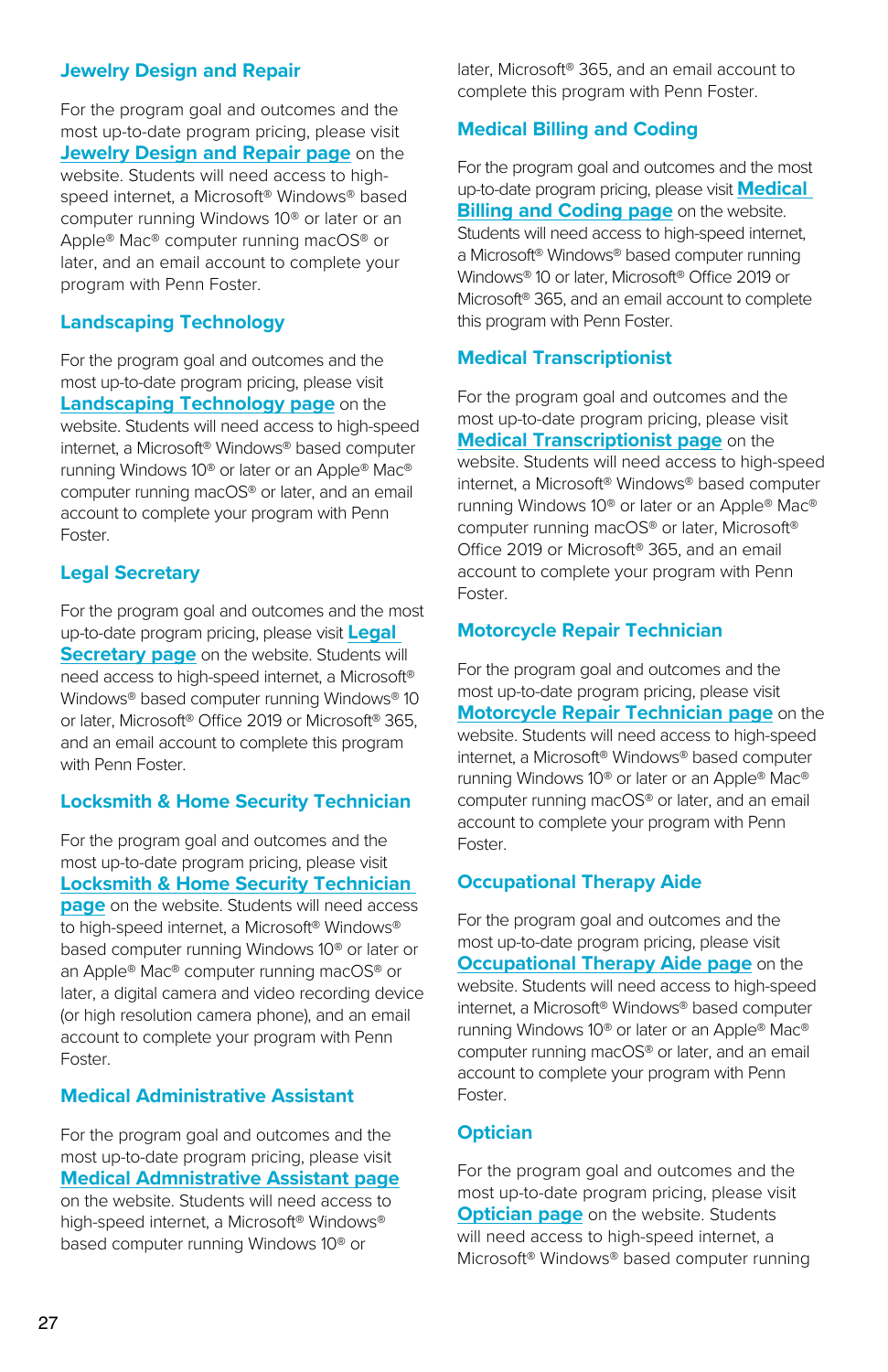Windows® 10 or later, or an Apple® Mac® computer running macOS® or later, Microsoft® Office 2019 or Microsoft® 365, and an email account to complete this program with Penn Foster.

#### **Paralegal**

For the program goal and outcomes and the most up-to-date program pricing, please visit **[Paralegal page](https://www.pennfoster.edu/programs/legal/paralegal-career-diploma)** on the website. Students will need access to high-speed internet, access to a Microsoft® Windows® based computer running Windows 10® or later, Microsoft® Office 2019 or Microsoft® 365, and an email account to complete this program with Penn Foster.

#### **Pharmacy Technician**

For the program goal and outcomes and the most up-to-date program pricing, please visit **[Pharmacy Technician page](https://www.pennfoster.edu/programs/healthcare/pharmacy-technician-career-diploma)** on the website. Students will need access to highspeed internet, a Microsoft® Windows® based computer running Windows 10® or later or an Apple® Mac® computer running macOS® or later, and an email account to complete your program with Penn Foster.

#### **Physical Therapy Aide**

For the program goal and outcomes and the most up-to-date program pricing, please visit **[Physical Therapy Aide page](https://www.pennfoster.edu/programs/healthcare/physical-therapy-aide-career-diploma)** on the website. Students will need access to high-speed internet, a Microsoft® Windows® based computer running Windows 10® or later or an Apple® Mac® computer running macOS® or later, and an email account to complete your program with Penn Foster.

#### **Plumber**

For the program goal and outcomes and the most up-to-date program pricing, please visit **[Plumber](https://www.pennfoster.edu/programs/trades/plumber-career-diploma)  [page](https://www.pennfoster.edu/programs/trades/plumber-career-diploma)** on the website. Students will need access to high-speed internet, a Microsoft® Windows® based computer running Windows 10® or later or an Apple® Mac® computer running macOS® or later, and an email account to complete your program with Penn Foster

#### **Private Investigator**

For the program goal and outcomes and the most up-to-date program pricing, please visit **[Private](https://www.pennfoster.edu/programs/legal/private-investigator-career-diploma)  [Investigator page](https://www.pennfoster.edu/programs/legal/private-investigator-career-diploma)** on the website. Students will need access to high-speed internet, a Microsoft® Windows® based computer running Windows

10® or later or an Apple® Mac® computer running macOS® or later, and an email account to complete your program with Penn Foster.

#### **Residential Electrician**

For the program goal and outcomes and the most up-to-date program pricing, please visit **[Residential Electrician page](https://www.pennfoster.edu/programs/trades/residential-electrician-career-diploma)** on the website. Students will need access to highspeed internet, a Microsoft® Windows® based computer running Windows 10® or later or an Apple® Mac® computer running macOS® or later, and an email account to complete your program with Penn Foster.

#### **Retail Supervisor**

For the program goal and outcomes and the most up-to-date program pricing, please visit **[Retail Supervisor page](https://www.pennfoster.edu/programs/business/retail-supervisor-career-diploma)** on the website. Students will need access to high-speed internet, a Microsoft® Windows® based computer running Windows 10® or later or an Apple® Mac® computer running macOS® or later, and an email account to complete this program with Penn Foster. Please refer to your student catalog for all school policies. (**http://www.pennfoster.edu/ career-school/catalog**)

#### **Security Guard**

For the program goal and outcomes and the most up-to-date program pricing, please visit **[Security Guard page](https://www.pennfoster.edu/programs/legal/security-guard-career-diploma)** on the website. Students will need access to high-speed internet, a Microsoft® Windows® based computer running Windows 10® or later or an Apple® Mac® computer running macOS® or later, and an email account to complete this program with Penn Foster. Please refer to your student catalog for all school policies. **(http:// www.pennfoster.edu/career-school/catalog**)

#### **Small Business Management**

For the program goal and outcomes and the most up-to-date program pricing, please visit **[Small Business Management page](https://www.pennfoster.edu/programs/business/small-business-management-career-diploma)** on the website. Students will need access to high-speed internet, a Microsoft® Windows® based computer running Windows 10® or later or an Apple® Mac® computer running macOS® or later, and an email account to complete your program with Penn Foster.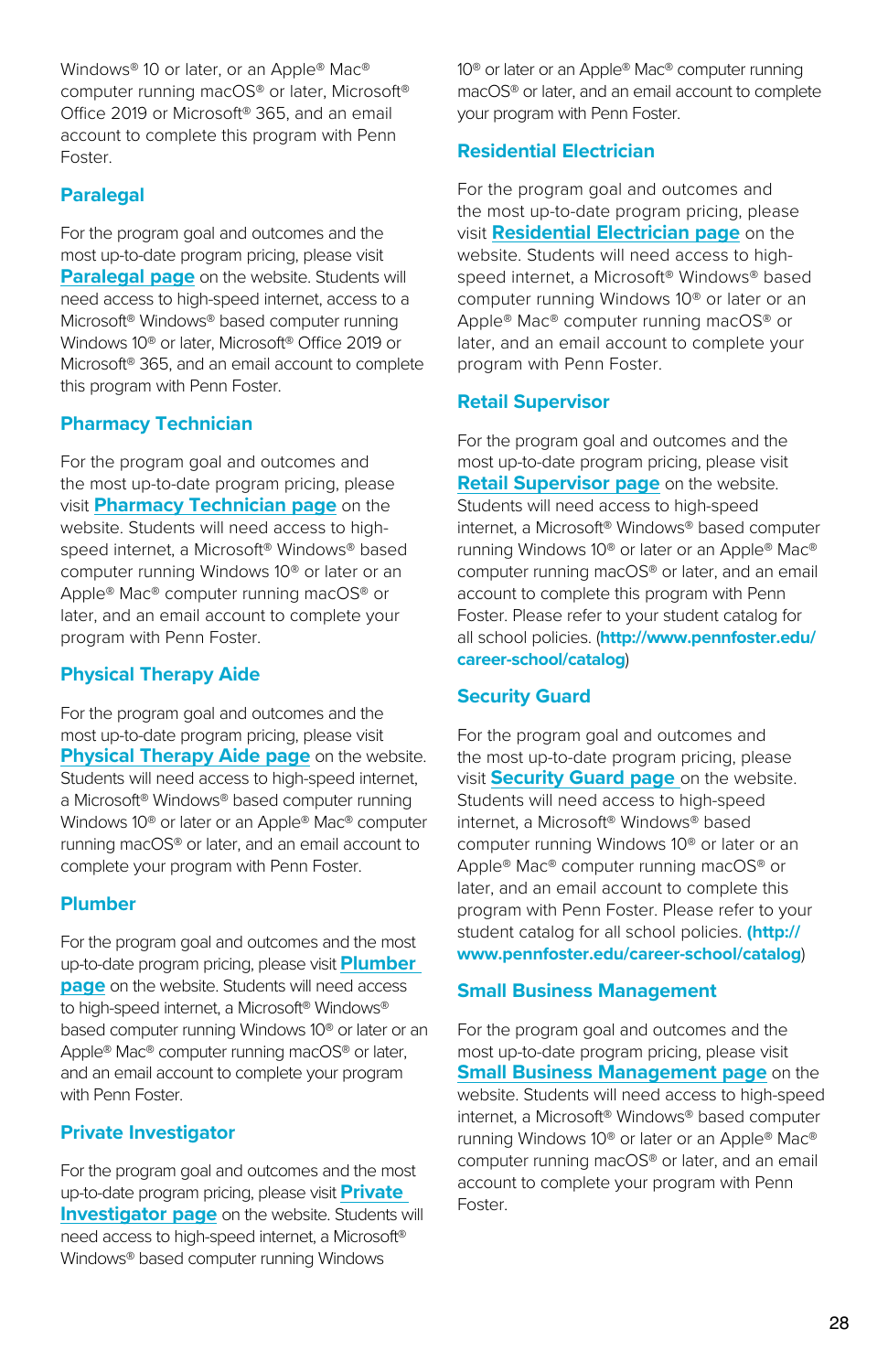#### **Small Engine Repair**

For the program goal and outcomes and the most up-to-date program pricing, please visit **[Small Engine Repair page](https://www.pennfoster.edu/programs/automotive/small-engine-repair-career-diploma)** on the website. Students will need access to high-speed internet, a Microsoft® Windows® based computer running Windows 10® or later or an Apple® Mac® computer running macOS® or later, and an email account to complete your program with Penn Foster.

#### **Travel and Tourism Specialist**

For the program goal and outcomes and the most up-to-date program pricing, please visit **[Travel and Tourism Specialist page](https://www.pennfoster.edu/programs/travel/travel-and-tourism-specialist-career-diploma)**

on the website. Students will need access to high-speed internet, a Microsoft® Windows® based computer running Windows® 10 or later, Microsoft® Office 2019 or Microsoft® 365,

and an email account to complete this program with Penn Foster.

#### **Veterinary Assistant**

For the program goal and outcomes and the most up-to-date program pricing, please visit **[Veterinary Assistant page](https://www.pennfoster.edu/programs/veterinary/veterinary-assistant-career-diploma)** on the website. Students will need access to highspeed internet, a Microsoft® Windows® based computer running Windows 10® or later or an Apple® Mac® computer running macOS® or later, access to a word processing program to complete written assignments, and an email account to complete your program with Penn Foster.

#### **Virtual Assistant**

For the program goal and outcomes and the most up-to-date program pricing, please visit **[Virtual Assistant page](https://www.pennfoster.edu/programs/business/virtual-assistant-career-diploma)** on the website. Students will need access to high-speed internet, a Microsoft® Windows® based computer running Windows 10® or later or an Apple® Mac® computer running macOS® or later, Microsoft® Office 2019 or Microsoft® 365, and an email account to complete this program with Penn Foster. Please refer to your student catalog for all school policies.

#### **Web Page Designer**

For the program goal and outcomes and the most up-to-date program pricing, please visit **[Web Page Designer page](https://www.pennfoster.edu/programs/creative/graphic-design-associate-degree)** on the website. Students will need access to high-speed internet, a Microsoft® Windows® based computer running Windows 10® or later or an Apple® Mac® computer running macOS® or later, and an email account to complete your program with Penn Foster.

#### **Wildlife/Forestry Conservation**

For the program goal and outcomes and the most up-to-date program pricing, please visit **[Wildlife/](https://www.pennfoster.edu/programs/veterinary/wildlife-forestry-conservation-career-diploma) [Forestry Conservation page](https://www.pennfoster.edu/programs/veterinary/wildlife-forestry-conservation-career-diploma)** on the website. Students will need access to high-speed internet, a Microsoft® Windows® based computer running Windows 10® or later or an Apple® Mac® computer running macOS® or later, and an email account to complete your program with Penn Foster.

### **CERTIFICATES**

#### **Accounting Essentials**

For the program goal and outcomes and the most up-to-date program pricing, please visit **[Accounting Essentials page](https://www.pennfoster.edu/programs/business/accounting-essentials-certificate)** on the website. Students will need access to high-speed internet, a Microsoft® Windows® based computer running Windows 10® or later or an Apple® Mac® computer running macOS® or later, and an email account to complete your program with Penn Foster.

#### **Anatomy and Physiology**

For the program goal and outcomes and the most up-to-date program pricing, please visit **[Anatomy and Physiology page](https://www.pennfoster.edu/programs/healthcare/anatomy-and-physiology-certificate)** on the website. Students will need access to highspeed internet, a Microsoft® Windows® based computer running Windows 10® or later or an Apple® Mac® computer running macOS® or later, and an email account to complete your program with Penn Foster.

#### **AutoCAD® Essentials**

For the program goal and outcomes and the most up-to-date program pricing, please visit **[AutoCAD® Essentials page](https://www.pennfoster.edu/programs/computers/autocad-essentials-certificate)** on the website. Students will need access to high-speed internet, a Microsoft® Windows® base computer running Windows 10<sup>®</sup> or later, Microsoft<sup>®</sup> 365, and an email account to complete this program with Penn Foster.

#### **Automotive HVAC Essentials**

For the program goal and outcomes and the most up-to-date program pricing, please visit **[Automotive HVAC Essentials page](https://www.pennfoster.edu/programs/automotive/automotive-hvac-certificate)** on the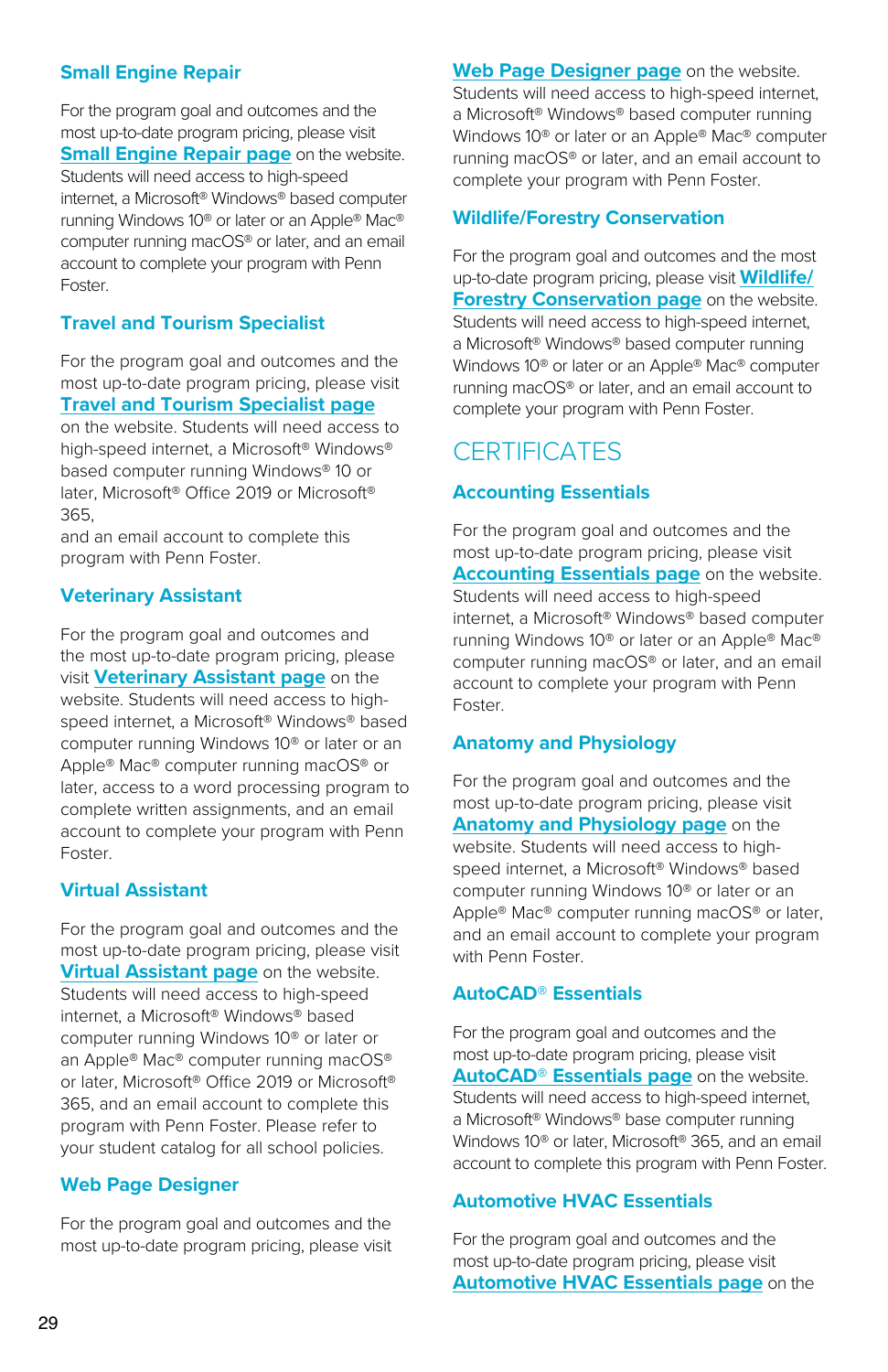website. Students will need access to highspeed internet, a Microsoft® Windows® based computer running Windows 10® or later or an Apple® Mac® computer running macOS® or later, and an email account to complete your program with Penn Foster.

#### **Automotive Transmissions Essentials**

For the program goal and outcomes and the most up-to-date program pricing, please visit **[Automotive Transmissions Essentials](https://www.pennfoster.edu/programs/automotive/automotive-transmissions-certificate)  [page](https://www.pennfoster.edu/programs/automotive/automotive-transmissions-certificate)** on the website. Students will need access to high-speed internet, a Microsoft® Windows® based computer running Windows 10® or later or an Apple® Mac® computer running macOS® or later, and an email account to complete your program with Penn Foster.

#### **Business Management Essentials**

For the program goal and outcomes and the most up-to-date program pricing, please visit **[Business Management Essentials page](https://www.pennfoster.edu/programs/business/business-management-essentials-certificate)** on the website. Students will need access to high-speed internet, a Microsoft® Windows® based computer running Windows 10® or later or an Apple® Mac® computer running macOS® or later, and an email account to complete your program with Penn Foster.

#### **Career Readiness Bootcamp**

For the program goal and outcomes and the most up-to-date program pricing, please visit **[Career Readiness Bootcamp page](https://www.pennfoster.edu/programs/business/career-readiness-bootcamp-certificate)** on the website. Students will need access to high-speed internet, a Microsoft® Windows® based computer running Windows 10® or later or an Apple® Mac® computer running macOS® or later, and an email account to complete this program with Penn Foster. Please refer to your student catalog for all school policies.

#### **Child Development Training**

For the program goal and outcomes and the most up-to-date program pricing, please visit **[Child Development Training page](https://www.pennfoster.edu/programs/education/cda-career-certificate)** on the website. Students will need access to high-speed internet, a Microsoft® Windows® based computer running Windows 10® or later or an Apple® Mac® computer running macOS® or later, and an email account to complete your program with Penn Foster.

#### **Child Psychology**

For the program goal and outcomes and the most up-to-date program pricing, please visit **[Child Psychology page](https://www.pennfoster.edu/programs/education/child-psychology-certificate)** on the website. Students will need access to high-speed internet, a Microsoft® Windows® based computer running Windows 10® or later or an Apple® Mac® computer running macOS® or later, and an email account to complete your program with Penn Foster.

#### **Computer Programming Languages**

For the program goal and outcomes and the most up-to-date program pricing, please visit **[Computer Programming Languages](https://www.pennfoster.edu/programs/computers/computer-programming-certificate)  [page](https://www.pennfoster.edu/programs/computers/computer-programming-certificate)** on the website. Students will need access to high-speed internet, a Microsoft® Windows® based computer running Windows® 10 or later, or an Apple® Mac® computer running macOS® or later, Microsoft® Office 2019 or Microsoft® 365, and an email account to complete this program with Penn Foster.

#### **E-Business Management**

For the program goal and outcomes and the most up-to-date program pricing, please visit **[E-Business Management page](https://www.pennfoster.edu/programs/business/e-business-management-certificate)** on the website. Students will need access to highspeed internet, a Microsoft® Windows® based computer running Windows 10® or later or an Apple® Mac® computer running macOS® or later, and an email account to complete your program with Penn Foster.

#### **Electronic Medical Records**

For the program goal and outcomes and the most up-to-date program pricing, please visit **[Electronic Medical Records page](https://www.pennfoster.edu/programs/healthcare/electronic-medical-records-certificate)** on the website. Students will need access to highspeed internet, a Microsoft® Windows® based computer running Windows 10® or later or an Apple® Mac® computer running macOS® or later, and an email account to complete your program with Penn Foster.

#### **Comprehensive English: Reading and Writing Skills**

For the program goal and outcomes and the most up-to-date program pricing, please visit **[Comprehensive English: Reading](https://www.pennfoster.edu/programs/education/english-comprehensive-skills-certificate)  [and Writing Skills page](https://www.pennfoster.edu/programs/education/english-comprehensive-skills-certificate)** on the website. Students will need access to high-speed internet, a Microsoft® Windows® based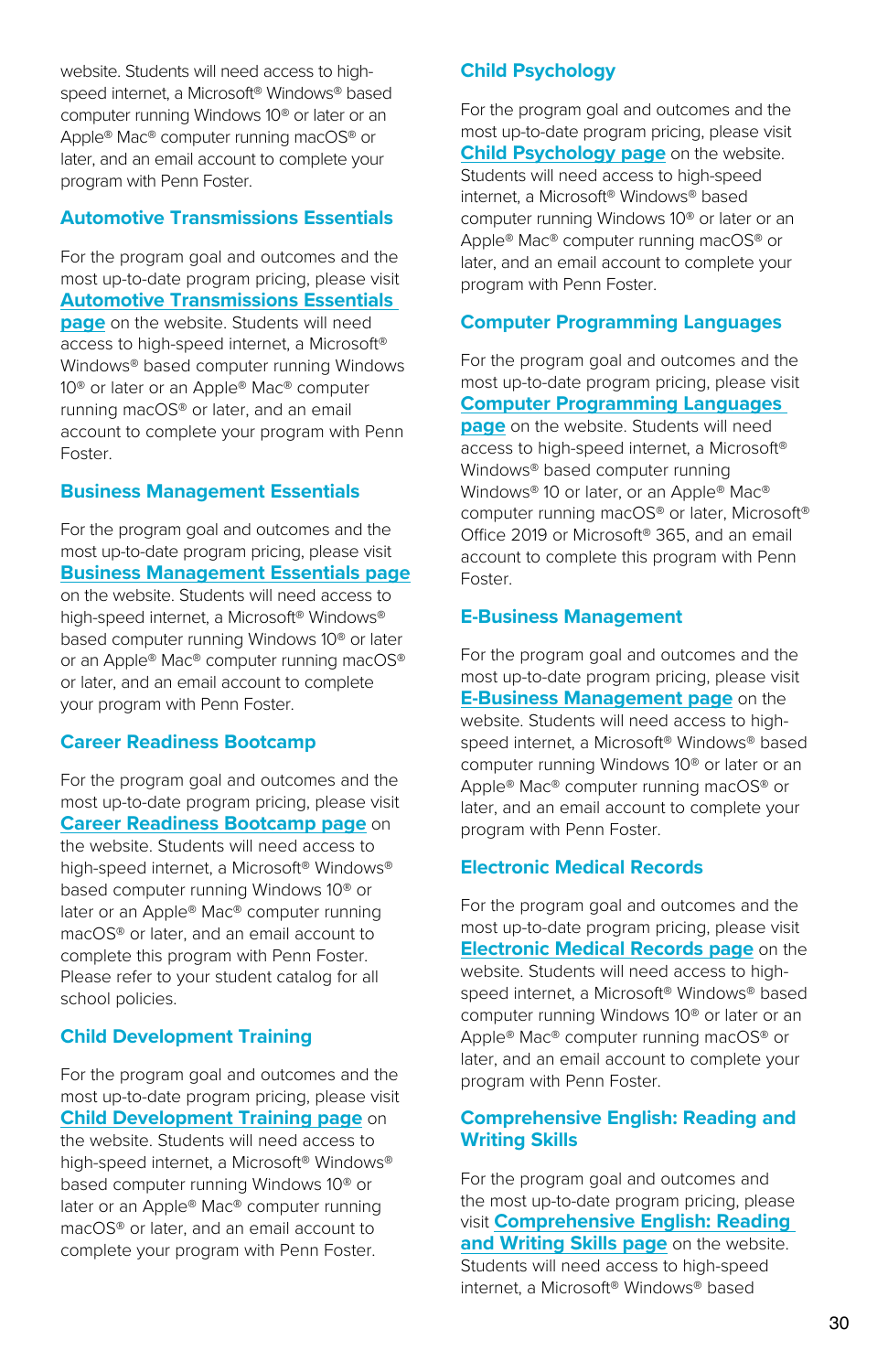computer running Windows 10® or later or an Apple® Mac® computer running macOS® or later, and an email account to complete your program with Penn Foster.

#### **Fitness and Nutrition**

For the program goal and outcomes and the most up-to-date program pricing, please visit **[Fitness and Nutrition page](https://www.pennfoster.edu/programs/fitness/fitness-and-nutrition-certificate)** on the website. Students will need access to highspeed internet, a Microsoft® Windows® based computer running Windows 10® or later or an Apple® Mac® computer running macOS® or later, and an email account to complete your program with Penn Foster.

#### **Forensic Computer Examiner**

For the program goal and outcomes and the most up-to-date program pricing, please visit **[Forensic](https://www.pennfoster.edu/programs/legal/forensic-computer-examiner-certificate)  [Computer Examiner page](https://www.pennfoster.edu/programs/legal/forensic-computer-examiner-certificate)** on the website. Students will need access to high-speed internet, a Microsoft® Windows® based computer running Windows 10® or later or an Apple® Mac® computer running macOS® or later, and an email account to complete your program with Penn Foster.

#### **Gourmet Cooking**

For the program goal and outcomes and the most up-to-date program pricing, please visit **[Gourmet Cooking page](https://www.pennfoster.edu/programs/fitness/gourmet-cooking-certificate)** on the website. Students will need access to high-speed internet, a Microsoft® Windows® based computer running Windows 10® or later or an Apple® Mac® computer running macOS® or later, and an email account to complete your program with Penn Foster.

#### **Health Information Management**

For the program goal and outcomes and the most up-to-date program pricing, please visit **[Health Information Management page](https://www.pennfoster.edu/programs/healthcare/health-information-management-certificate)** on the website. Students will need access to high-speed internet, a Microsoft® Windows® based computer running Windows® 10 or later, Microsoft® Office 2019 or Microsoft® 365, and an email account to complete this program with Penn Foster.

#### **Human Resources Management Essentials**

For the program goal and outcomes and the most up-to-date program pricing, please visit **[Human Resources Management](https://www.pennfoster.edu/programs/business/human-resources-management-certificate)  [Essentials page](https://www.pennfoster.edu/programs/business/human-resources-management-certificate)** on the website. Students will need access to high-speed internet, a Microsoft® Windows® based computer running Windows 10® or later or an Apple® Mac® computer running macOS® or later, and an email account to complete your program with Penn Foster.

#### **Lexis/Nexis: Legal Research**

For the program goal and outcomes and the most up-to-date program pricing, please visit **[Lexis/Nexis: Legal Research page](https://www.pennfoster.edu/programs/legal/lexisnexis-legal-research-certificate)** on the website. Students will need access to highspeed internet, a Microsoft® Windows® based computer running Windows 10® or later or an Apple® Mac® computer running macOS® or later, and an email account to complete your program with Penn Foster.

#### **Medical Terminology**

For the program goal and outcomes and the most up-to-date program pricing, please visit **[Medical Terminology page](https://www.pennfoster.edu/programs/healthcare/medical-terminology-certificate)** on the website. Students will need access to high-speed internet, a Microsoft® Windows® based computer running Windows 10® or later or an Apple® Mac® computer running macOS® or later, and an email account to complete your program with Penn Foster.

#### **Microsoft Office® 2019**

For the program goal and outcomes and the most up to date program pricing, please visit **[Microsoft Office® 2019 page](https://www.pennfoster.edu/programs/business/msoffice2019-certificate)** on the website. Students will need access to high speed Internet, a Microsoft® Windows® based computer running Windows® 10 or later or an Apple® Mac® computer running macOS® or later, Microsoft® Office 2019 or Microsoft® 365, and an email account to complete this program with Penn Foster.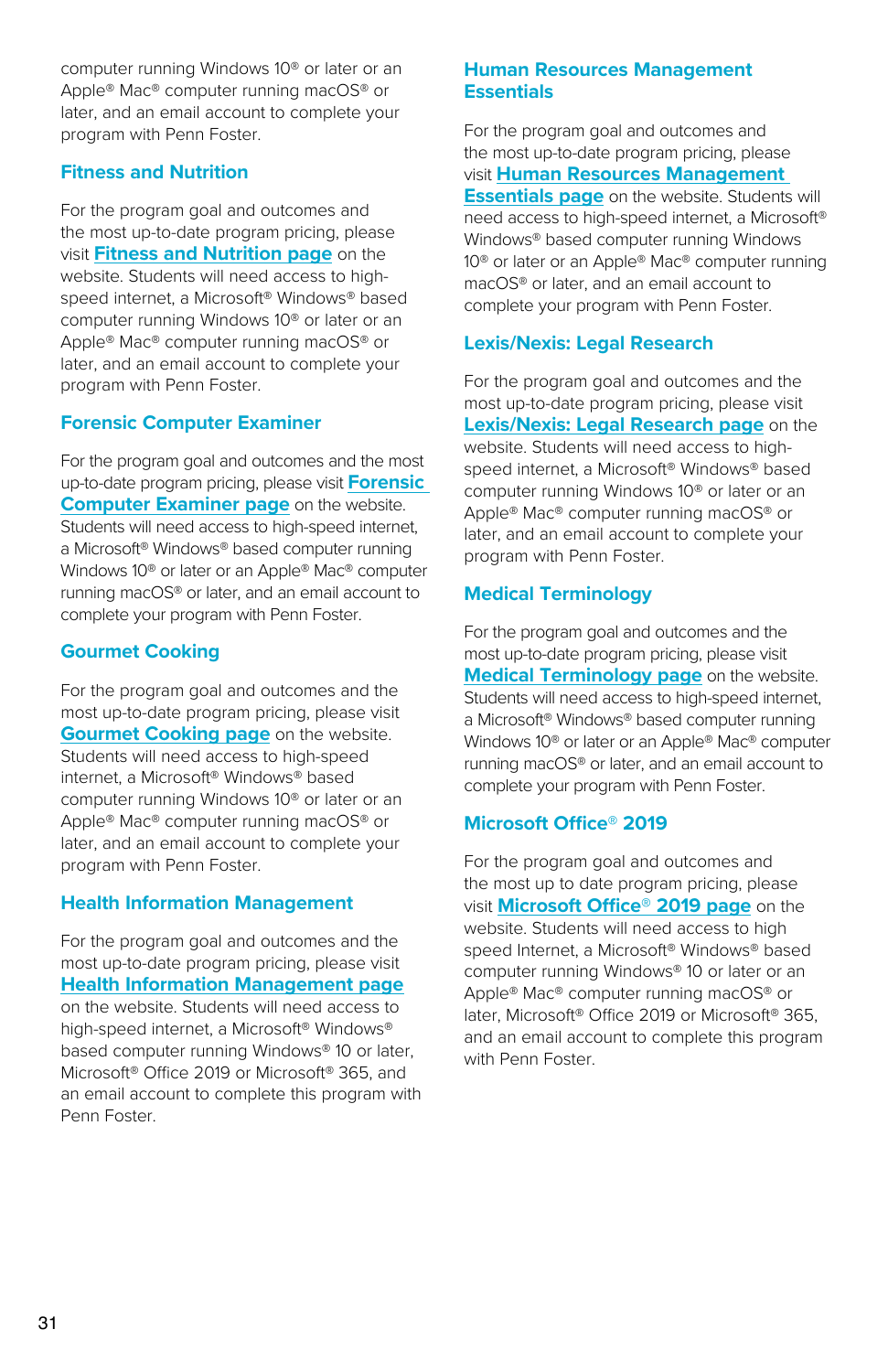#### **National Electrical Code®**

For the program goal and outcomes and the most up-to-date program pricing, please visit **[National Electrical Code® page](https://www.pennfoster.edu/programs/trades/national-electrical-code-certificate)** on the website. Students will need access to highspeed internet, a Microsoft® Windows® based computer running Windows 10® or later or an Apple® Mac® computer running macOS® or later, and an email account to complete your program with Penn Foster.

#### **Personal Caregiver Skills**

For the program goal and outcomes and the most up-to-date program pricing, please visit **[Personal Caregiver Skills page](https://www.pennfoster.edu/programs/healthcare/personal-caregiver-certificate)** on the website. Students will need access to high-speed internet, a Microsoft® Windows® based computer running Windows 10® or later or an Apple® Mac® computer running macOS® or later, and an email account to complete your program with Penn Foster.

#### **Pet Grooming**

For the program goal and outcomes and the most up-to-date program pricing, please visit **[Pet](https://www.pennfoster.edu/programs/veterinary/pet-grooming-certificate)  [Grooming page](https://www.pennfoster.edu/programs/veterinary/pet-grooming-certificate)** on the website. Students will need access to high-speed internet, a Microsoft® Windows® based computer running Windows 10® or later or an Apple® Mac® computer running macOS® or later, and an email account to complete your program with Penn Foster.

#### **Property Management**

For the program goal and outcomes and the most up-to-date program pricing, please visit **[Property Management page](https://www.pennfoster.edu/programs/business/property-management-certificate)** on the website. Students will need access to high-speed internet, a Microsoft® Windows® based computer running Windows 10® or later, Microsoft® 365, and an email account to complete this program with Penn Foster.

#### **Starting Your Own Business**

For the program goal and outcomes and the most up-to-date program pricing, please visit **[Starting](https://www.pennfoster.edu/programs/business/starting-a-business-certificate)  [Your Own Business page](https://www.pennfoster.edu/programs/business/starting-a-business-certificate)** on the website. Students will need access to high-speed internet, a Microsoft® Windows® based computer running Windows 10® or later or an Apple® Mac® computer running macOS® or later, and an email account to complete this program with Penn Foster. Please refer to your student catalog for all school policies.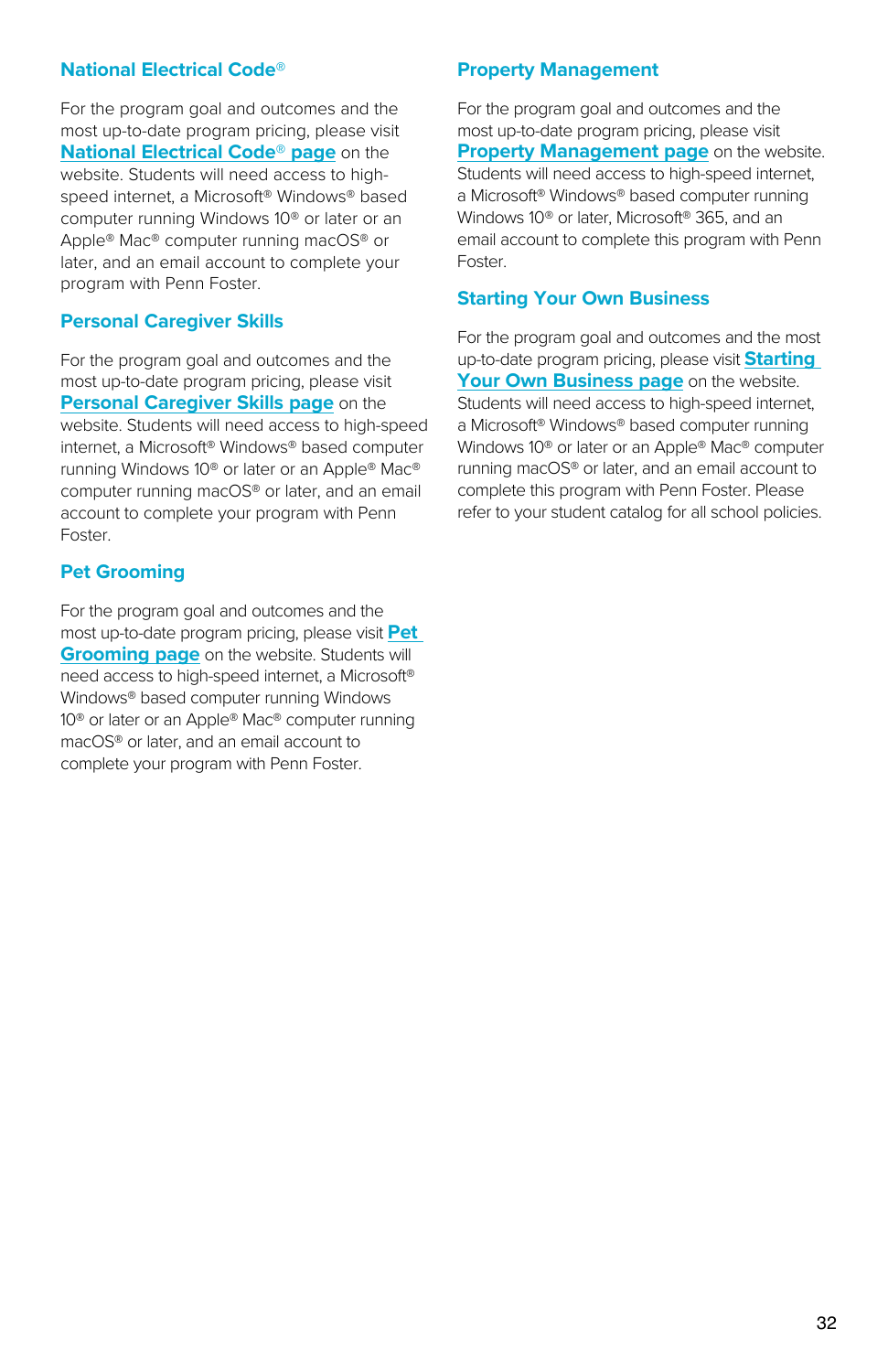### OWNERSHIP, GOVERNANCE, AND ADMINISTRATION

#### **OWNERSHIP**

**Penn Foster, Inc.\***

#### **BOARD OF DIRECTORS**

**Frank Britt**

**Thomas Blesso**

#### **OFFICERS**

**Frank Britt** Chief Executive Officer

**Thomas Blesso** Chief Financial Officer

**Heather McAllister** General Counsel Corporate Secretary

#### **ADMINISTRATION**

**Stacy Caldwell** Chief Product Officer M.A., Stanford University MBA, Stanford University Graduate School of Business

#### **Dr. Andrew Shean**

Chief Learning Officer Ed.D., Alliant International University M.Ed., University of Northern Colorado

**Pat Gaffey** Vice President - Admissions B.S., Penn State University

**Paula Robert-Hunt** Vice President - Engineering B.S., Indiana University - Kelley School of Business

**Nial McLoughlin** Chief Technology Officer M.S. Georgia State University B.S., University of Florida - Gainesville

#### **Cindy Starr**

Chief Marketing Officer B.A., University of Pennsylvania MBA, New York University's Stern School of Business

**Dara Warn** Chief Operations Officer B.A., University of Pennsylvania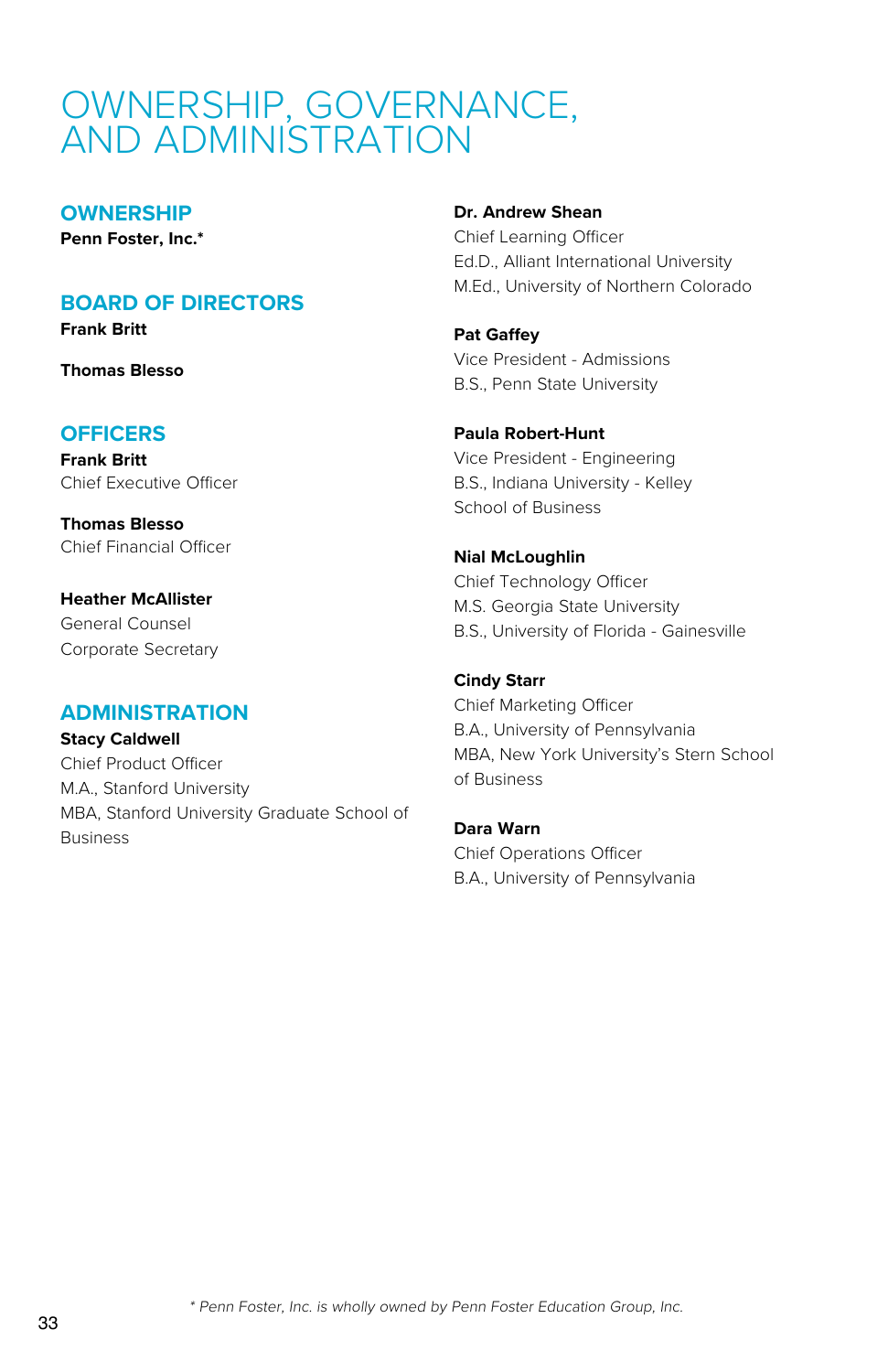# **FACULTY**

### **Allied Health**

#### **Adrienne Reaves**

AAS, Medical Assistant, Robert Morris College BS, HealthCare Leadership, National-Louis University M.Ed., Adult and Continuing Education, National-Louis University D. Ed, Higher Education, Argosy University

#### **Angela Koblinski**

Instructor B.S. Computer and Info. Systems A.S. Computer and Info. Systems King's College Medication Therapy Management Certificate Nationally Certified Pharm.Tech. Medical Billing & Coding Certificate

#### **Angela Roempagel**

Team Lead BS, Computer and Information Systems, King's College AS, Computer and Information Systems, King's College Certified Pharmacy Technician (CPhT)

#### **April McCormick**

Instructor A.A. Biology B.A. Biology Nationally Certified Pharmacy Technician

#### **Casey Schultz**

AS, Respiratory Therapy, Independence University Certified Pharmacy Technician (CPhT)

**Darron Collins**  BS, Business Management, University of Phoenix MS, HealthCare Administration, Independence University

#### **Ellie Halibozek**

Instructor M.Ed. Curriculum and Instruction, California State University Long Beach B.S. Business Administration, Pacific Christian College AAPC Certified Procedural Coder CLAD Certificate

#### **Gail Harris**

Instructor M.S. HealthService Administration B.S. HRM A.A.S. - Certified Medical Administrative Assistant - Certified Clinical Medical Assistant - Certified Billing and Coding Specialist - Certified Electronic Health Records Specialist

- Advanced Certified Patient Account Representative

- Certified Financial Counselor
- Certified BSL AED First Aide Instructor

#### **Icy Moton-Hale**

Diploma, Practical Nursing, Chattahoochee Valley Community College AS, Nursing, St. Catherine College BS, Nursing, Jacksonville State University MSN, Nursing, Jacksonville State University

#### **Jennifer Haysmer**

MA, Career and Technical Education, Ball State University BS, Health Services, Baker College AS, Pharmacy Tech, Baker College National Pharmacy Technician Certification (PTCB) Certified Pharmacy Technician (CPhT)

#### **Jesie Davenport** BS, Pharmacy Health Care Studies University of Sciences Certified Pharmacy Technician (CPhT)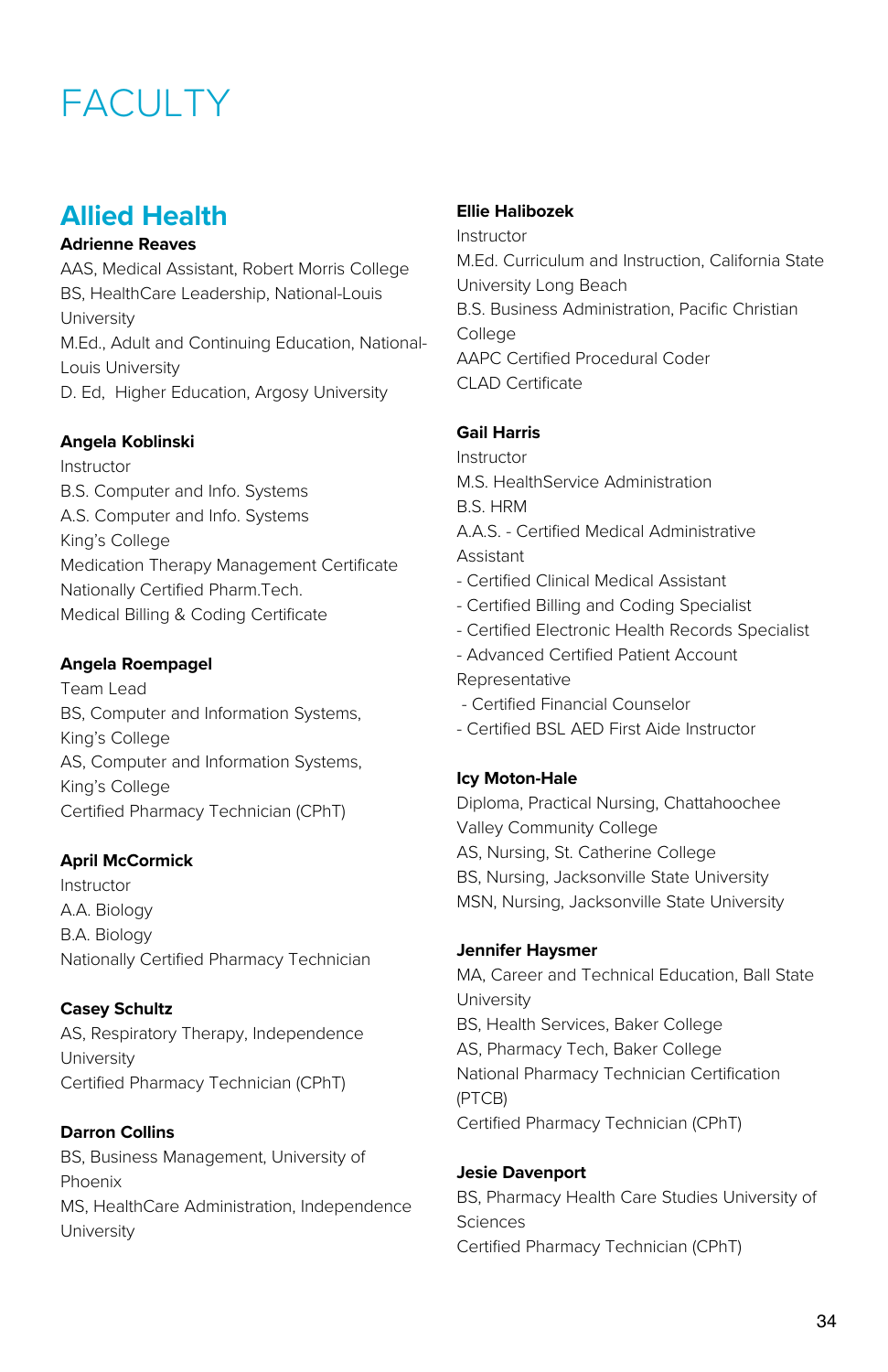**Joan Buchanan**  Doctor of Pharmacy, Long Island Uinversity - Brooklyn, NY Associate in Applied Science, Bronx Community College, NY

#### **Kendra Strode**

Dental AS, Communications, Sinclair Community College Certified Dental Assistant

#### **Katrina Simpson**

Sterile Processing Diploma, Surgical Technology BS, HealthCare Administration, Colorado Tech University MS, Health and Human Counselling, Liberty University

#### **Kim Blyther**

Optician Diploma, Optician, Penn Foster Career School AS, Medical Assistant, South University BS, HealthCare Management, South University

#### **Kristin Cannon**

Optician BS, Animal Science, Virginia Tech American Board of Optician Certified Certified Paraoptometric

#### **Kristen Irey**

Instructor JD Emphasis Employment Law & ERISA, Widener University School of Law BA Organizational Dynamics & Human Resource Management, Immaculata College

**LaKisha Parker**  AAS, Medical Office Administration & Assisting, Virginia College

**Linda Alchami**  Occupational Therapy Aide BS, Cellular Biology, Northeastern State University MS, Occupational Therapy, Northeastern State University

#### **Maureen Capone**

Optician ABO Certified Optician

#### **Melissa Fazio**

Instructor Adjunct Instructor, Allied Health B.A., Health Services Administration Marywood **University** 

#### **Monique Reed**

AS, Pharmacy Technician, Community College of AlleghenyCounty Certified Pharmacy Technician (CPhT) National Pharmacy Technician Certification (PTCB)

#### **Rose Coupland**

Instructor LPN, Mercedian School of Practical Nursing

#### **Rebecca Shell**

BSN, Nursing, University of Alabama

#### **RuthAnne Darr**

AS, Medical and Legal Administrative, Northern Main Technical College BA, General Studies, Dakota State University MS, Health Information Management, The College of Scholastica

#### **Shanna Lizardi**

Instructor B.S., Clinical Psychology, Marywood University A.A., Administrative Health Care, University of Phoenix Certified Medical Assistant

#### **Stephanie Godard**

Diploma, Medical Billing, Ashworth University AS, Health Information Technician, Rasmussen College BS, Health Information Management, Rasmussen College

#### **Susan Meehan**

Instructor A.S. Business Management Penn State University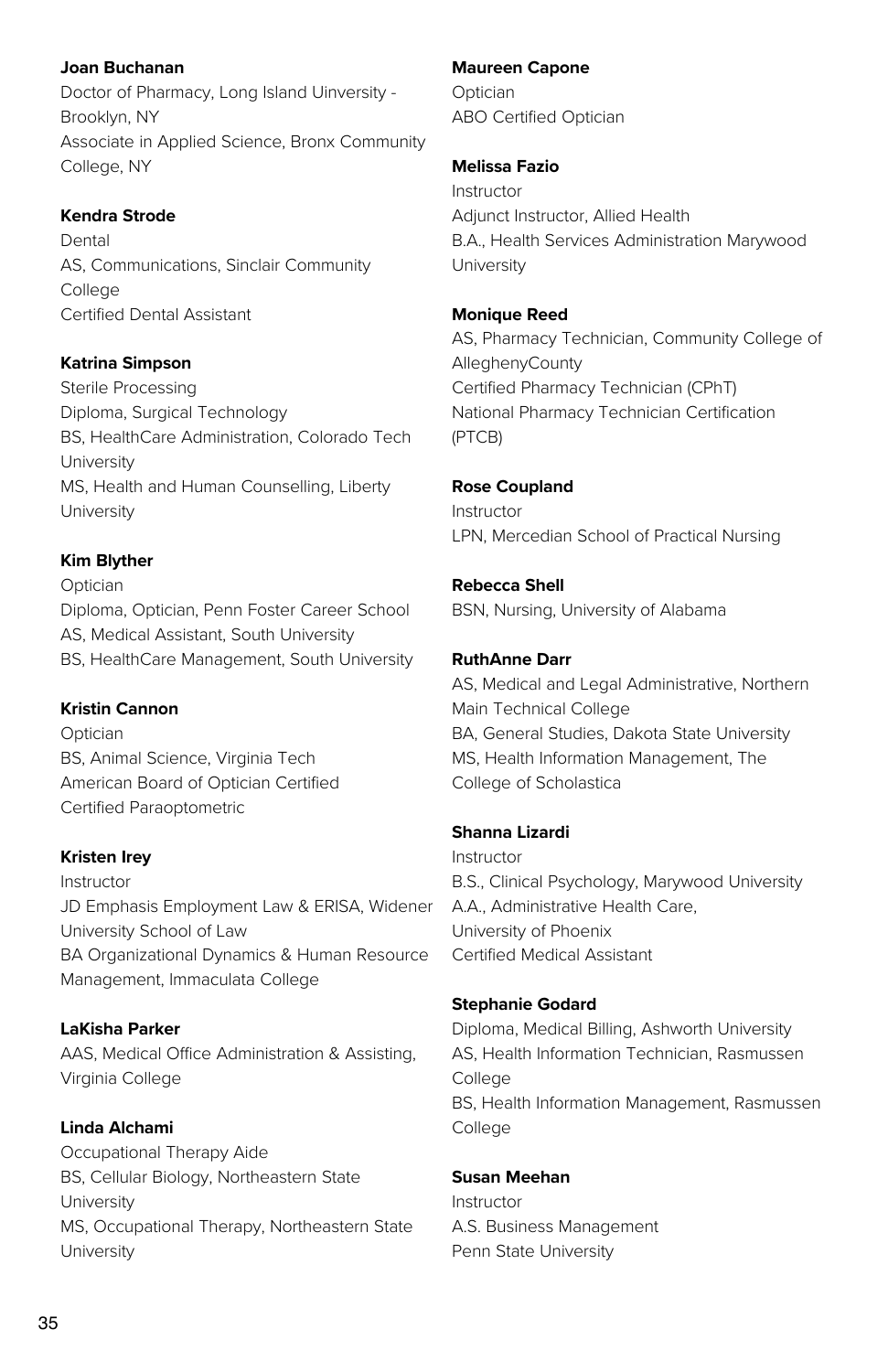#### **Tara Mashburn**

Allied Health and General Studies BS, Kinesiology, Colorado Mesa University MBA, Sports & Fitness Management, Colorado Mesa University MS, Nutrition and Human Performance , Logan University DrCh, Chiropractic, Logan University

### **Business and Legal Studies**

#### **Adrian Mandakunis**

Instructor B.S Paralegal Studies, Liberty University A.A.S. Paralegal Studies, Ashworth College

#### **Amanda Sanchoo**

Team Lead M.S. Criminal Justice , University of Central Florida B.S. Criminal Justice, University of Central Florida

#### **Bob Shafer**

Instructor B.S.M.E., Pennsylvania State University

#### **David Kostiak**

Instructor M.S., Criminal Justice, Columbia College B.S., Criminal Justice, Penn State University

#### **Donald Poole**

Business and Legal MS, Justice Management, University of Nevada - Reno BA, Criminal Justice, University of Delaware

#### **Eric Ashman**

Instructor B.S., Secondary Math Education, Penn State University M.B.A., University of Scranton

#### **Ken Doolittle**

Instructor M.B.A. - Finance & Investments, Marywood University B.S. Finance Duquesne University

#### **Mary-Ann Reeley**

Business and Legal MBA, HR Management, Strayer University BA, Biology, Winthrop University

#### **Michael Savich**

Instructor B.A. Urban/Economic Geography B.A. Anthropology B.A. Religious Studies McGill University

#### **Rachel Alexander**

Business and Legal BS, Business Management, University of Phoenix MBA, General, University of Phoenix

#### **Richard Kokas**

Business and Legal BA, Forensic Accounting, University of Scranton MBA, Accounting, University of Scranton

#### **Rodney Gibbs**

Instructor M.S. Criminology , University of Maryland – Eastern Shore B.A. Urban and Regional Studies, Minnesota State University

#### **Sandy Jennings-Hammond**

Instructor M.B.A. - Marketing B.A. Telecommunicative Arts

#### **Stuart Maclellan**

Instructor BSc Physics Concordia University

#### **Tonita Hollins**

Business and Legal BA, Criminal Justice, Columbia College MS, Criminal Justice, Columbia College MBA, HR Management, Columbia Southern University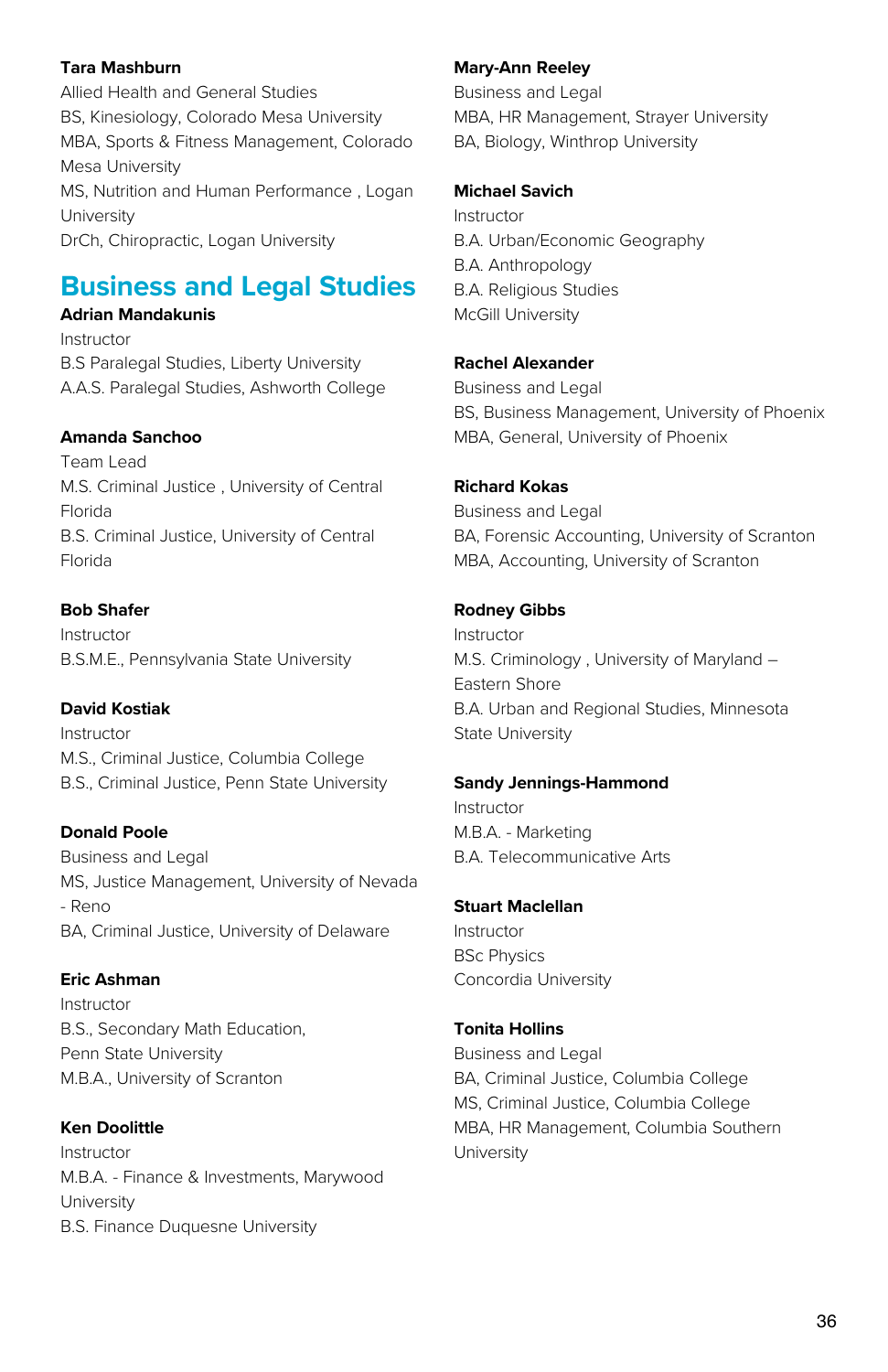#### **Umari Warsi**

Business and Legal BS, Management, Georgia Institute of **Technology** MBA, Finance and General Management, Kennesaw State University MS, Taxation, Georgia State University

### **Trades**

**Bob Shafer** Instructor B.S.M.E., Pennsylvania State University

#### **Dawn Siniscalchi**

Instructor BS, Business and Construction, City University of New York

#### **James Paschall**

Instructor EPA Universal Certified

#### **Jon DeEsch**

Instructor M.S., Education - Curriculum & Instruction, University of Scranton B.S., Political Science, University of Scranton OCA Certification for Vocational Instruction, Carpentry Certification, Home Inspection Certification

#### **Mark Spurlock**

Instructor HVAC Certified EPA University Certified

#### **Steve Felgenhauer**

Instructor Gunsmithing Diploma Piedmont Community College

#### **Steve Strapple**

Team Lead BS, Occupational Education MS, Education, University of Texas San Antonio

### **Art, Design and Technology**

#### **Alexandra Fussell**

BA, History and Religion, Tulane University MA, Art History, University of Buffalo

#### **Ann Marie Mahoney**

Instructor B.S., Computer Science, University of Scranton M.S., Information Systems, Marywood University

#### **Christine Piazzi**

**Instructor**

B.F.A., Art, Stroudsburg University Coursework in Architecture and Interior Design, Philadelphia College of Textile & Science

#### **Dominga Gardner**

BS, Computer Science, Mississippi State University MS, Information Management, University of Phoenix MS, Educational Technology, Boise State University

#### **Erin Phillips**

BS, Music Education, Messiah College MS, Educational Development, Wilkes University

#### **Fred Claus**

AAS, Business Retail, Niagara County Community College BS, Technology Management

#### **Gabriel Maxwell**

AA, Computer Programming, Santa Monica College AA, Liberal Arts, Santa Monica College AA, General Studies, University of Phoenix BS, Computer Science and Engineering, University of California Merced MS, Information Technology, Strategic Leadership, Walden University DIS (in progress), Technology, Walden University

#### **Hayley Mindes**

Instructor B.F.A. Hartford Art School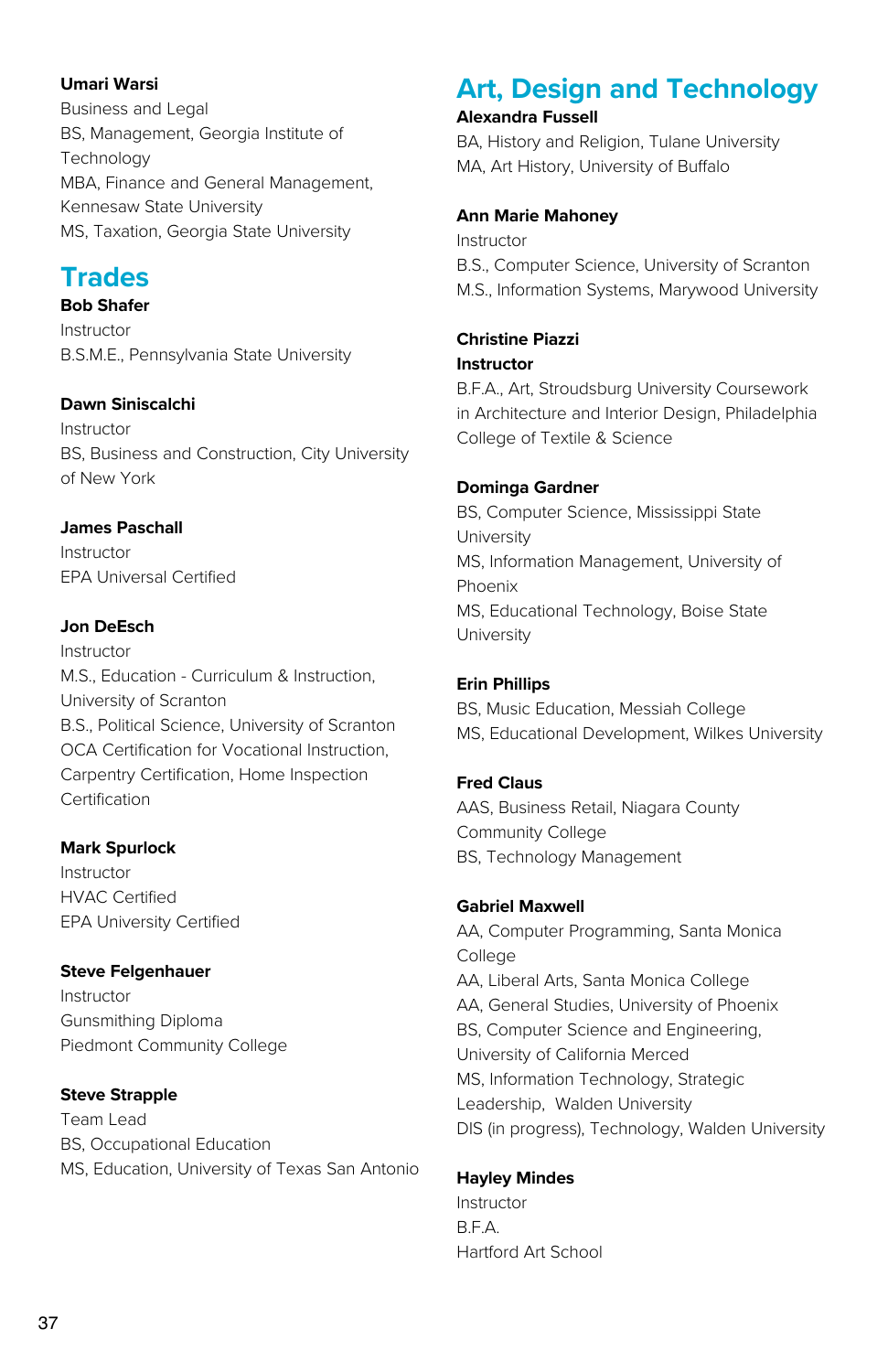#### **Heather Beatty**

Instructor B.S. Workforce Education and Development - Education, Training & Development, Southern Illinois University Microsoft Certified Professional

#### **John Lona**

Instructor B.F.A. - Painting, Drawing, Industrial Design, Filmmaking , Binghamton University A.A.S. - Commercial Art, Illustration, Photography, Video Production, SUNY-Sullivan

#### **Jonathon Boyson**

Instructor B.S., Computer Science, Bloomsburg University

#### **Lori Shipley**

BA, Music, Pennsylvania State University MA, Humanities, California State University DMus, Musical Arts, Boston University

#### **Melissa Anderson**

BA, Printmaking and Painting, California State University, Fresno MA, Art History, Academy of Art University, San Francisco

#### **Rochelle Babcock**

Instructor Ed.d Curriculum & Instruction, Indiana University M.Ed. Teaching & Learning, Lock Haven University B.S. Fashion Merchandising, Indiana University

#### **Sandra Monahan**

Instructor Master Bridal ConsultantTM, Penn Foster Life-Cycle Celebrant®

#### **Sausha Young**

AS, Occupational Science, Le Cordon Bleu College of Culinary Arts Atlanta BS, Culinary Management, Le Cordon Bleu College of Culinary Arts Scottsdale

### **Early Childhood Education**

#### **Bridget Meis**

BS, Education, Illinois State University MS, Early Childhood Education, Erikson Institute

#### **Chris Beccera**

BA, Sociology, Chapman University MA, Education - Leadership and Administration, Chapman University Ed.S, Early Childhood Education, Northcentral University Ed.D, Early Childhood Education (in progress), Northcentral University

#### **Erica Getts**

B.S.E., Library Science, Kutztown University of Pennsylvania M.L.S., Library and Information Science, University of Maryland

#### **Kayla Fouse**

AS, Early Childhood, Moreno Valley College BA, Liberal Studies, Brandman University MA, Education, Brandman University

#### **Sarah Owens**

B.S., Early Childhood Education, Marywood University B.S., Special Education, Marywood University

#### **Solange Bedard**

MA, Interdisciplinary Studies in Education - Early Childhood, Columbia University BA, English Education and English & Textual Studies, Syracuse University

#### **Teresa McKay**

Instructor Ed.D. Early Childhood, Northcentral University M.A., Education, Concordia University; B.S., Elementary Education, Indiana University Southeast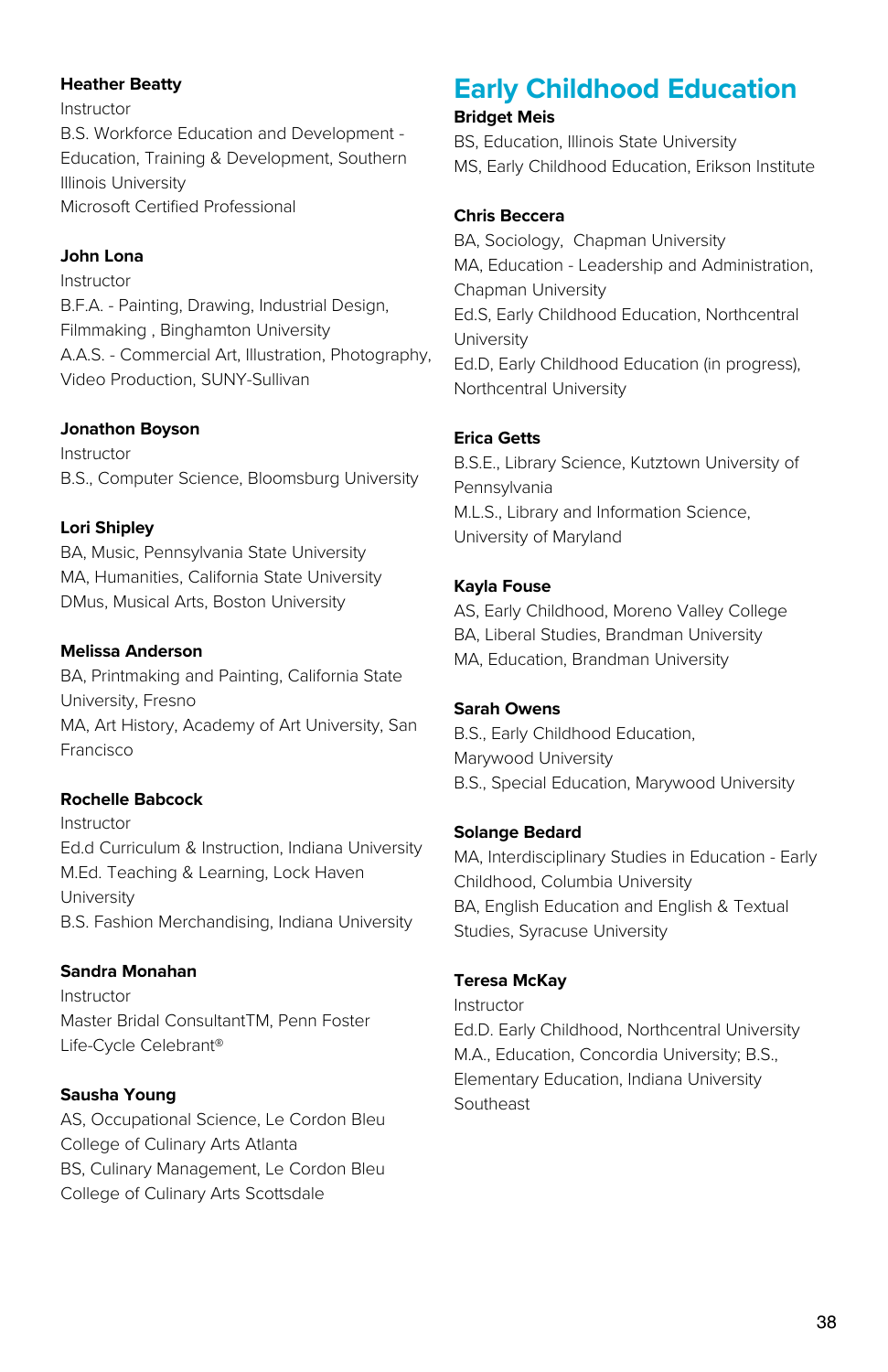### **General Studies**

#### **Emily Denison**

BFA, Theatre History, Arizona State University BA, English Literature, Arizona State University MFA, Dramatugy, University of Massachusetts

#### **Erin Phillips**

#### Instructor

M.S., Educational Development and Strategies, Wilkes University; B.S., Music Education Messiah College

#### **James Hadsell**

#### Instructor

M.S., Medical Education Leadership, New England University Medical College; M.S. Biotechnology, Marywood University; B.S. Neuroscience, Psychology Minor, Kings College

#### **Larissa Grissom**

Instructor

M.S. Psychology University of Phoenix, B.A. Psychology, Oklahoma State University

#### **Melissa Anderson**

Instructor M.A. Art History, Academy of Art; B.A. Fine Arts/ Print, California State University

#### **Michelle Cicco**

BS, Nursing, Edinboro University MS, Clinical Exercise Physiology, East Stroudsburg University

#### **Renee Butts**

Instructor M.A., Creative Writing, Wilkes University; B.A., English, Misericordia University

#### **Ryan Mayberry**

Instructor M.S.Curriculum and Instruction, University of Scranton; B.A., History, Secondary Education, Marywood University

#### **Tara Mashburn**

BS, Kinesiology, Colorado Mesa University MBA, Sports & Fitness Management, Colorado Mesa University MS, Nutrition and Human Performance , Logan University DCh, Chiropractic, Logan University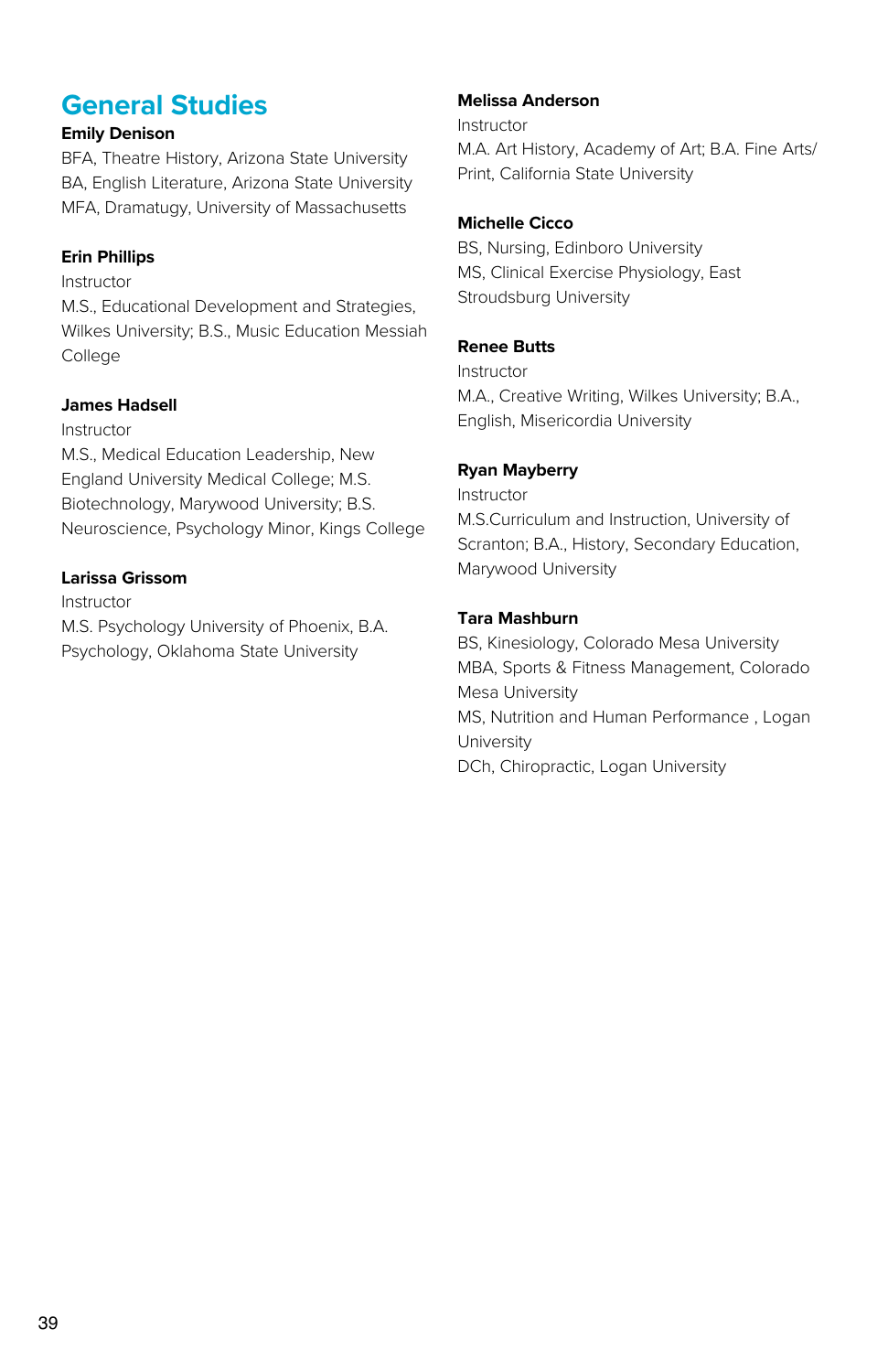# ADVISORY COUNCIL

### **Veterinary Technician**

**Wilma Abbott, LVT** A.A.S., Veterinary Technology, Camden County College

**Anjele Campo, RVT** A.A.S., Veterinary Technology, Delgado Community College

**Elizabeth Exline** A.S., Veterinary Technician, Penn Foster College

**Elaine Hammel, VMD** VMD, University of Pennsylvania

**Lynn E. Johnson-Harris, LVT, RVT** A.A.S., Veterinary Technology, Michigan State University

**Jessica Kutsch, CVT** A.S., Veterinary Technology, St. Petersburg College

**Julie Legred** Certified Veterinary Technician (CVT) AAS – University of Minnesota

**Nicholas Leonard, VMD** VMD, University of Pennsylvania

**Dr. Dennis McCurnin** Doctor of Veterinary Medicine (DVM) DVM – Iowa State University MS – Iowa State University

**Ariel Neves** Penn Foster College - 2nd Semester Student, Veterinary Technician

**Sharon Novak, LVT** A.S., Veterinary Technician, Penn Foster College

#### **Lori Renda-Francis**

PhD, LVT, AAS – Macomb Community College Bachelors in Business Administration, Rochester College Masters in Education, Central Michigan University PhD in Organizational Management with a specialization in Leadership – Capella **University** 

**Lori VanValkenburg** MAEd, BAS-VT, LVT

**David Wright, DVM** DVM, Texas A&M University

**Libby Yeager** MEd Educational Leadership, Norwich University B.S. Biology, King's College A.S. Science, Luzerne County Community College

#### **Allied Health Academy Dr. Jill Buban**

PhD, Lesley University M.S., Curriculum and Instruction, SUNY B.A., History, University of New Hampshire

#### **Sonia Cotto-Moreno**

Registered Dietician Nutritionist, University of Texas

#### **Dr. Sarah E. Gabua**

Doctorate in Nursing Practice, Walden University

**Carol Green** Registered Nurse, Mercy Hospital of Nursing, Registered Nurse Program, Scranton, PA

#### **Joseph Kishel**

M.S., Healthcare Administration, University of Scranton B.S., Biology, University of Scranton Diploma Nursing, Mercy Hospital School of Nursing

#### **Karen Novak**

EKG/Phlebotomy/Lab Assistant Diploma, Fortis Institute Medical Assistant Diploma, Lackawanna County Area Vocational

#### **Linda Joanna Thomas-Hemak, MD**

Doctor of Medicine, Baylor College of Medicine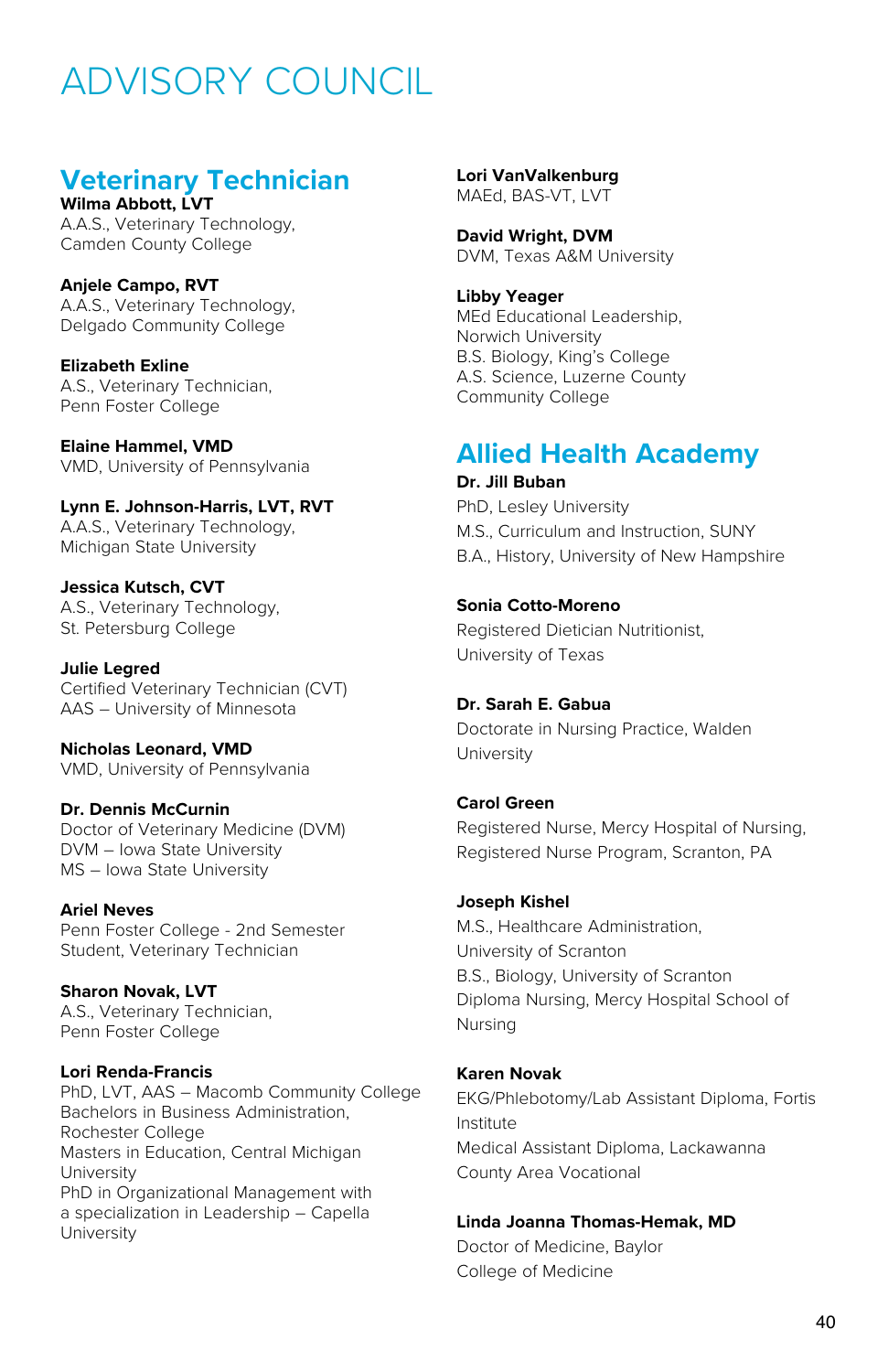**Darlisa White**

Certified Medical Assistant B.A., Education, Moraine Valley College

### **BUSINESS STUDIES**

**Brighid Bauer** Master of Public Administration, Marywood University

**Raymond Haden** MBA. Bloomsburg University

**John Schroeder**  MBA, South University

#### **LEGAL STUDIES/CRIMINAL JUSTICE**

**Leonard Bogart**

MPA, Marywood University B.S. Law Enforcement, University of Scranton

#### **Timothy Fulk**

Master of Science, Criminal Justice/Public Administration, Trine University Bachelor of Science, Criminal Justice, Tri-State University

#### **Michelle Low**

Bachelor of Science of General Studies Westfield State College Paralegal Certificate Bunker Hill Community College

#### **EARLY CHILDHOOD**

#### **Susan Billingsley**

M.S., Human Development and Family Studies, Iowa State University B.S., Child and Family Studies, Iowa State University

#### **Linda Bryant**

A.S., Early Childhood Education, Penn Foster College

#### **Alan Guttman**

M.A., Early Childhood, New York University B.A., English, New York University

#### **Dr. Tywanda Jiles**

Ed.D., Teacher Leadership, Walden University M.S., Early Childhood Education, Special Education, Dominican University B.S., Liberal Arts, Governors State University

#### **Jessica Koomson**

A.S., Early Childhood Education, Penn Foster College

#### **Derry Koralek**

M.S., English, Boston University B.S., Education, University of Massachusetts

#### **Marsha Miller**

M.Ed., Early Childhood Education, Grand Valley State University B.S., Elementary Education, University of Michigan

#### **Hilda Skrzysowski**

M.S., Child Development, University of PA B.S., Sociology, Marywood University

#### **Dr. William Strader**

Ed.D., Early Childhood Education, University of Massachusetts M.Ed., Early Childhood Education, William Paterson College B.A., Psychology, Hope College

#### **Dr. Valora Washington**

Ph.D., Leadership Studies, Indiana University Bloomington B.S., Early Childhood, Michigan State University

#### **Dr. Lisa Wright**

Ph.D., Early Childhood, University of Missouri M.Ed., Early Childhood, University of Missouri B.H.S., Physical Therapy University of Missouri

### **Technology**

#### **Jim Casteel** B.S. Data Analytics, Western Governors **University**

#### **Yuquan Holloway**

Bachelor of Civil Engineering, Georgia Institute of Technology MBA, Georgia State University

#### **John I. McSwain, III**

MBA, Georgia Institute of Technology M.S. Human Computer Interaction, Iowa State University B.G.S. Web Technologies, University of **Connecticut** A.S. Computer Science, Georgia Perimeter College A.A. Mathematics, Georgia Perimeter College

#### **Brandon Nolta**

M.F.A., English, Boise State University B.S., Mathematics, University of Idaho

#### **William J. Scannella**

Masters in Technical & Scientific Communication, Miami University